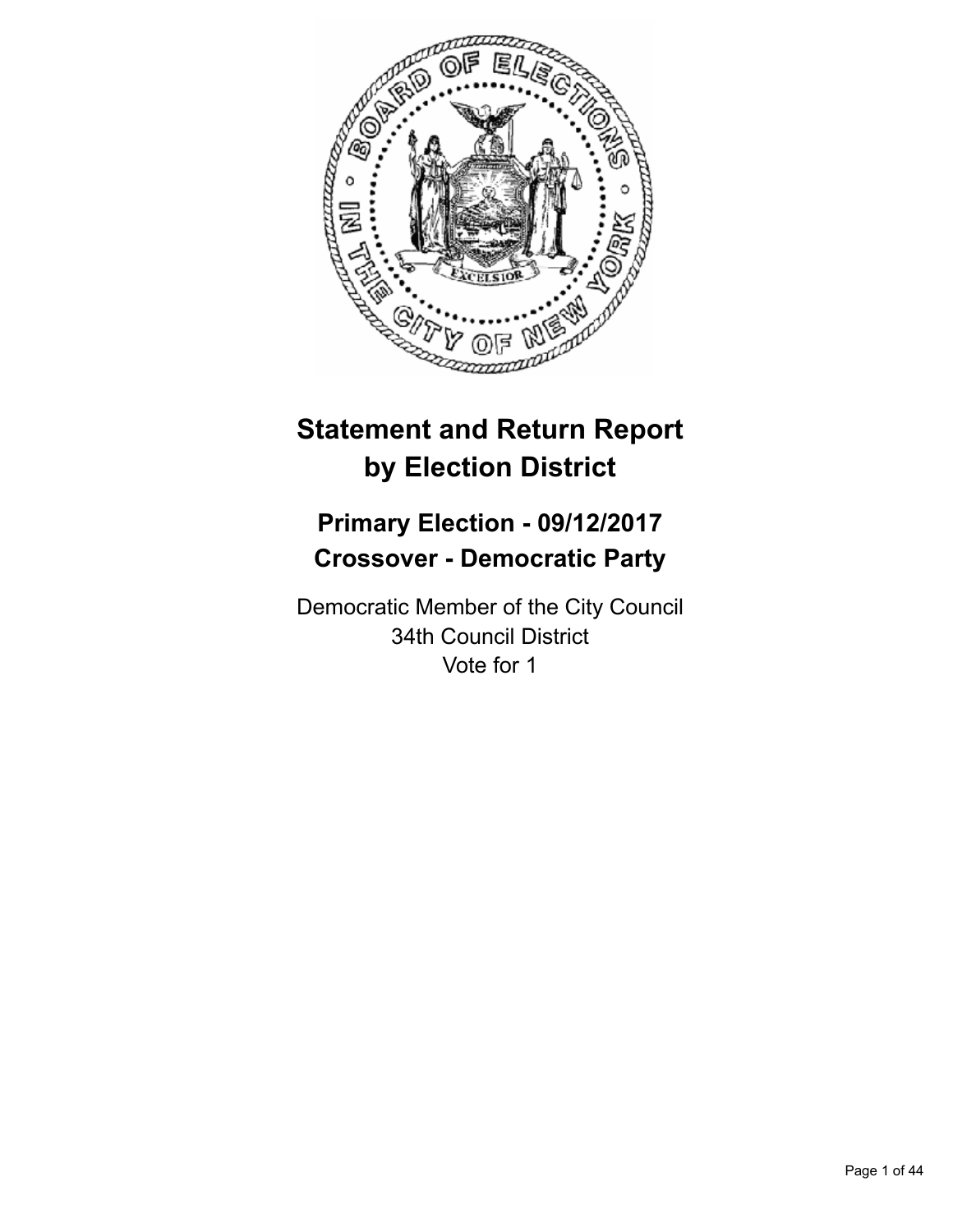

| PUBLIC COUNTER                                           | 92       |
|----------------------------------------------------------|----------|
| MANUALLY COUNTED EMERGENCY                               | 0        |
| ABSENTEE / MILITARY                                      | $\Omega$ |
| AFFIDAVIT                                                |          |
| Total Ballots                                            | 93       |
| Less - Inapplicable Federal/Special Presidential Ballots | 0        |
| <b>Total Applicable Ballots</b>                          | 93       |
| TOMMY TORRES                                             | 20       |
| ANTONIO REYNOSO                                          | 68       |
| <b>Total Votes</b>                                       | 88       |
| Unrecorded                                               | 5        |

#### **016/50**

| <b>PUBLIC COUNTER</b>                                    | 210 |
|----------------------------------------------------------|-----|
| MANUALLY COUNTED EMERGENCY                               | 0   |
| ABSENTEE / MILITARY                                      |     |
| AFFIDAVIT                                                | 0   |
| <b>Total Ballots</b>                                     | 211 |
| Less - Inapplicable Federal/Special Presidential Ballots | 0   |
| <b>Total Applicable Ballots</b>                          | 211 |
| <b>TOMMY TORRES</b>                                      | 173 |
| ANTONIO REYNOSO                                          | 35  |
| <b>Total Votes</b>                                       | 208 |
| Unrecorded                                               | 3   |

| <b>PUBLIC COUNTER</b>                                    | 179 |
|----------------------------------------------------------|-----|
| <b>MANUALLY COUNTED EMERGENCY</b>                        | 0   |
| ABSENTEE / MILITARY                                      | 5   |
| AFFIDAVIT                                                |     |
| <b>Total Ballots</b>                                     | 185 |
| Less - Inapplicable Federal/Special Presidential Ballots | 0   |
| <b>Total Applicable Ballots</b>                          | 185 |
| <b>TOMMY TORRES</b>                                      | 112 |
| ANTONIO REYNOSO                                          | 67  |
| UNATTRIBUTABLE WRITE-IN (WRITE-IN)                       |     |
| <b>Total Votes</b>                                       | 180 |
| Unrecorded                                               | 5   |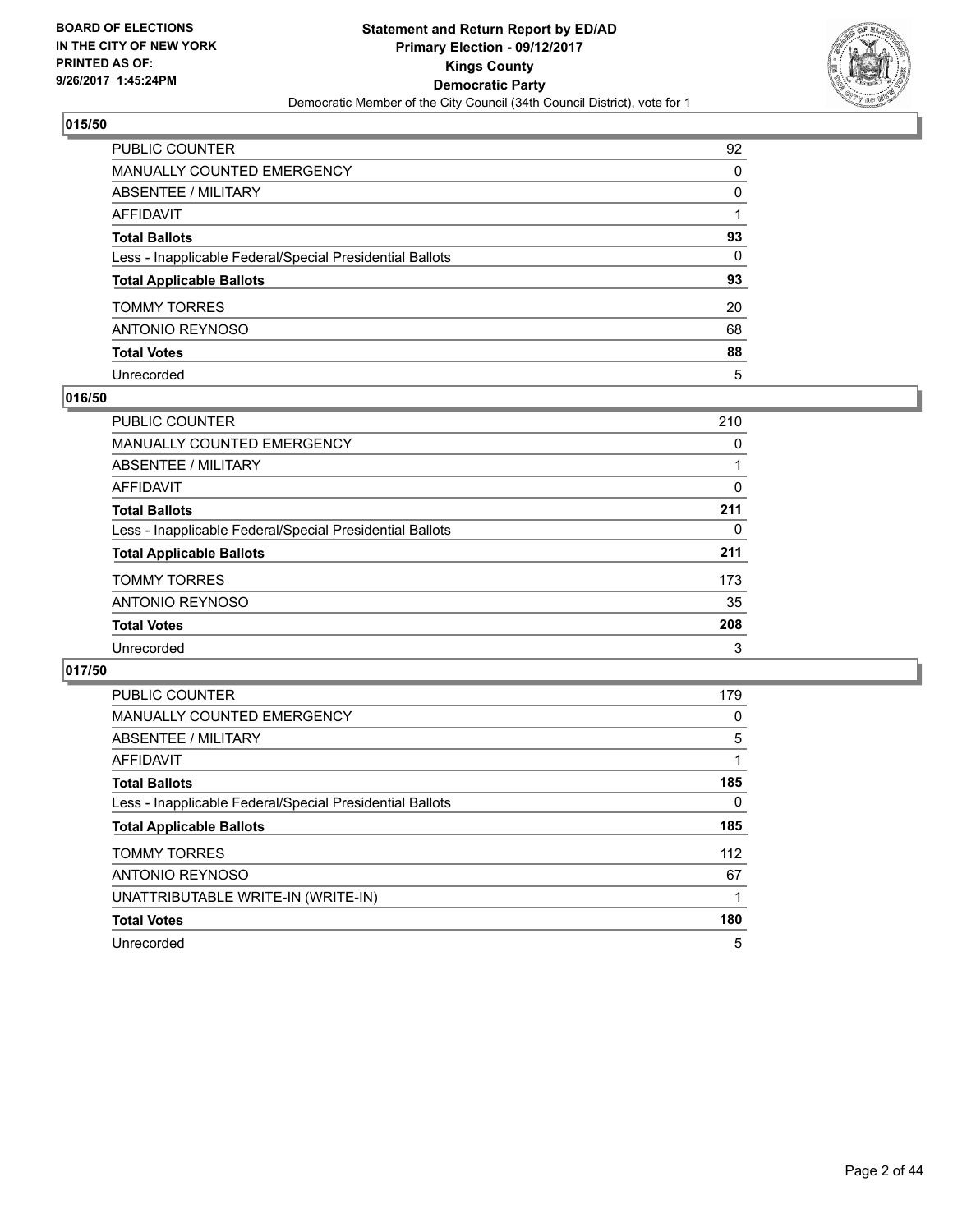

| PUBLIC COUNTER                                           | 81       |
|----------------------------------------------------------|----------|
| MANUALLY COUNTED EMERGENCY                               | 0        |
| ABSENTEE / MILITARY                                      | 0        |
| AFFIDAVIT                                                | $\Omega$ |
| Total Ballots                                            | 81       |
| Less - Inapplicable Federal/Special Presidential Ballots | 0        |
| <b>Total Applicable Ballots</b>                          | 81       |
| TOMMY TORRES                                             | 19       |
| ANTONIO REYNOSO                                          | 60       |
| <b>Total Votes</b>                                       | 79       |
| Unrecorded                                               | 2        |

#### **019/50**

| PUBLIC COUNTER                                           | 105 |
|----------------------------------------------------------|-----|
| <b>MANUALLY COUNTED EMERGENCY</b>                        | 0   |
| ABSENTEE / MILITARY                                      | 0   |
| AFFIDAVIT                                                | 0   |
| <b>Total Ballots</b>                                     | 105 |
| Less - Inapplicable Federal/Special Presidential Ballots | 0   |
| <b>Total Applicable Ballots</b>                          | 105 |
| <b>TOMMY TORRES</b>                                      | 12  |
| ANTONIO REYNOSO                                          | 89  |
| <b>Total Votes</b>                                       | 101 |
| Unrecorded                                               | 4   |

| <b>PUBLIC COUNTER</b>                                    | 103 |
|----------------------------------------------------------|-----|
| <b>MANUALLY COUNTED EMERGENCY</b>                        | 0   |
| ABSENTEE / MILITARY                                      |     |
| AFFIDAVIT                                                | 2   |
| <b>Total Ballots</b>                                     | 106 |
| Less - Inapplicable Federal/Special Presidential Ballots | 0   |
| <b>Total Applicable Ballots</b>                          | 106 |
| <b>TOMMY TORRES</b>                                      | 27  |
| ANTONIO REYNOSO                                          | 70  |
| <b>Total Votes</b>                                       | 97  |
|                                                          |     |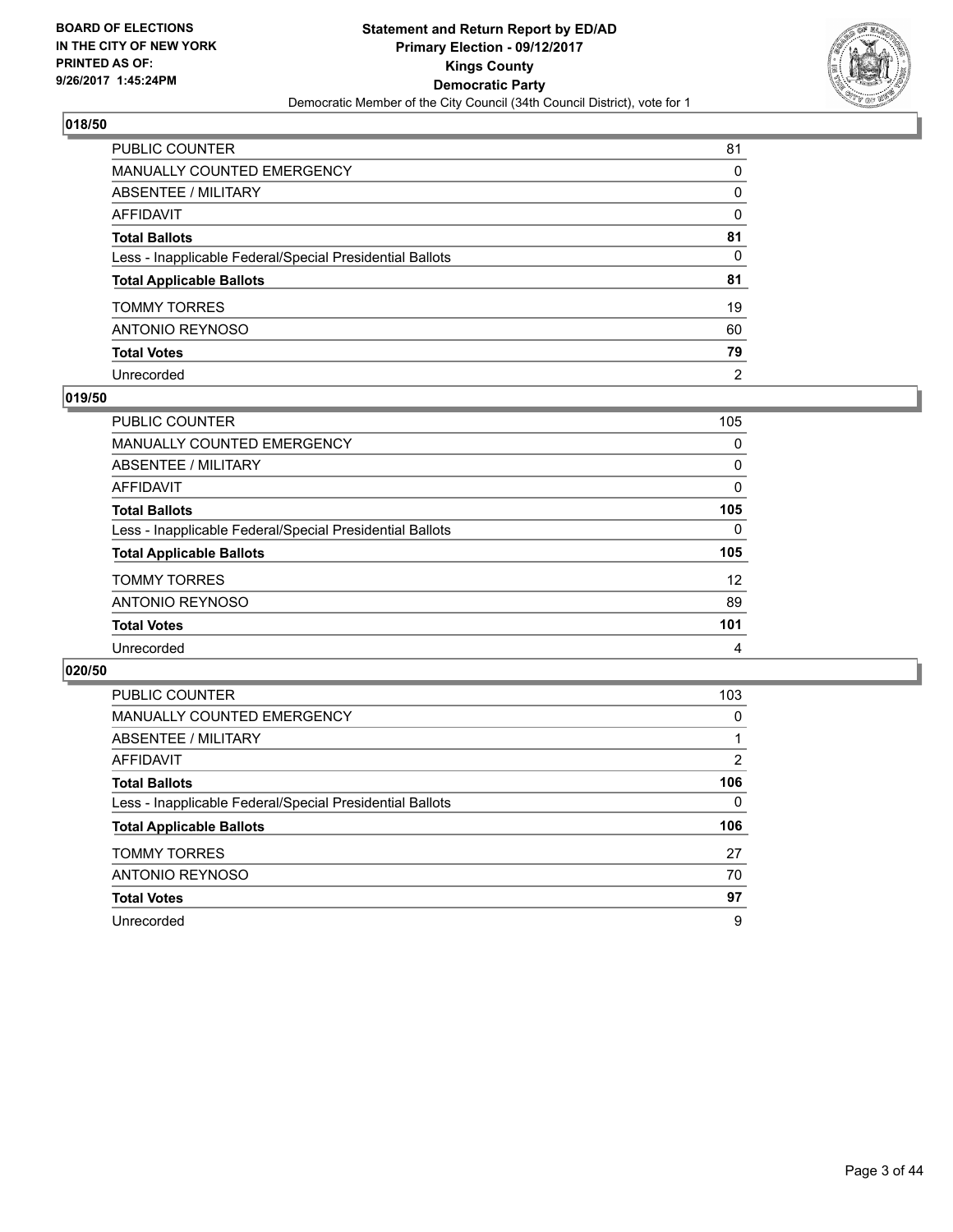

| PUBLIC COUNTER                                           | 138            |
|----------------------------------------------------------|----------------|
| <b>MANUALLY COUNTED EMERGENCY</b>                        | $\Omega$       |
| <b>ABSENTEE / MILITARY</b>                               | 0              |
| <b>AFFIDAVIT</b>                                         | $\overline{2}$ |
| <b>Total Ballots</b>                                     | 140            |
| Less - Inapplicable Federal/Special Presidential Ballots | $\mathbf{0}$   |
| <b>Total Applicable Ballots</b>                          | 140            |
| <b>TOMMY TORRES</b>                                      | 36             |
| <b>ANTONIO REYNOSO</b>                                   | 96             |
| <b>Total Votes</b>                                       | 132            |
| Unrecorded                                               | 8              |

#### **022/50**

| <b>PUBLIC COUNTER</b>                                    | 88 |
|----------------------------------------------------------|----|
| <b>MANUALLY COUNTED EMERGENCY</b>                        | 0  |
| ABSENTEE / MILITARY                                      | 2  |
| AFFIDAVIT                                                |    |
| <b>Total Ballots</b>                                     | 91 |
| Less - Inapplicable Federal/Special Presidential Ballots | 0  |
| <b>Total Applicable Ballots</b>                          | 91 |
| <b>TOMMY TORRES</b>                                      | 25 |
| ANTONIO REYNOSO                                          | 60 |
| UNATTRIBUTABLE WRITE-IN (WRITE-IN)                       |    |
| <b>Total Votes</b>                                       | 86 |
| Unrecorded                                               | 5  |
|                                                          |    |

# **023/50 COMBINED into: 056/50**

## **024/50 COMBINED into: 025/50**

| <b>PUBLIC COUNTER</b>                                    | 29 |
|----------------------------------------------------------|----|
| MANUALLY COUNTED EMERGENCY                               | 0  |
| ABSENTEE / MILITARY                                      | 0  |
| AFFIDAVIT                                                |    |
| <b>Total Ballots</b>                                     | 30 |
| Less - Inapplicable Federal/Special Presidential Ballots | 0  |
| <b>Total Applicable Ballots</b>                          | 30 |
| <b>TOMMY TORRES</b>                                      | 10 |
| <b>ANTONIO REYNOSO</b>                                   | 17 |
| <b>Total Votes</b>                                       | 27 |
| Unrecorded                                               | 3  |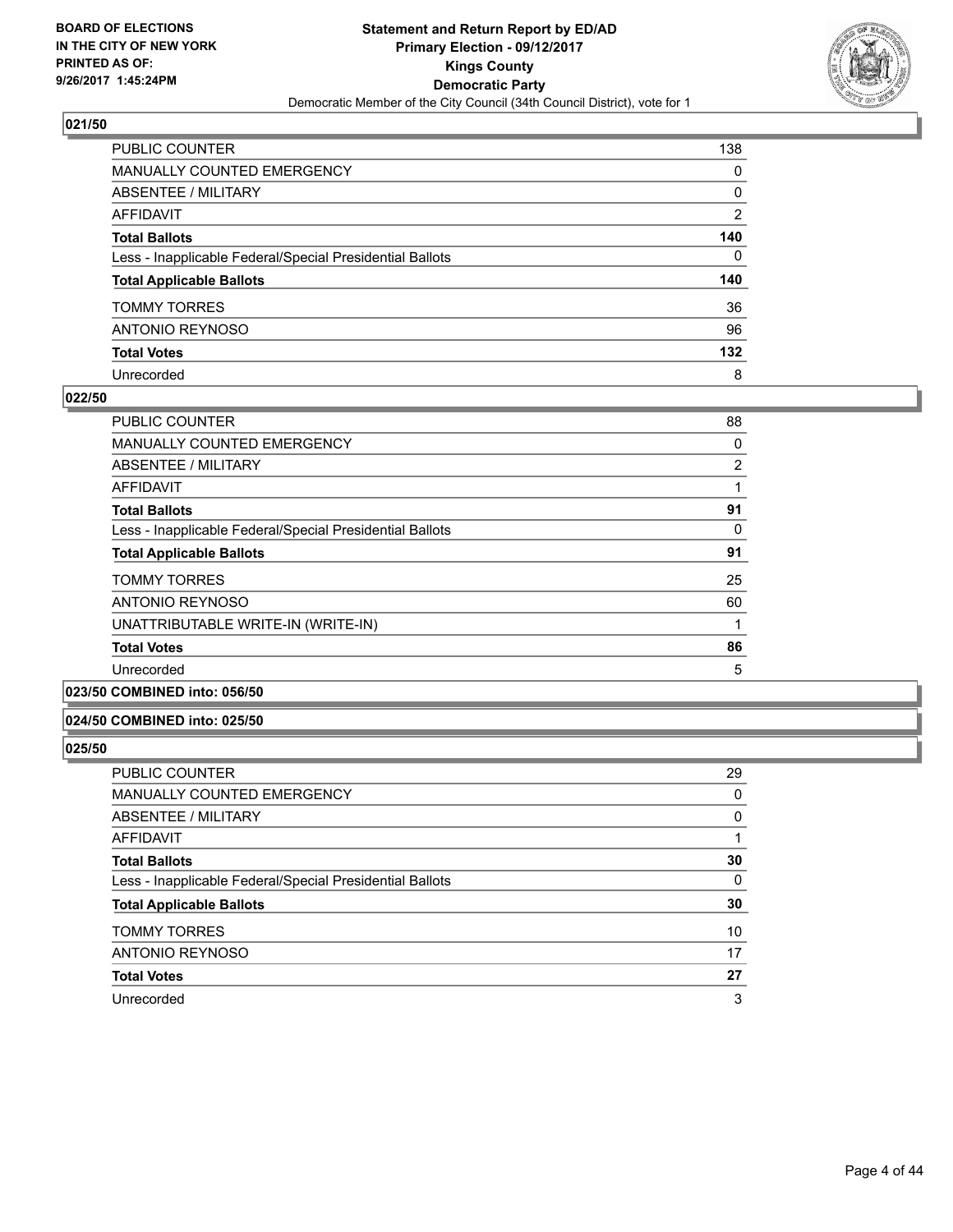

| <b>PUBLIC COUNTER</b>                                    | 79                |
|----------------------------------------------------------|-------------------|
| <b>MANUALLY COUNTED EMERGENCY</b>                        | 4                 |
| ABSENTEE / MILITARY                                      |                   |
| AFFIDAVIT                                                | 3                 |
| <b>Total Ballots</b>                                     | 87                |
| Less - Inapplicable Federal/Special Presidential Ballots | 0                 |
| <b>Total Applicable Ballots</b>                          | 87                |
| <b>TOMMY TORRES</b>                                      | $12 \overline{ }$ |
| ANTONIO REYNOSO                                          | 68                |
| RITA PASARELLI (WRITE-IN)                                |                   |
| <b>Total Votes</b>                                       | 81                |
| Unrecorded                                               | 6                 |

#### **049/50**

| <b>PUBLIC COUNTER</b>                                    | 58 |
|----------------------------------------------------------|----|
| <b>MANUALLY COUNTED EMERGENCY</b>                        | 0  |
| ABSENTEE / MILITARY                                      | 0  |
| AFFIDAVIT                                                | 0  |
| <b>Total Ballots</b>                                     | 58 |
| Less - Inapplicable Federal/Special Presidential Ballots | 0  |
| <b>Total Applicable Ballots</b>                          | 58 |
| <b>TOMMY TORRES</b>                                      | 10 |
| ANTONIO REYNOSO                                          | 45 |
| <b>Total Votes</b>                                       | 55 |
| Unrecorded                                               | 3  |

| <b>PUBLIC COUNTER</b>                                    | 95 |
|----------------------------------------------------------|----|
| <b>MANUALLY COUNTED EMERGENCY</b>                        | 0  |
| ABSENTEE / MILITARY                                      | 0  |
| AFFIDAVIT                                                |    |
| <b>Total Ballots</b>                                     | 96 |
| Less - Inapplicable Federal/Special Presidential Ballots | 0  |
| <b>Total Applicable Ballots</b>                          | 96 |
| <b>TOMMY TORRES</b>                                      | 23 |
| ANTONIO REYNOSO                                          | 68 |
| <b>Total Votes</b>                                       | 91 |
| Unrecorded                                               | 5  |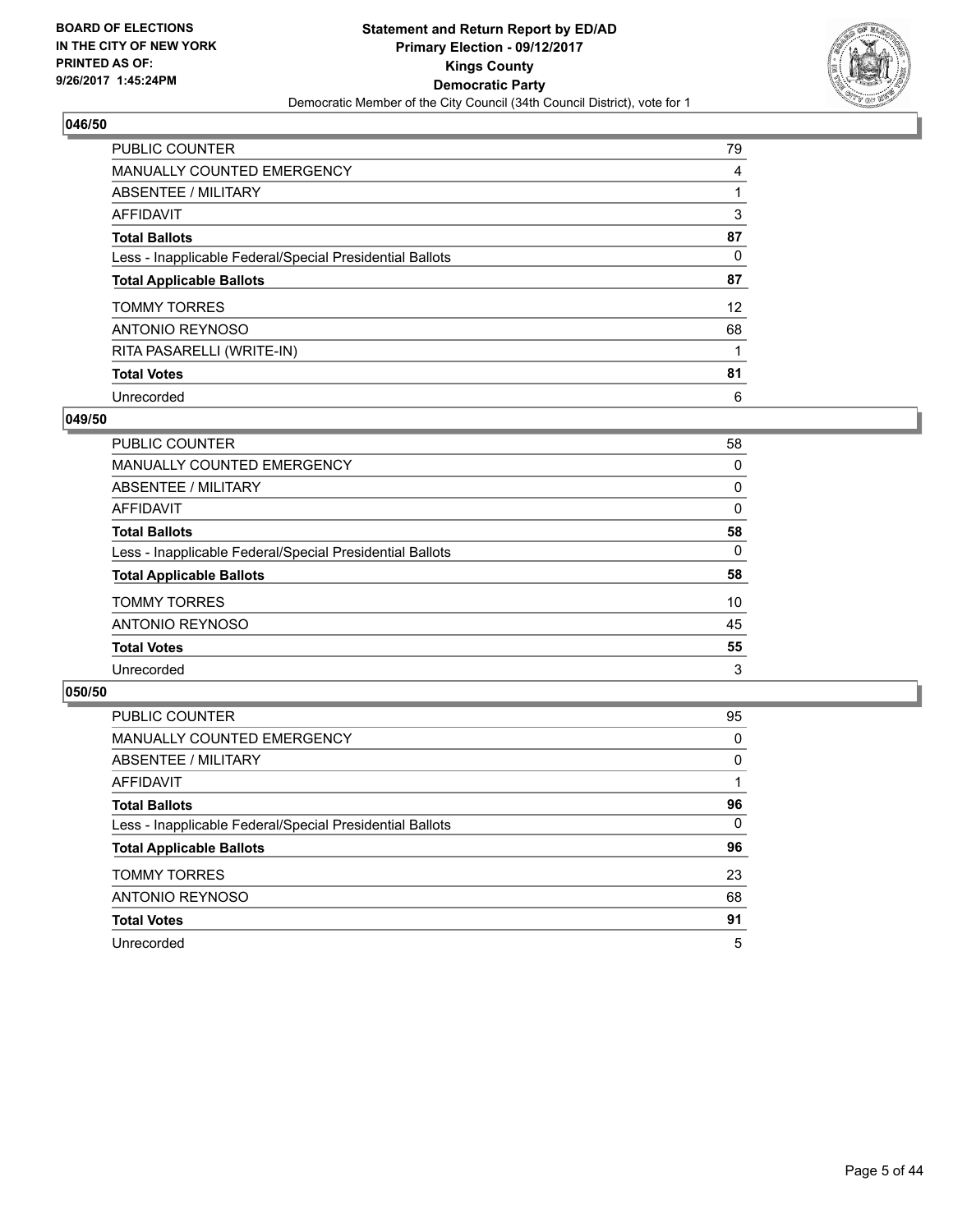

| PUBLIC COUNTER                                           | 87           |
|----------------------------------------------------------|--------------|
| MANUALLY COUNTED EMERGENCY                               | $\Omega$     |
| ABSENTEE / MILITARY                                      |              |
| AFFIDAVIT                                                | $\Omega$     |
| Total Ballots                                            | 88           |
| Less - Inapplicable Federal/Special Presidential Ballots | $\mathbf{0}$ |
| <b>Total Applicable Ballots</b>                          | 88           |
| TOMMY TORRES                                             | 18           |
| ANTONIO REYNOSO                                          | 65           |
| <b>Total Votes</b>                                       | 83           |
| Unrecorded                                               | 5            |

#### **052/50**

| <b>PUBLIC COUNTER</b>                                    | 123 |
|----------------------------------------------------------|-----|
| <b>MANUALLY COUNTED EMERGENCY</b>                        | 0   |
| ABSENTEE / MILITARY                                      | 0   |
| AFFIDAVIT                                                | 0   |
| <b>Total Ballots</b>                                     | 123 |
| Less - Inapplicable Federal/Special Presidential Ballots | 0   |
| <b>Total Applicable Ballots</b>                          | 123 |
| <b>TOMMY TORRES</b>                                      | 22  |
| ANTONIO REYNOSO                                          | 93  |
| <b>Total Votes</b>                                       | 115 |
| Unrecorded                                               | 8   |

| <b>PUBLIC COUNTER</b>                                    | 77             |
|----------------------------------------------------------|----------------|
| <b>MANUALLY COUNTED EMERGENCY</b>                        | 0              |
| ABSENTEE / MILITARY                                      | 0              |
| AFFIDAVIT                                                |                |
| <b>Total Ballots</b>                                     | 78             |
| Less - Inapplicable Federal/Special Presidential Ballots | 0              |
| <b>Total Applicable Ballots</b>                          | 78             |
| <b>TOMMY TORRES</b>                                      | 18             |
| <b>ANTONIO REYNOSO</b>                                   | 58             |
| <b>Total Votes</b>                                       | 76             |
| Unrecorded                                               | $\overline{2}$ |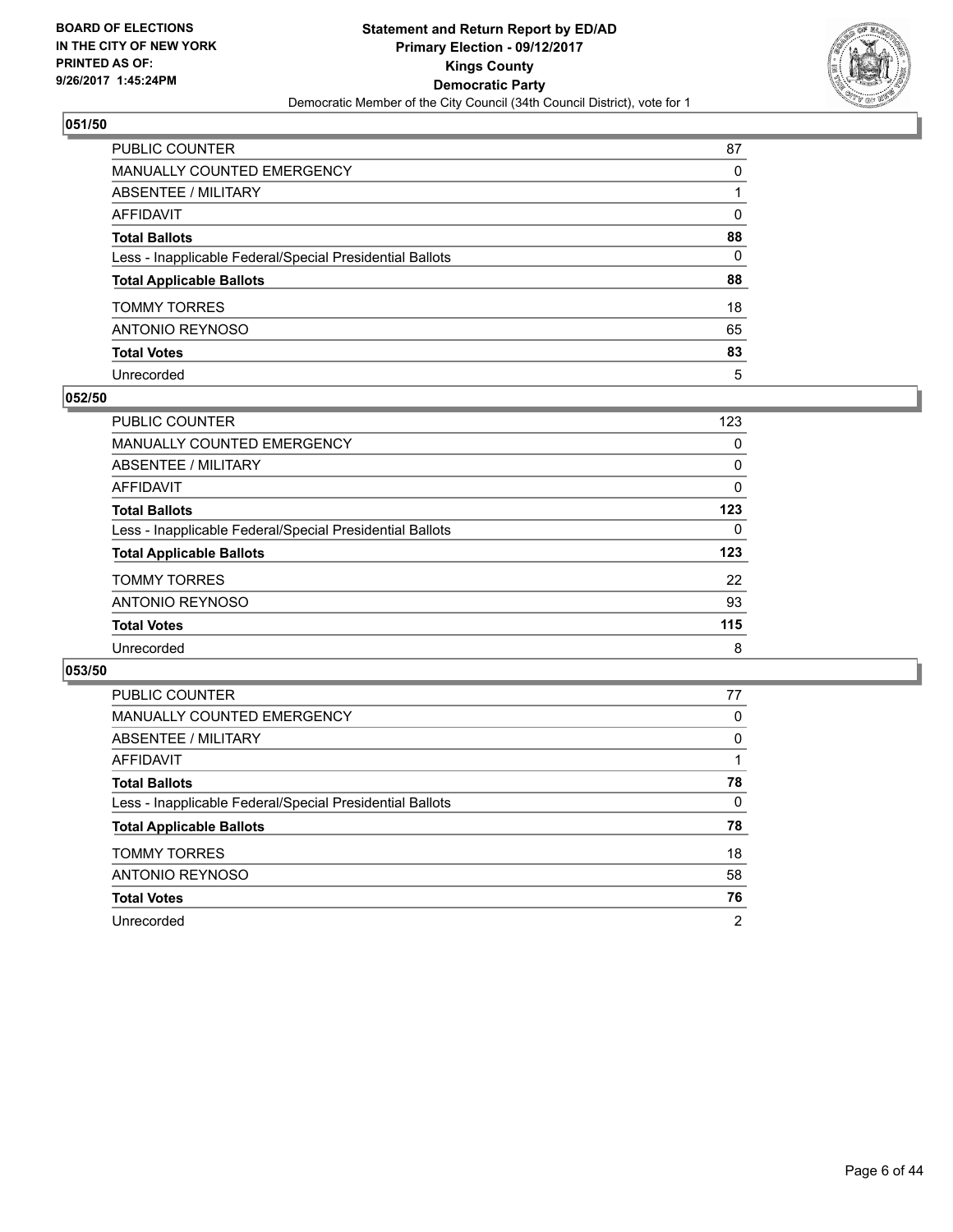

| <b>PUBLIC COUNTER</b>                                    | 55 |
|----------------------------------------------------------|----|
| <b>MANUALLY COUNTED EMERGENCY</b>                        | 0  |
| ABSENTEE / MILITARY                                      | 0  |
| AFFIDAVIT                                                | 0  |
| <b>Total Ballots</b>                                     | 55 |
| Less - Inapplicable Federal/Special Presidential Ballots | 0  |
| <b>Total Applicable Ballots</b>                          | 55 |
| <b>TOMMY TORRES</b>                                      | 18 |
| ANTONIO REYNOSO                                          | 27 |
| SCOTT HUTCHINS (WRITE-IN)                                |    |
| <b>Total Votes</b>                                       | 46 |
| Unrecorded                                               | 9  |

#### **055/50**

| PUBLIC COUNTER                                           | 27 |
|----------------------------------------------------------|----|
| MANUALLY COUNTED EMERGENCY                               | 0  |
| ABSENTEE / MILITARY                                      | 0  |
| AFFIDAVIT                                                |    |
| <b>Total Ballots</b>                                     | 28 |
| Less - Inapplicable Federal/Special Presidential Ballots | 0  |
| <b>Total Applicable Ballots</b>                          | 28 |
| <b>TOMMY TORRES</b>                                      | 3  |
| ANTONIO REYNOSO                                          | 22 |
| <b>Total Votes</b>                                       | 25 |
| Unrecorded                                               | 3  |

| PUBLIC COUNTER                                           | 29 |
|----------------------------------------------------------|----|
| <b>MANUALLY COUNTED EMERGENCY</b>                        | 0  |
| ABSENTEE / MILITARY                                      | 0  |
| AFFIDAVIT                                                | 0  |
| <b>Total Ballots</b>                                     | 29 |
| Less - Inapplicable Federal/Special Presidential Ballots | 0  |
| <b>Total Applicable Ballots</b>                          | 29 |
| <b>TOMMY TORRES</b>                                      | 7  |
| ANTONIO REYNOSO                                          | 17 |
| <b>Total Votes</b>                                       | 24 |
| Unrecorded                                               | 5  |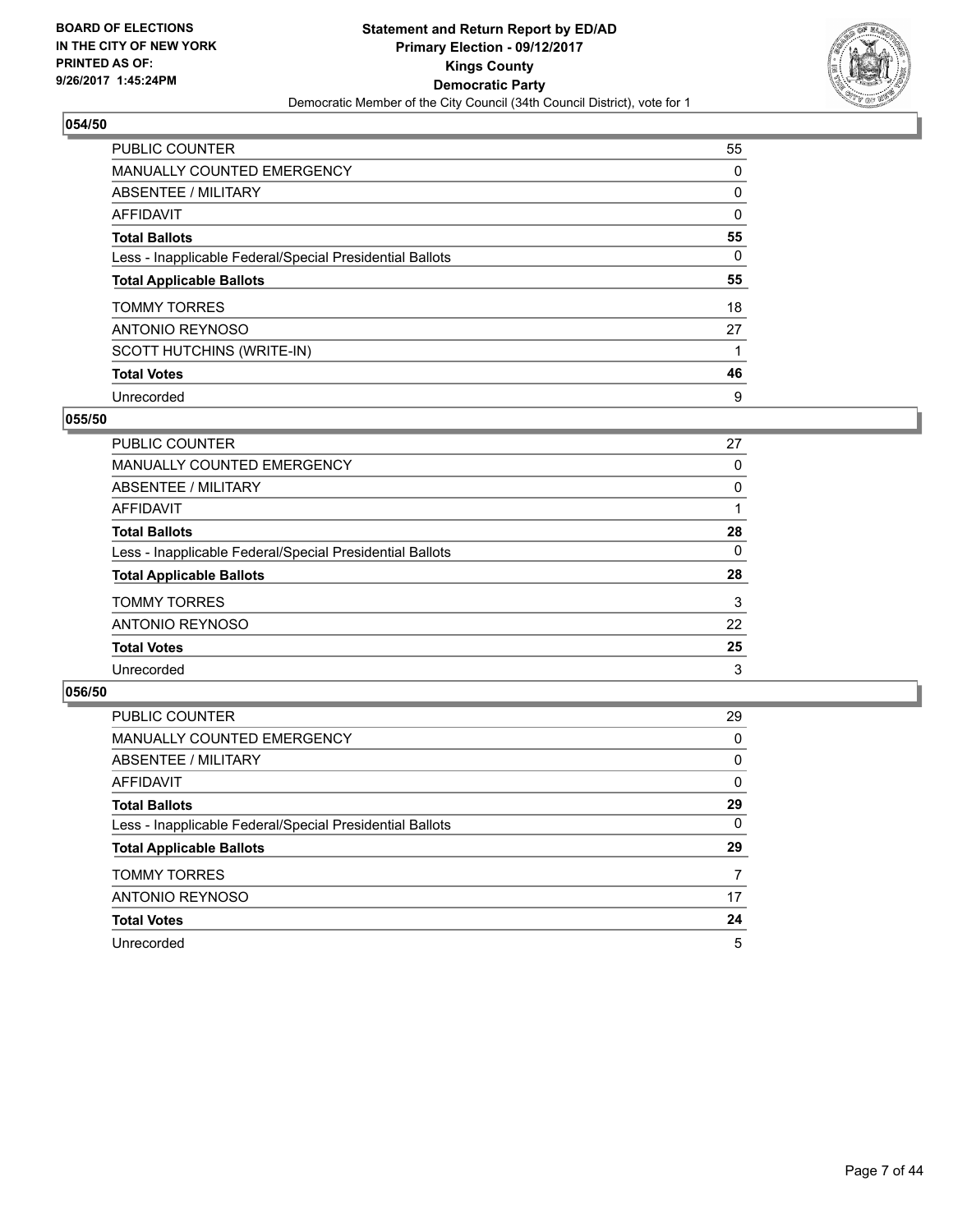

| <b>PUBLIC COUNTER</b>                                    | 45             |
|----------------------------------------------------------|----------------|
| MANUALLY COUNTED EMERGENCY                               | 0              |
| ABSENTEE / MILITARY                                      | 0              |
| AFFIDAVIT                                                | $\overline{2}$ |
| <b>Total Ballots</b>                                     | 47             |
| Less - Inapplicable Federal/Special Presidential Ballots | 0              |
| <b>Total Applicable Ballots</b>                          | 47             |
| <b>TOMMY TORRES</b>                                      | 6              |
| <b>ANTONIO REYNOSO</b>                                   | 40             |
| <b>Total Votes</b>                                       | 46             |
| Unrecorded                                               |                |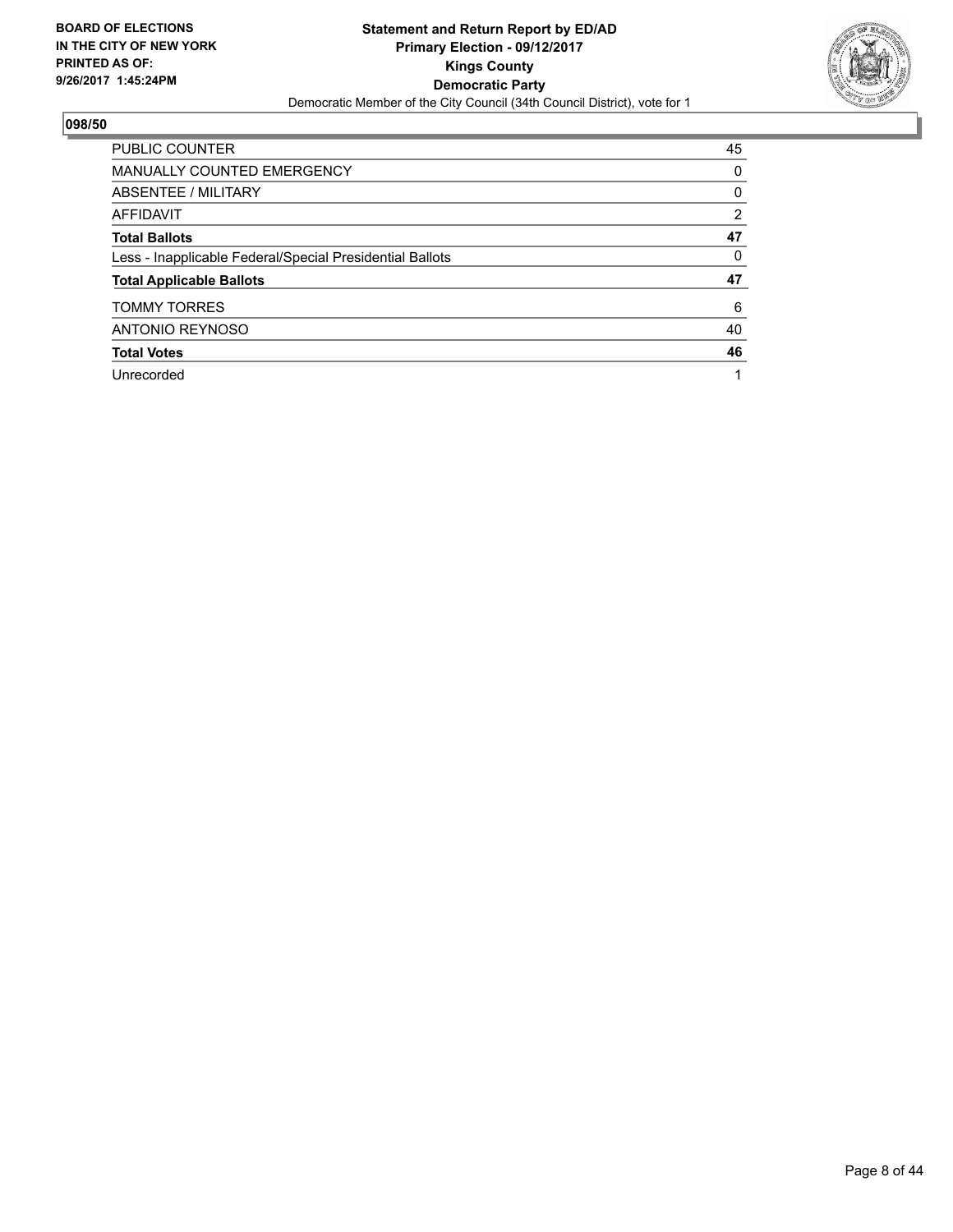

| PUBLIC COUNTER                                           | 67 |
|----------------------------------------------------------|----|
| MANUALLY COUNTED EMERGENCY                               | 0  |
| ABSENTEE / MILITARY                                      |    |
| AFFIDAVIT                                                |    |
| Total Ballots                                            | 69 |
| Less - Inapplicable Federal/Special Presidential Ballots | 0  |
| <b>Total Applicable Ballots</b>                          | 69 |
| TOMMY TORRES                                             | 17 |
| ANTONIO REYNOSO                                          | 46 |
| <b>Total Votes</b>                                       | 63 |
| Unrecorded                                               | 6  |

#### **002/53**

| PUBLIC COUNTER                                           | 84             |
|----------------------------------------------------------|----------------|
| MANUALLY COUNTED EMERGENCY                               | 0              |
| ABSENTEE / MILITARY                                      | 0              |
| AFFIDAVIT                                                | $\overline{2}$ |
| <b>Total Ballots</b>                                     | 86             |
| Less - Inapplicable Federal/Special Presidential Ballots | $\Omega$       |
| <b>Total Applicable Ballots</b>                          | 86             |
| <b>TOMMY TORRES</b>                                      | 8              |
| ANTONIO REYNOSO                                          | 71             |
| <b>Total Votes</b>                                       | 79             |
| Unrecorded                                               | 7              |

| <b>PUBLIC COUNTER</b>                                    | 123 |
|----------------------------------------------------------|-----|
| <b>MANUALLY COUNTED EMERGENCY</b>                        | 0   |
| ABSENTEE / MILITARY                                      | 4   |
| <b>AFFIDAVIT</b>                                         | 0   |
| <b>Total Ballots</b>                                     | 127 |
| Less - Inapplicable Federal/Special Presidential Ballots | 0   |
| <b>Total Applicable Ballots</b>                          | 127 |
| <b>TOMMY TORRES</b>                                      | 18  |
| <b>ANTONIO REYNOSO</b>                                   | 103 |
| <b>Total Votes</b>                                       | 121 |
| Unrecorded                                               | 6   |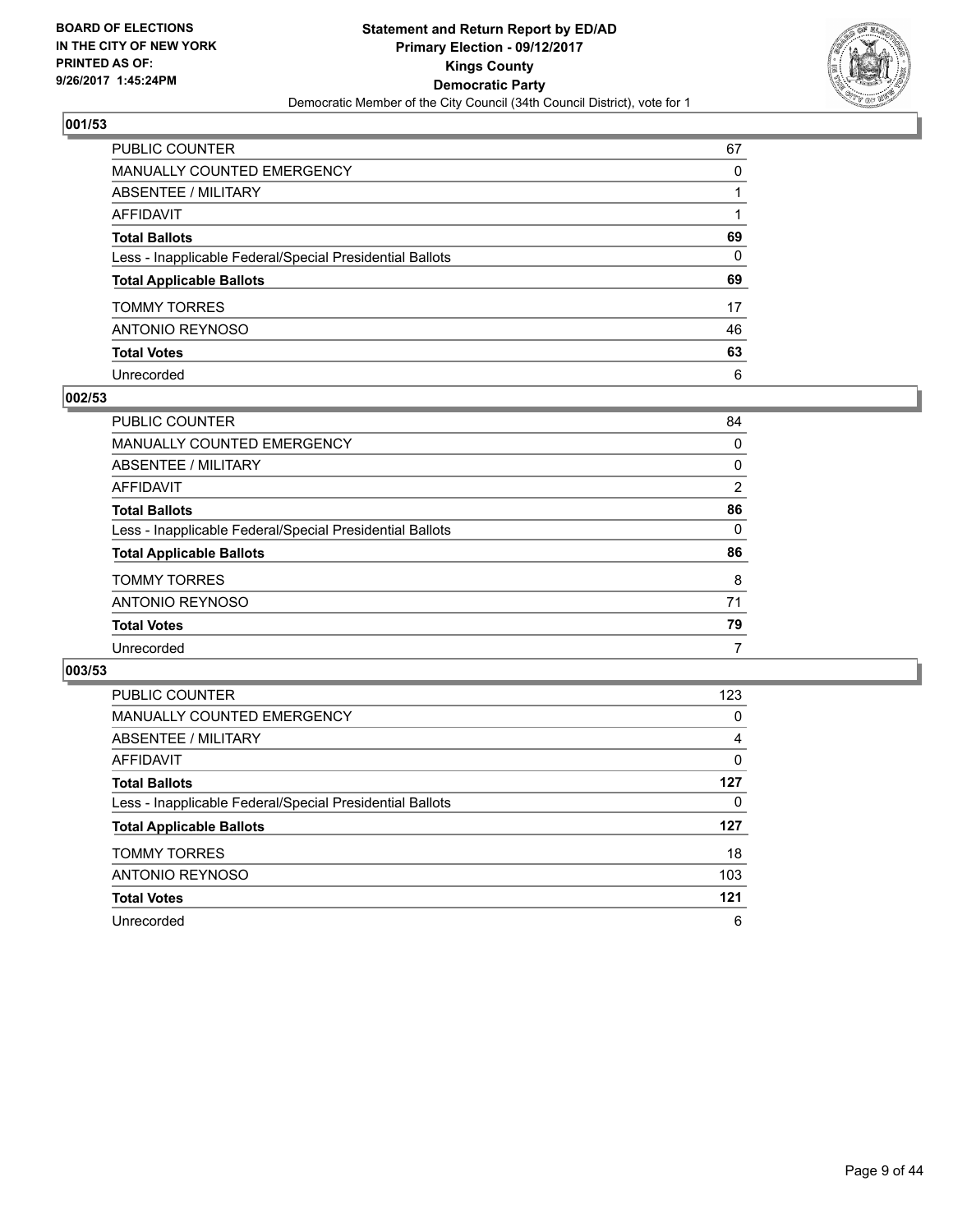

| PUBLIC COUNTER                                           | 71 |
|----------------------------------------------------------|----|
| <b>MANUALLY COUNTED EMERGENCY</b>                        | 2  |
| <b>ABSENTEE / MILITARY</b>                               | 0  |
| AFFIDAVIT                                                | 2  |
| <b>Total Ballots</b>                                     | 75 |
| Less - Inapplicable Federal/Special Presidential Ballots | 0  |
| <b>Total Applicable Ballots</b>                          | 75 |
| TOMMY TORRES                                             | 17 |
| <b>ANTONIO REYNOSO</b>                                   | 48 |
| <b>Total Votes</b>                                       | 65 |
| Unrecorded                                               | 10 |

#### **005/53**

| <b>PUBLIC COUNTER</b>                                    | 100 |
|----------------------------------------------------------|-----|
| MANUALLY COUNTED EMERGENCY                               | 0   |
| ABSENTEE / MILITARY                                      |     |
| AFFIDAVIT                                                |     |
| <b>Total Ballots</b>                                     | 102 |
| Less - Inapplicable Federal/Special Presidential Ballots | 0   |
| <b>Total Applicable Ballots</b>                          | 102 |
| <b>TOMMY TORRES</b>                                      | 32  |
| ANTONIO REYNOSO                                          | 67  |
| <b>Total Votes</b>                                       | 99  |
| Unrecorded                                               | 3   |

| <b>TOMMY TORRES</b>                                      | 4  |
|----------------------------------------------------------|----|
| <b>Total Applicable Ballots</b>                          | 14 |
| Less - Inapplicable Federal/Special Presidential Ballots | 0  |
| <b>Total Ballots</b>                                     | 14 |
| AFFIDAVIT                                                | 0  |
| ABSENTEE / MILITARY                                      | 0  |
| <b>MANUALLY COUNTED EMERGENCY</b>                        | 0  |
| <b>PUBLIC COUNTER</b>                                    | 14 |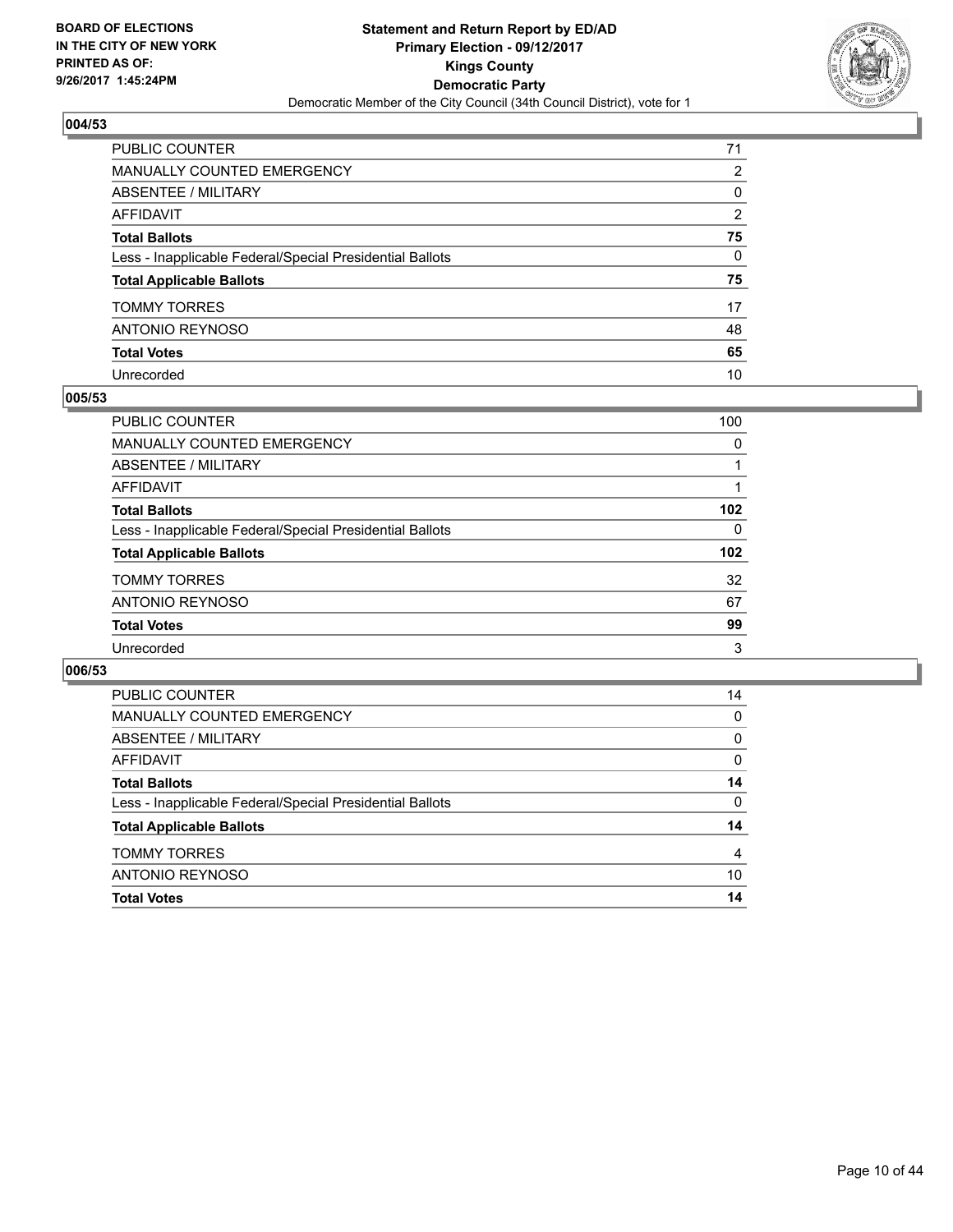

| PUBLIC COUNTER                                           | 114 |
|----------------------------------------------------------|-----|
| <b>MANUALLY COUNTED EMERGENCY</b>                        | 0   |
| <b>ABSENTEE / MILITARY</b>                               | 0   |
| AFFIDAVIT                                                | 4   |
| <b>Total Ballots</b>                                     | 118 |
| Less - Inapplicable Federal/Special Presidential Ballots | 0   |
| <b>Total Applicable Ballots</b>                          | 118 |
| <b>TOMMY TORRES</b>                                      | 18  |
| <b>ANTONIO REYNOSO</b>                                   | 90  |
| <b>Total Votes</b>                                       | 108 |
| Unrecorded                                               | 10  |

#### **008/53**

| <b>PUBLIC COUNTER</b>                                    | 74 |
|----------------------------------------------------------|----|
| MANUALLY COUNTED EMERGENCY                               | 0  |
| ABSENTEE / MILITARY                                      | 0  |
| AFFIDAVIT                                                | 0  |
| <b>Total Ballots</b>                                     | 74 |
| Less - Inapplicable Federal/Special Presidential Ballots | 0  |
| <b>Total Applicable Ballots</b>                          | 74 |
| <b>TOMMY TORRES</b>                                      | 9  |
| ANTONIO REYNOSO                                          | 62 |
| <b>Total Votes</b>                                       | 71 |
| Unrecorded                                               | 3  |

| <b>PUBLIC COUNTER</b>                                    | 158 |
|----------------------------------------------------------|-----|
| <b>MANUALLY COUNTED EMERGENCY</b>                        | 0   |
| <b>ABSENTEE / MILITARY</b>                               | 0   |
| <b>AFFIDAVIT</b>                                         | 2   |
| <b>Total Ballots</b>                                     | 160 |
| Less - Inapplicable Federal/Special Presidential Ballots | 0   |
| <b>Total Applicable Ballots</b>                          | 160 |
|                                                          |     |
| <b>TOMMY TORRES</b>                                      | 26  |
| <b>ANTONIO REYNOSO</b>                                   | 126 |
| SARAH GORDAN (WRITE-IN)                                  |     |
| <b>Total Votes</b>                                       | 153 |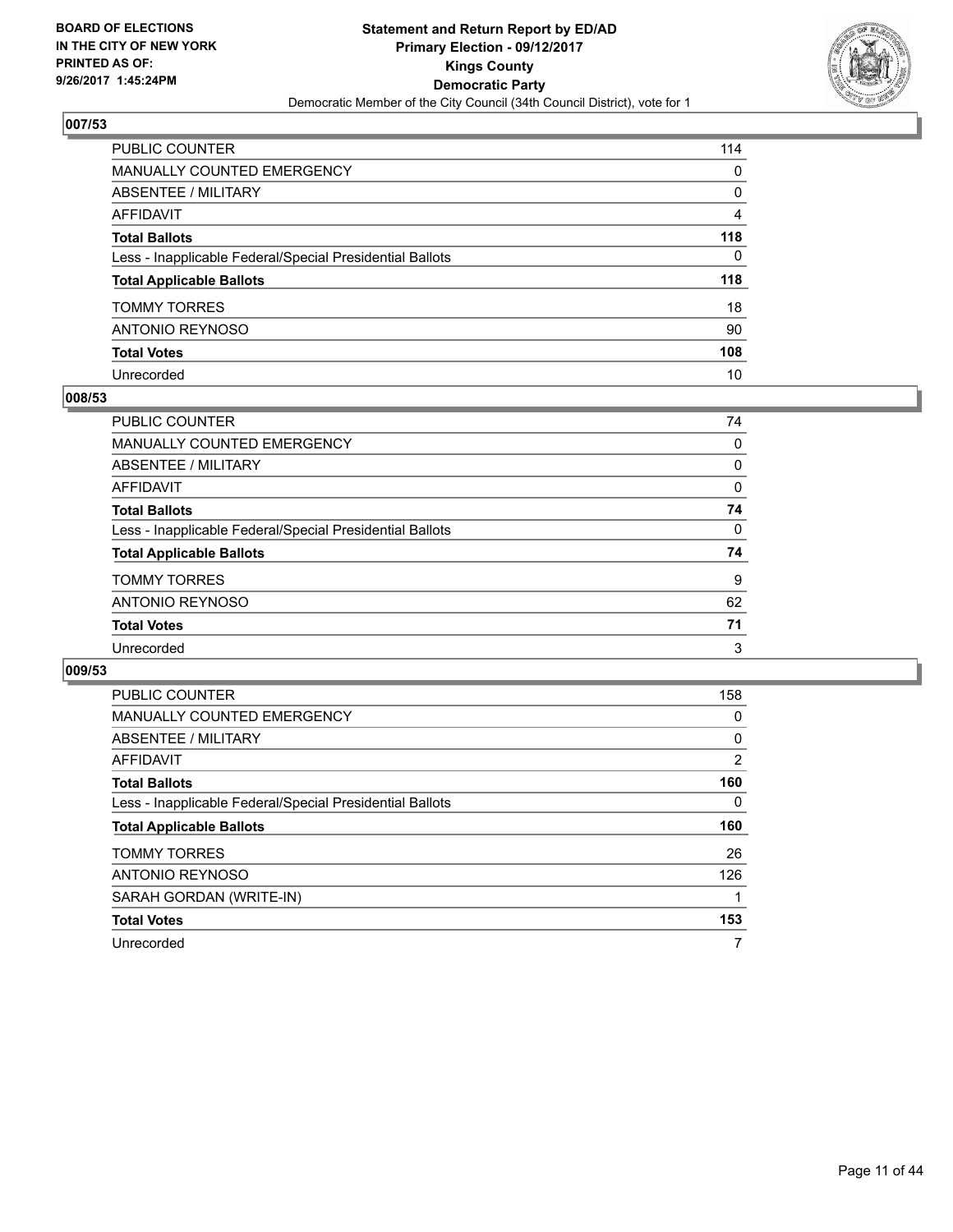

| PUBLIC COUNTER                                           | 152          |
|----------------------------------------------------------|--------------|
| <b>MANUALLY COUNTED EMERGENCY</b>                        |              |
| <b>ABSENTEE / MILITARY</b>                               | 0            |
| AFFIDAVIT                                                | 0            |
| <b>Total Ballots</b>                                     | 153          |
| Less - Inapplicable Federal/Special Presidential Ballots | $\mathbf{0}$ |
| <b>Total Applicable Ballots</b>                          | 153          |
| <b>TOMMY TORRES</b>                                      | 22           |
| <b>ANTONIO REYNOSO</b>                                   | 122          |
| <b>Total Votes</b>                                       | 144          |
| Unrecorded                                               | 9            |

## **011/53**

| <b>PUBLIC COUNTER</b>                                    | 120 |
|----------------------------------------------------------|-----|
| MANUALLY COUNTED EMERGENCY                               | 0   |
| ABSENTEE / MILITARY                                      |     |
| AFFIDAVIT                                                | 2   |
| <b>Total Ballots</b>                                     | 123 |
| Less - Inapplicable Federal/Special Presidential Ballots | 0   |
| <b>Total Applicable Ballots</b>                          | 123 |
| <b>TOMMY TORRES</b>                                      | 18  |
| ANTONIO REYNOSO                                          | 104 |
| <b>Total Votes</b>                                       | 122 |
| Unrecorded                                               |     |

| PUBLIC COUNTER                                           | 91 |
|----------------------------------------------------------|----|
| <b>MANUALLY COUNTED EMERGENCY</b>                        | 0  |
| <b>ABSENTEE / MILITARY</b>                               |    |
| <b>AFFIDAVIT</b>                                         | 0  |
| <b>Total Ballots</b>                                     | 92 |
| Less - Inapplicable Federal/Special Presidential Ballots | 0  |
| <b>Total Applicable Ballots</b>                          | 92 |
|                                                          |    |
| <b>TOMMY TORRES</b>                                      | 16 |
| <b>ANTONIO REYNOSO</b>                                   | 66 |
| ARTHUR WEINSTOCK (WRITE-IN)                              |    |
| <b>Total Votes</b>                                       | 83 |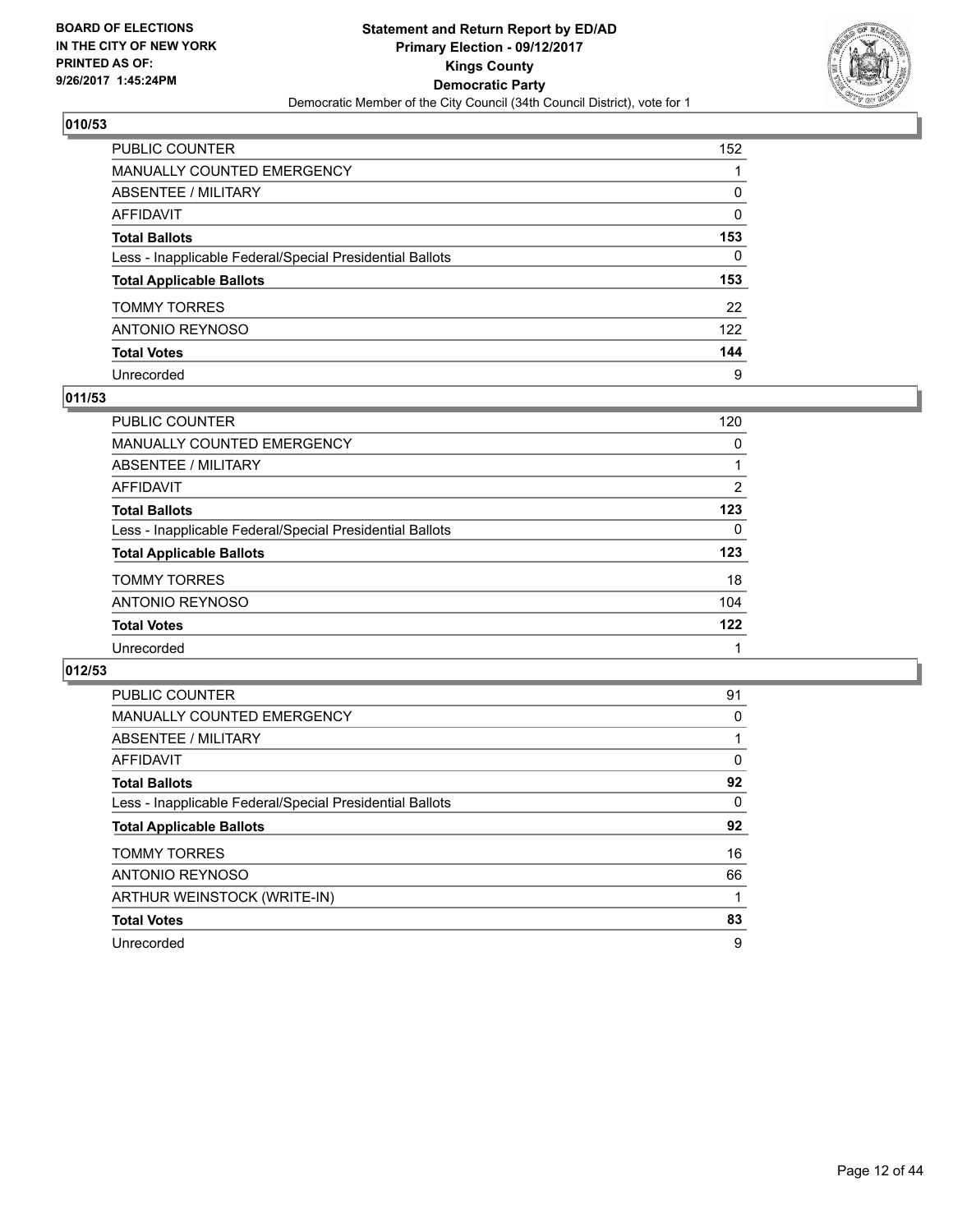

| PUBLIC COUNTER                                           | 109          |
|----------------------------------------------------------|--------------|
| <b>MANUALLY COUNTED EMERGENCY</b>                        | $\Omega$     |
| ABSENTEE / MILITARY                                      |              |
| <b>AFFIDAVIT</b>                                         | 0            |
| <b>Total Ballots</b>                                     | 110          |
| Less - Inapplicable Federal/Special Presidential Ballots | $\mathbf{0}$ |
| <b>Total Applicable Ballots</b>                          | 110          |
| <b>TOMMY TORRES</b>                                      | 15           |
| <b>ANTONIO REYNOSO</b>                                   | 91           |
| <b>Total Votes</b>                                       | 106          |
| Unrecorded                                               | 4            |

#### **014/53**

| <b>Total Votes</b>                                       |              |
|----------------------------------------------------------|--------------|
| <b>ANTONIO REYNOSO</b>                                   | <sup>0</sup> |
| <b>TOMMY TORRES</b>                                      |              |
| <b>Total Applicable Ballots</b>                          |              |
| Less - Inapplicable Federal/Special Presidential Ballots | 0            |
| <b>Total Ballots</b>                                     |              |
| AFFIDAVIT                                                | $\Omega$     |
| ABSENTEE / MILITARY                                      | 0            |
| MANUALLY COUNTED EMERGENCY                               | 0            |
| PUBLIC COUNTER                                           |              |

| <b>PUBLIC COUNTER</b>                                    | 95 |
|----------------------------------------------------------|----|
| <b>MANUALLY COUNTED EMERGENCY</b>                        | 0  |
| ABSENTEE / MILITARY                                      |    |
| AFFIDAVIT                                                | 0  |
| <b>Total Ballots</b>                                     | 96 |
| Less - Inapplicable Federal/Special Presidential Ballots | 0  |
| <b>Total Applicable Ballots</b>                          | 96 |
| <b>TOMMY TORRES</b>                                      | 46 |
| <b>ANTONIO REYNOSO</b>                                   | 45 |
| <b>Total Votes</b>                                       | 91 |
| Unrecorded                                               | 5  |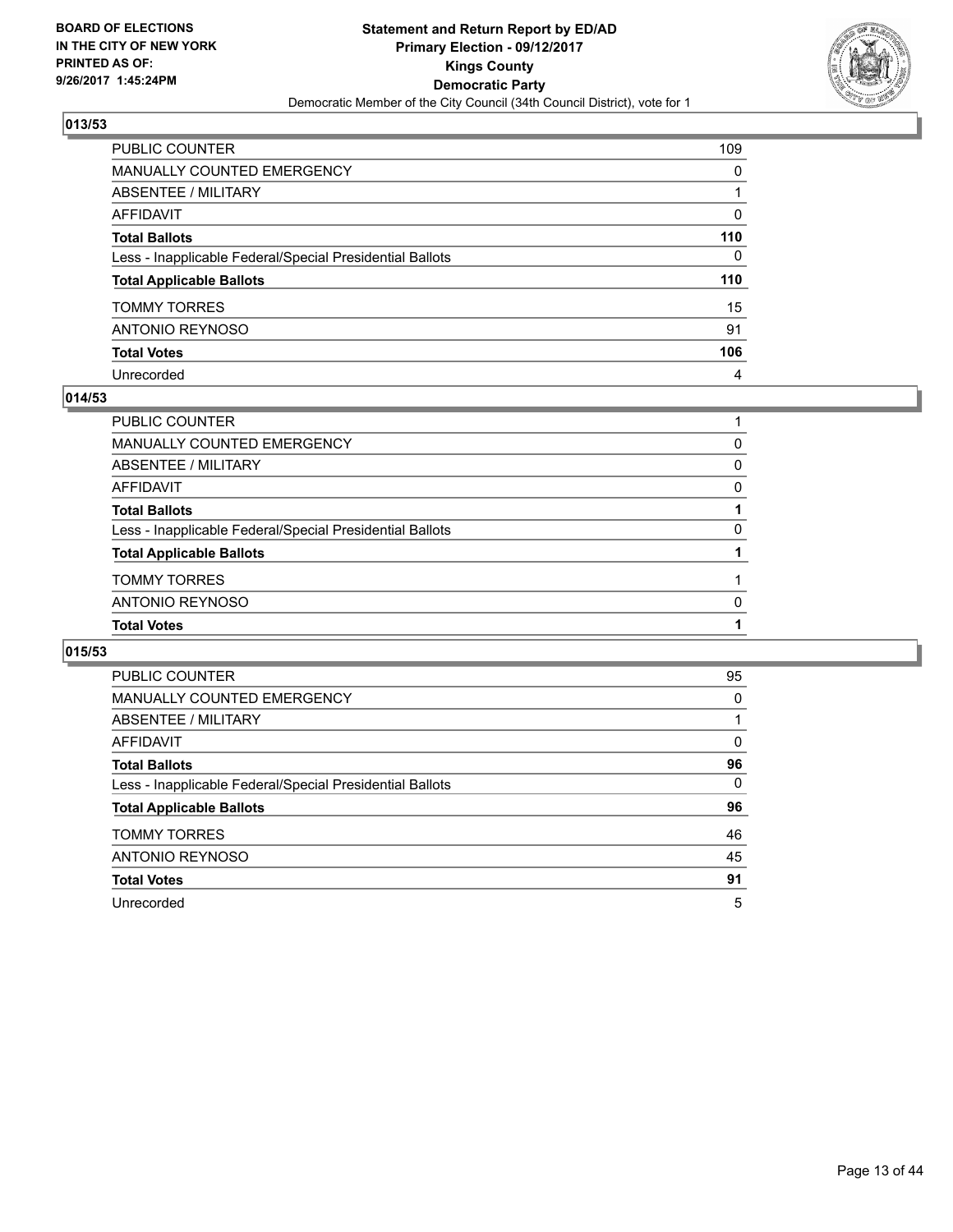

| PUBLIC COUNTER                                           | 110            |
|----------------------------------------------------------|----------------|
| <b>MANUALLY COUNTED EMERGENCY</b>                        | $\mathbf{0}$   |
| ABSENTEE / MILITARY                                      | $\mathbf{0}$   |
| <b>AFFIDAVIT</b>                                         |                |
| <b>Total Ballots</b>                                     | 111            |
| Less - Inapplicable Federal/Special Presidential Ballots | 0              |
| <b>Total Applicable Ballots</b>                          | 111            |
| TOMMY TORRES                                             | 33             |
| ANTONIO REYNOSO                                          | 76             |
| <b>Total Votes</b>                                       | 109            |
| Unrecorded                                               | $\overline{2}$ |

#### **017/53**

| <b>PUBLIC COUNTER</b>                                    | 129            |
|----------------------------------------------------------|----------------|
| <b>MANUALLY COUNTED EMERGENCY</b>                        | 0              |
| ABSENTEE / MILITARY                                      | 2              |
| AFFIDAVIT                                                |                |
| <b>Total Ballots</b>                                     | 132            |
| Less - Inapplicable Federal/Special Presidential Ballots | 0              |
| <b>Total Applicable Ballots</b>                          | 132            |
| <b>TOMMY TORRES</b>                                      | 50             |
| ANTONIO REYNOSO                                          | 80             |
| <b>Total Votes</b>                                       | 130            |
| Unrecorded                                               | $\overline{2}$ |

| <b>PUBLIC COUNTER</b>                                    | 107 |
|----------------------------------------------------------|-----|
| <b>MANUALLY COUNTED EMERGENCY</b>                        | 0   |
| ABSENTEE / MILITARY                                      |     |
| AFFIDAVIT                                                | 0   |
| <b>Total Ballots</b>                                     | 108 |
| Less - Inapplicable Federal/Special Presidential Ballots | 0   |
| <b>Total Applicable Ballots</b>                          | 108 |
| <b>TOMMY TORRES</b>                                      | 35  |
| ANTONIO REYNOSO                                          | 72  |
| <b>Total Votes</b>                                       | 107 |
| Unrecorded                                               |     |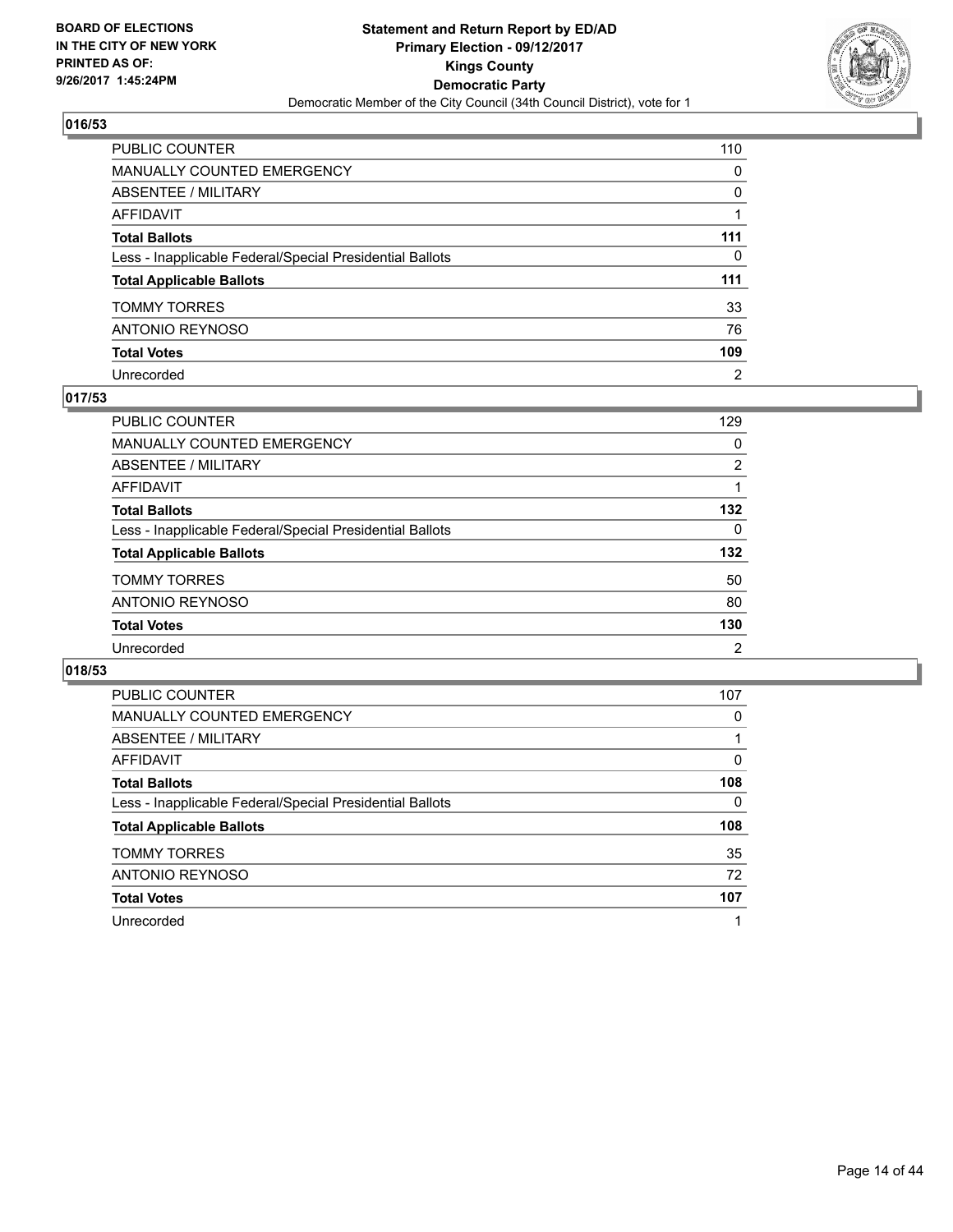

| PUBLIC COUNTER                                           | 96 |
|----------------------------------------------------------|----|
| <b>MANUALLY COUNTED EMERGENCY</b>                        | 0  |
| ABSENTEE / MILITARY                                      | 0  |
| AFFIDAVIT                                                |    |
| <b>Total Ballots</b>                                     | 97 |
| Less - Inapplicable Federal/Special Presidential Ballots | 0  |
| <b>Total Applicable Ballots</b>                          | 97 |
| <b>TOMMY TORRES</b>                                      | 31 |
| ANTONIO REYNOSO                                          | 57 |
| MARK LEVINE (WRITE-IN)                                   |    |
| <b>Total Votes</b>                                       | 89 |
| Unrecorded                                               | 8  |

#### **020/53**

| <b>PUBLIC COUNTER</b>                                    | 122            |
|----------------------------------------------------------|----------------|
| MANUALLY COUNTED EMERGENCY                               | 0              |
| ABSENTEE / MILITARY                                      | $\overline{2}$ |
| AFFIDAVIT                                                |                |
| <b>Total Ballots</b>                                     | 125            |
| Less - Inapplicable Federal/Special Presidential Ballots | 0              |
| <b>Total Applicable Ballots</b>                          | 125            |
| <b>TOMMY TORRES</b>                                      | 41             |
| ANTONIO REYNOSO                                          | 78             |
| <b>Total Votes</b>                                       | 119            |
| Unrecorded                                               | 6              |

| <b>PUBLIC COUNTER</b>                                    | 154      |
|----------------------------------------------------------|----------|
| <b>MANUALLY COUNTED EMERGENCY</b>                        | 0        |
| ABSENTEE / MILITARY                                      | 0        |
| AFFIDAVIT                                                |          |
| <b>Total Ballots</b>                                     | 155      |
| Less - Inapplicable Federal/Special Presidential Ballots | $\Omega$ |
| <b>Total Applicable Ballots</b>                          | 155      |
| <b>TOMMY TORRES</b>                                      | 72       |
| <b>ANTONIO REYNOSO</b>                                   | 76       |
| VIOLET LUCCA (WRITE-IN)                                  |          |
| <b>Total Votes</b>                                       | 149      |
| Unrecorded                                               | 6        |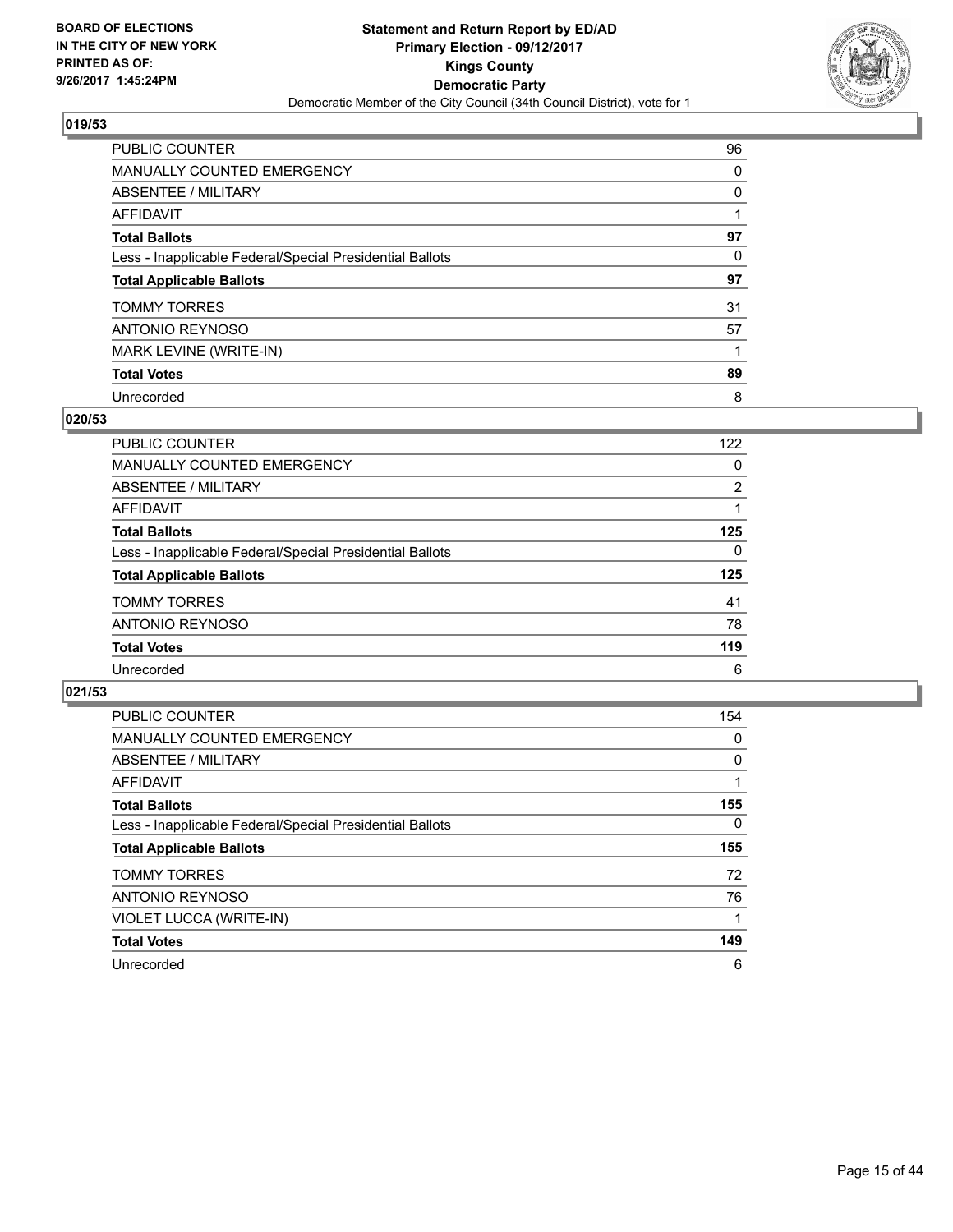

| PUBLIC COUNTER                                           | 175          |
|----------------------------------------------------------|--------------|
| MANUALLY COUNTED EMERGENCY                               | 0            |
| ABSENTEE / MILITARY                                      |              |
| AFFIDAVIT                                                | 4            |
| Total Ballots                                            | 180          |
| Less - Inapplicable Federal/Special Presidential Ballots | $\mathbf{0}$ |
| <b>Total Applicable Ballots</b>                          | 180          |
| TOMMY TORRES                                             | 71           |
| ANTONIO REYNOSO                                          | 102          |
| <b>Total Votes</b>                                       | 173          |
| Unrecorded                                               | 7            |

#### **023/53**

| <b>PUBLIC COUNTER</b>                                    | 107 |
|----------------------------------------------------------|-----|
| MANUALLY COUNTED EMERGENCY                               | 0   |
| ABSENTEE / MILITARY                                      | 0   |
| AFFIDAVIT                                                | 0   |
| <b>Total Ballots</b>                                     | 107 |
| Less - Inapplicable Federal/Special Presidential Ballots | 0   |
| <b>Total Applicable Ballots</b>                          | 107 |
| <b>TOMMY TORRES</b>                                      | 28  |
| ANTONIO REYNOSO                                          | 73  |
| <b>JABARI BRISPORT (WRITE-IN)</b>                        |     |
| <b>Total Votes</b>                                       | 102 |
| Unrecorded                                               | 5   |

| <b>PUBLIC COUNTER</b>                                    | 155          |
|----------------------------------------------------------|--------------|
| <b>MANUALLY COUNTED EMERGENCY</b>                        | 0            |
| ABSENTEE / MILITARY                                      | 0            |
| <b>AFFIDAVIT</b>                                         | $\mathbf{0}$ |
| <b>Total Ballots</b>                                     | 155          |
| Less - Inapplicable Federal/Special Presidential Ballots | $\Omega$     |
| <b>Total Applicable Ballots</b>                          | 155          |
| <b>TOMMY TORRES</b>                                      | 73           |
| <b>ANTONIO REYNOSO</b>                                   | 70           |
| ANTONIO ORTIZ (WRITE-IN)                                 |              |
| <b>Total Votes</b>                                       | 144          |
| Unrecorded                                               | 11           |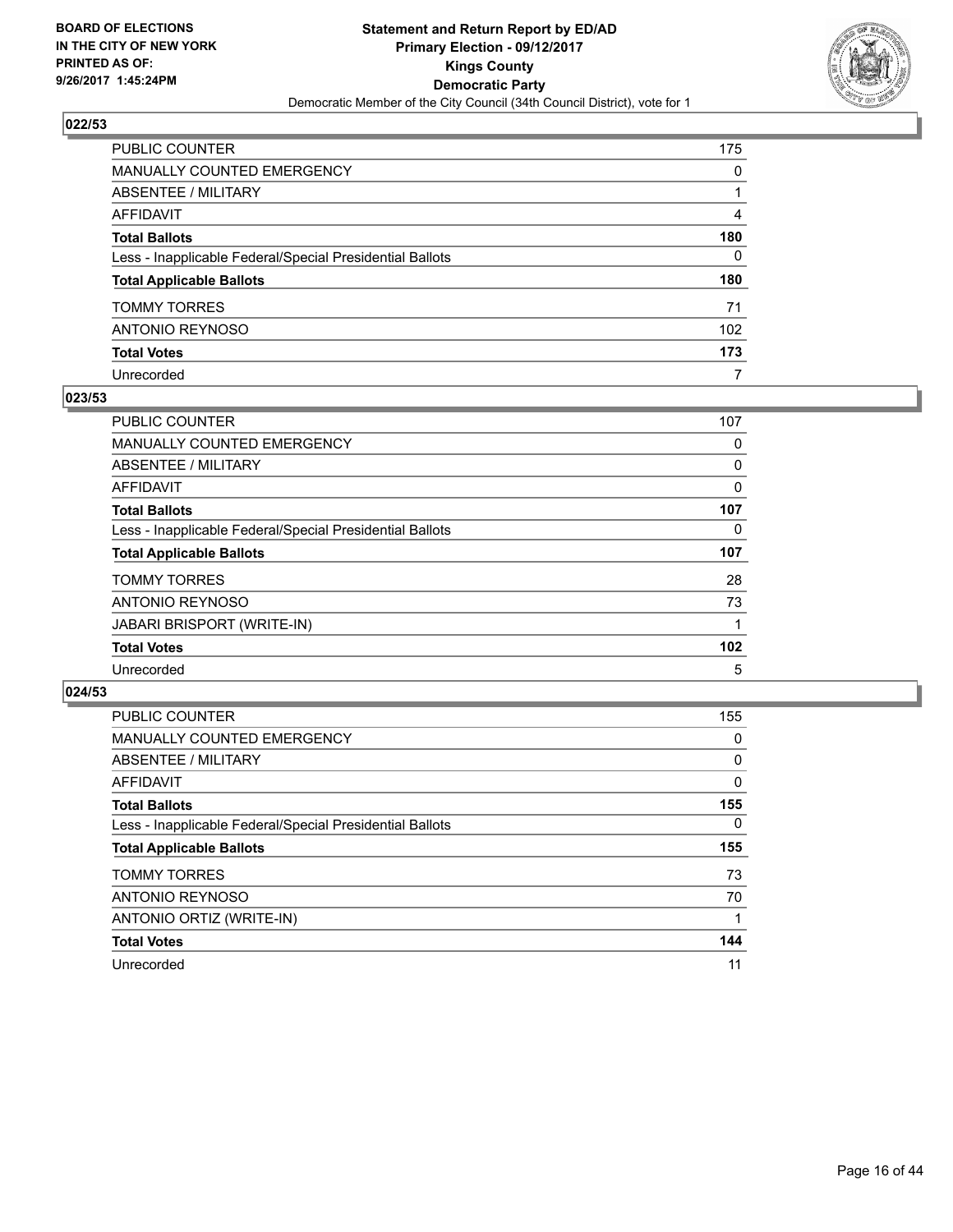

| <b>PUBLIC COUNTER</b>                                    | 260 |
|----------------------------------------------------------|-----|
| MANUALLY COUNTED EMERGENCY                               | 0   |
| ABSENTEE / MILITARY                                      | 10  |
| <b>AFFIDAVIT</b>                                         | 0   |
| <b>Total Ballots</b>                                     | 270 |
| Less - Inapplicable Federal/Special Presidential Ballots | 0   |
| <b>Total Applicable Ballots</b>                          | 270 |
| <b>TOMMY TORRES</b>                                      | 160 |
| ANTONIO REYNOSO                                          | 97  |
| DAVID SUN (WRITE-IN)                                     |     |
| UNATTRIBUTABLE WRITE-IN (WRITE-IN)                       |     |
| <b>Total Votes</b>                                       | 259 |
| Unrecorded                                               | 11  |

## **026/53**

| <b>PUBLIC COUNTER</b>                                    | 115 |
|----------------------------------------------------------|-----|
| <b>MANUALLY COUNTED EMERGENCY</b>                        | 0   |
| ABSENTEE / MILITARY                                      |     |
| AFFIDAVIT                                                | 0   |
| <b>Total Ballots</b>                                     | 116 |
| Less - Inapplicable Federal/Special Presidential Ballots | 0   |
| <b>Total Applicable Ballots</b>                          | 116 |
| <b>TOMMY TORRES</b>                                      | 80  |
| ANTONIO REYNOSO                                          | 30  |
| <b>Total Votes</b>                                       | 110 |
| Unrecorded                                               | 6   |

| <b>PUBLIC COUNTER</b>                                    | 136 |
|----------------------------------------------------------|-----|
| <b>MANUALLY COUNTED EMERGENCY</b>                        | 0   |
| ABSENTEE / MILITARY                                      | 4   |
| AFFIDAVIT                                                |     |
| <b>Total Ballots</b>                                     | 141 |
| Less - Inapplicable Federal/Special Presidential Ballots | 0   |
| <b>Total Applicable Ballots</b>                          | 141 |
| <b>TOMMY TORRES</b>                                      | 63  |
| ANTONIO REYNOSO                                          | 66  |
| <b>Total Votes</b>                                       | 129 |
| Unrecorded                                               | 12  |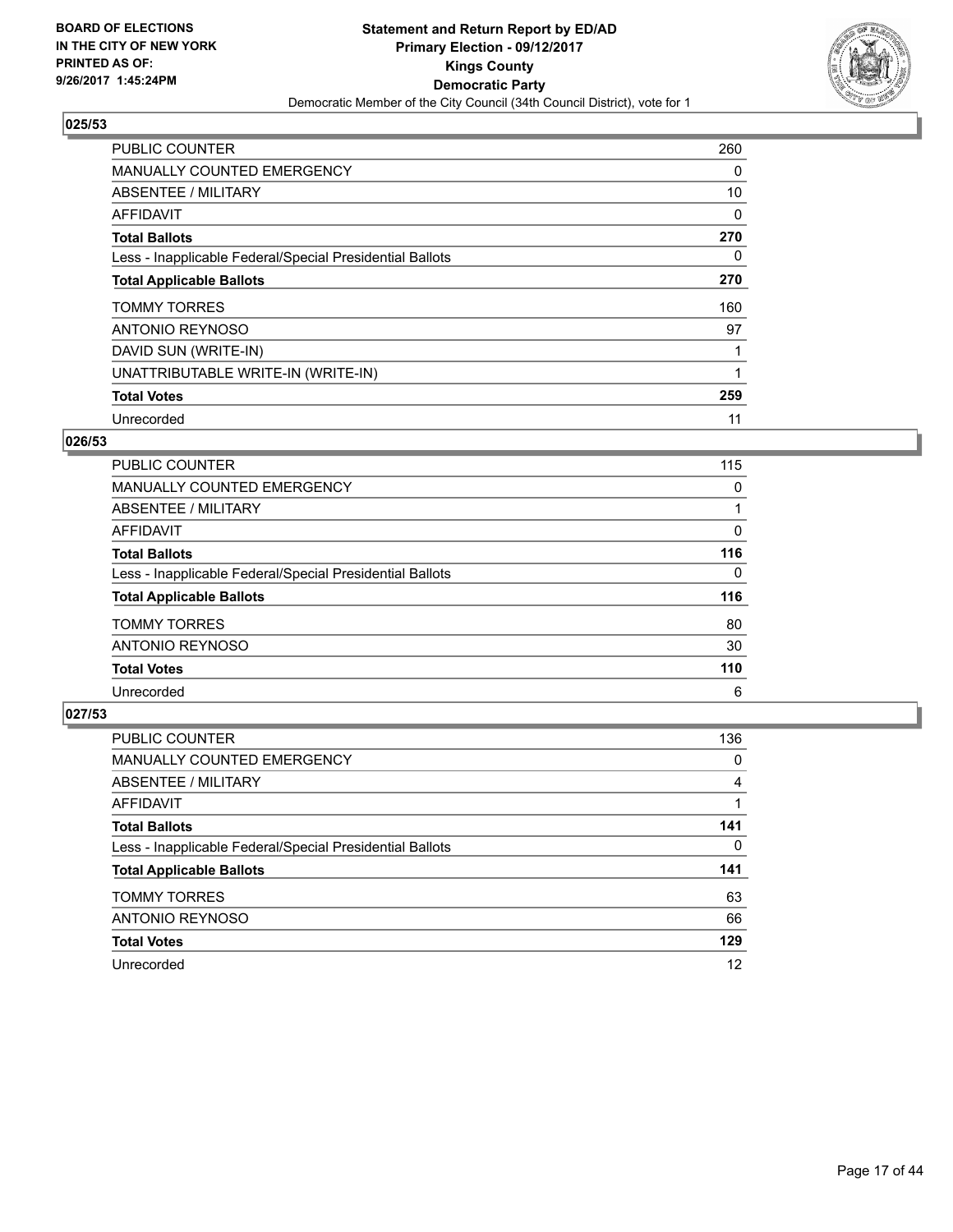

| PUBLIC COUNTER                                           | 113          |
|----------------------------------------------------------|--------------|
| <b>MANUALLY COUNTED EMERGENCY</b>                        | 0            |
| <b>ABSENTEE / MILITARY</b>                               | 0            |
| AFFIDAVIT                                                | 0            |
| <b>Total Ballots</b>                                     | 113          |
| Less - Inapplicable Federal/Special Presidential Ballots | $\mathbf{0}$ |
| <b>Total Applicable Ballots</b>                          | 113          |
| <b>TOMMY TORRES</b>                                      | 49           |
| ANTONIO REYNOSO                                          | 61           |
| <b>Total Votes</b>                                       | 110          |
| Unrecorded                                               | 3            |

#### **029/53**

| PUBLIC COUNTER                                           | 75       |
|----------------------------------------------------------|----------|
| MANUALLY COUNTED EMERGENCY                               | 0        |
| ABSENTEE / MILITARY                                      | 0        |
| AFFIDAVIT                                                | 2        |
| <b>Total Ballots</b>                                     | 77       |
| Less - Inapplicable Federal/Special Presidential Ballots | $\Omega$ |
| <b>Total Applicable Ballots</b>                          | 77       |
| <b>TOMMY TORRES</b>                                      | 24       |
| ANTONIO REYNOSO                                          | 53       |
| <b>Total Votes</b>                                       | 77       |

| <b>PUBLIC COUNTER</b>                                    | 110            |
|----------------------------------------------------------|----------------|
| <b>MANUALLY COUNTED EMERGENCY</b>                        | 0              |
| ABSENTEE / MILITARY                                      | 0              |
| AFFIDAVIT                                                | $\overline{2}$ |
| <b>Total Ballots</b>                                     | $112$          |
| Less - Inapplicable Federal/Special Presidential Ballots | $\Omega$       |
| <b>Total Applicable Ballots</b>                          | 112            |
| <b>TOMMY TORRES</b>                                      | 25             |
| ANTONIO REYNOSO                                          | 80             |
| <b>Total Votes</b>                                       | 105            |
| Unrecorded                                               | 7              |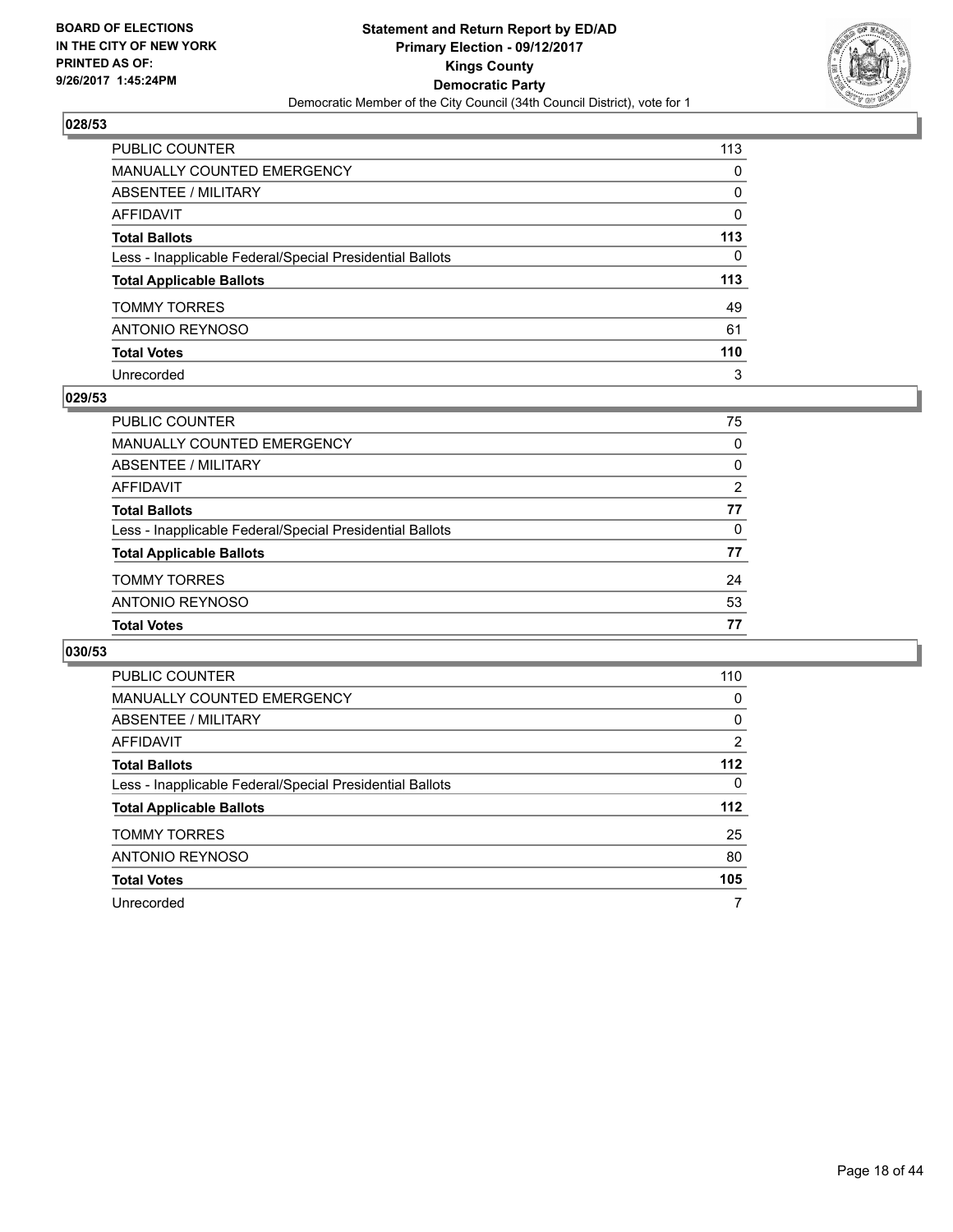

| PUBLIC COUNTER                                           | 216 |
|----------------------------------------------------------|-----|
| <b>MANUALLY COUNTED EMERGENCY</b>                        | 0   |
| <b>ABSENTEE / MILITARY</b>                               | 0   |
| <b>AFFIDAVIT</b>                                         | 0   |
| <b>Total Ballots</b>                                     | 216 |
| Less - Inapplicable Federal/Special Presidential Ballots | 0   |
| <b>Total Applicable Ballots</b>                          | 216 |
| <b>TOMMY TORRES</b>                                      | 105 |
| <b>ANTONIO REYNOSO</b>                                   | 103 |
| <b>Total Votes</b>                                       | 208 |
| Unrecorded                                               | 8   |

#### **032/53**

| PUBLIC COUNTER                                           | 132 |
|----------------------------------------------------------|-----|
| <b>MANUALLY COUNTED EMERGENCY</b>                        | 0   |
| ABSENTEE / MILITARY                                      |     |
| AFFIDAVIT                                                |     |
| <b>Total Ballots</b>                                     | 134 |
| Less - Inapplicable Federal/Special Presidential Ballots | 0   |
| <b>Total Applicable Ballots</b>                          | 134 |
| <b>TOMMY TORRES</b>                                      | 61  |
| ANTONIO REYNOSO                                          | 65  |
| <b>Total Votes</b>                                       | 126 |
| Unrecorded                                               | 8   |

| <b>PUBLIC COUNTER</b>                                    | 105 |
|----------------------------------------------------------|-----|
| <b>MANUALLY COUNTED EMERGENCY</b>                        | 0   |
| ABSENTEE / MILITARY                                      | 0   |
| AFFIDAVIT                                                | 0   |
| <b>Total Ballots</b>                                     | 105 |
| Less - Inapplicable Federal/Special Presidential Ballots | 0   |
| <b>Total Applicable Ballots</b>                          | 105 |
|                                                          |     |
| <b>TOMMY TORRES</b>                                      | 17  |
| ANTONIO REYNOSO                                          | 82  |
| <b>Total Votes</b>                                       | 99  |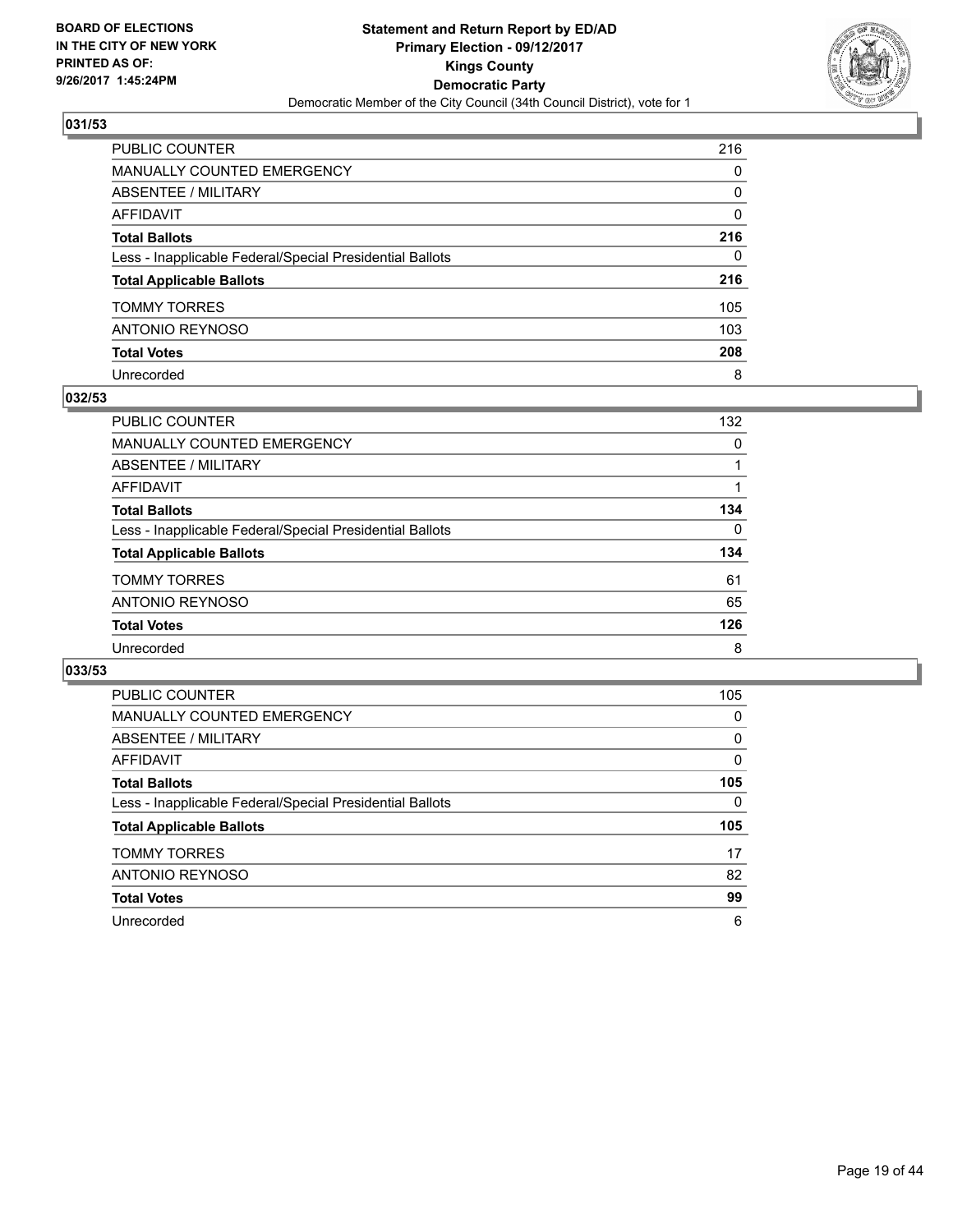

| PUBLIC COUNTER                                           | 95           |
|----------------------------------------------------------|--------------|
| MANUALLY COUNTED EMERGENCY                               | 0            |
| ABSENTEE / MILITARY                                      |              |
| AFFIDAVIT                                                | $\mathbf{0}$ |
| Total Ballots                                            | 96           |
| Less - Inapplicable Federal/Special Presidential Ballots | 0            |
| <b>Total Applicable Ballots</b>                          | 96           |
| TOMMY TORRES                                             | 22           |
| ANTONIO REYNOSO                                          | 65           |
| <b>Total Votes</b>                                       | 87           |
| Unrecorded                                               | 9            |

#### **035/53**

| <b>PUBLIC COUNTER</b>                                    | 99       |
|----------------------------------------------------------|----------|
| <b>MANUALLY COUNTED EMERGENCY</b>                        | 0        |
| ABSENTEE / MILITARY                                      | 0        |
| AFFIDAVIT                                                | 3        |
| <b>Total Ballots</b>                                     | 102      |
| Less - Inapplicable Federal/Special Presidential Ballots | $\Omega$ |
| <b>Total Applicable Ballots</b>                          | 102      |
| <b>TOMMY TORRES</b>                                      | 35       |
| ANTONIO REYNOSO                                          | 60       |
| <b>Total Votes</b>                                       | 95       |
| Unrecorded                                               | 7        |

| <b>PUBLIC COUNTER</b>                                    | 162 |
|----------------------------------------------------------|-----|
| <b>MANUALLY COUNTED EMERGENCY</b>                        | 0   |
| ABSENTEE / MILITARY                                      | 2   |
| AFFIDAVIT                                                |     |
| <b>Total Ballots</b>                                     | 165 |
| Less - Inapplicable Federal/Special Presidential Ballots | 0   |
| <b>Total Applicable Ballots</b>                          | 165 |
| <b>TOMMY TORRES</b>                                      | 35  |
| ANTONIO REYNOSO                                          | 113 |
| <b>Total Votes</b>                                       | 148 |
| Unrecorded                                               | 17  |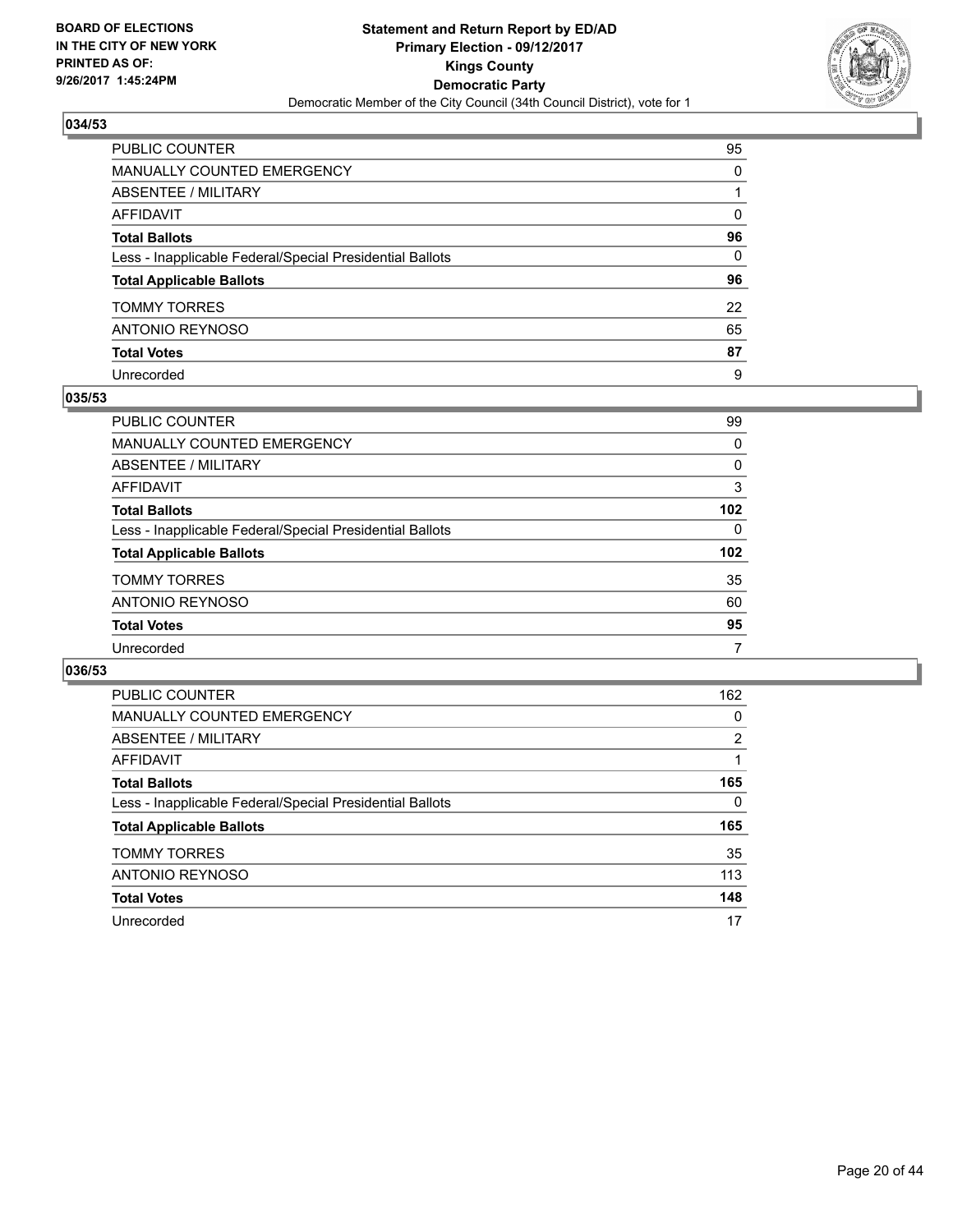

| PUBLIC COUNTER                                           | 119      |
|----------------------------------------------------------|----------|
| MANUALLY COUNTED EMERGENCY                               | $\Omega$ |
| <b>ABSENTEE / MILITARY</b>                               | $\Omega$ |
| <b>AFFIDAVIT</b>                                         |          |
| <b>Total Ballots</b>                                     | 120      |
| Less - Inapplicable Federal/Special Presidential Ballots | 0        |
| <b>Total Applicable Ballots</b>                          | 120      |
| <b>TOMMY TORRES</b>                                      | 30       |
| ANTONIO REYNOSO                                          | 82       |
| <b>Total Votes</b>                                       | 112      |
| Unrecorded                                               | 8        |

#### **038/53**

| PUBLIC COUNTER                                           | 40 |
|----------------------------------------------------------|----|
| <b>MANUALLY COUNTED EMERGENCY</b>                        | 0  |
| ABSENTEE / MILITARY                                      | 0  |
| AFFIDAVIT                                                | 0  |
| <b>Total Ballots</b>                                     | 40 |
| Less - Inapplicable Federal/Special Presidential Ballots | 0  |
| <b>Total Applicable Ballots</b>                          | 40 |
| <b>TOMMY TORRES</b>                                      | 11 |
| ANTONIO REYNOSO                                          | 25 |
| UNATTRIBUTABLE WRITE-IN (WRITE-IN)                       |    |
| <b>Total Votes</b>                                       | 37 |
| Unrecorded                                               | 3  |

| <b>PUBLIC COUNTER</b>                                    | 126      |
|----------------------------------------------------------|----------|
| <b>MANUALLY COUNTED EMERGENCY</b>                        | 0        |
| <b>ABSENTEE / MILITARY</b>                               |          |
| <b>AFFIDAVIT</b>                                         | 2        |
| <b>Total Ballots</b>                                     | 129      |
| Less - Inapplicable Federal/Special Presidential Ballots | $\Omega$ |
| <b>Total Applicable Ballots</b>                          | 129      |
| <b>TOMMY TORRES</b>                                      | 37       |
| <b>ANTONIO REYNOSO</b>                                   | 84       |
| UNATTRIBUTABLE WRITE-IN (WRITE-IN)                       |          |
| <b>Total Votes</b>                                       | 122      |
| Unrecorded                                               | 7        |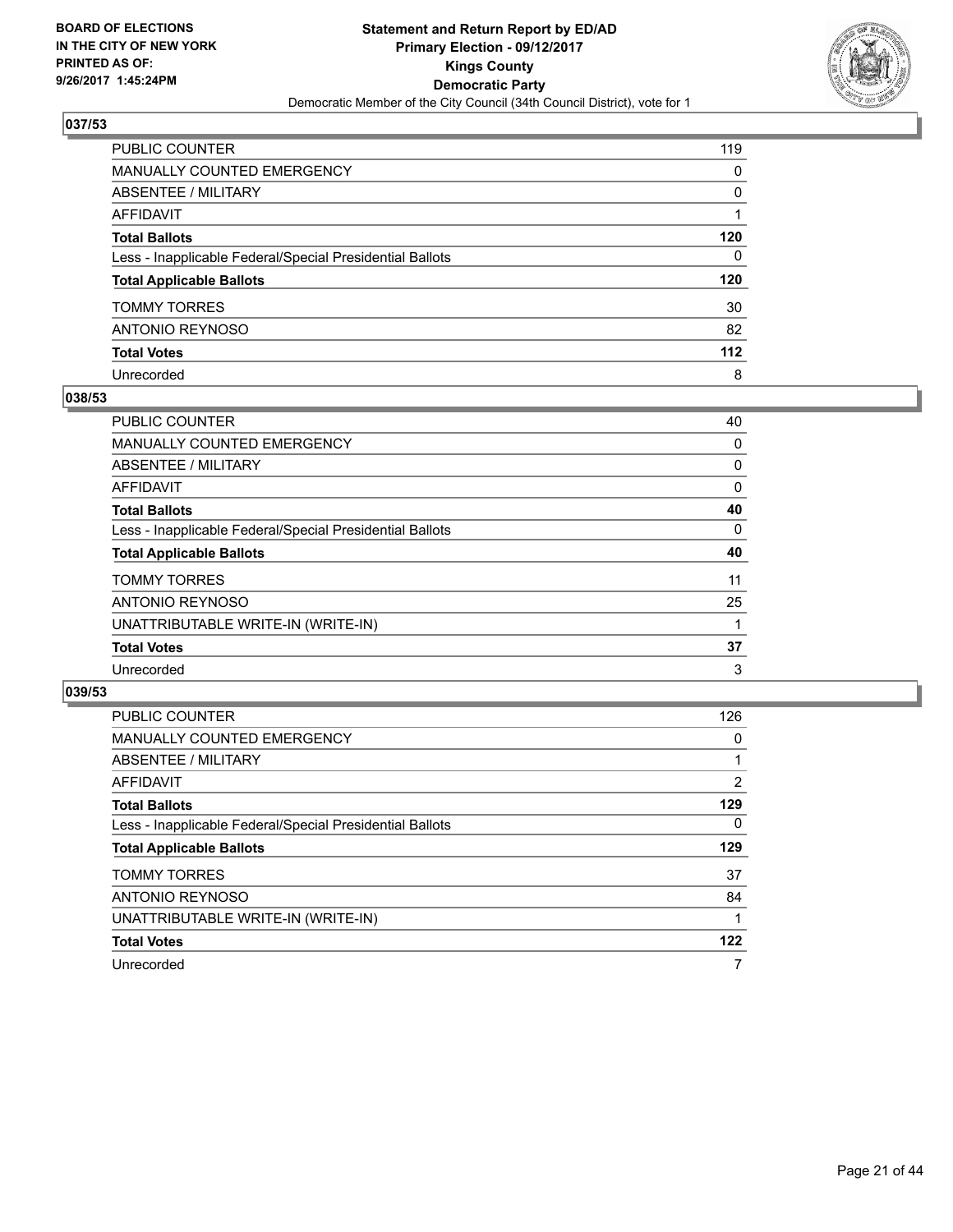

| PUBLIC COUNTER                                           | 57       |
|----------------------------------------------------------|----------|
| MANUALLY COUNTED EMERGENCY                               | 0        |
| ABSENTEE / MILITARY                                      | 0        |
| AFFIDAVIT                                                | $\Omega$ |
| Total Ballots                                            | 57       |
| Less - Inapplicable Federal/Special Presidential Ballots | 0        |
| <b>Total Applicable Ballots</b>                          | 57       |
| TOMMY TORRES                                             | 41       |
| ANTONIO REYNOSO                                          | 15       |
| <b>Total Votes</b>                                       | 56       |
| Unrecorded                                               |          |

#### **041/53**

| <b>PUBLIC COUNTER</b>                                    | 138 |
|----------------------------------------------------------|-----|
| <b>MANUALLY COUNTED EMERGENCY</b>                        | 0   |
| ABSENTEE / MILITARY                                      | 3   |
| AFFIDAVIT                                                | 0   |
| <b>Total Ballots</b>                                     | 141 |
| Less - Inapplicable Federal/Special Presidential Ballots | 0   |
| <b>Total Applicable Ballots</b>                          | 141 |
| <b>TOMMY TORRES</b>                                      | 68  |
| ANTONIO REYNOSO                                          | 62  |
| UNCOUNTED WRITE-IN PER STATUTE (WRITE-IN)                |     |
| <b>Total Votes</b>                                       | 131 |
| Unrecorded                                               | 10  |

| <b>PUBLIC COUNTER</b>                                    | 80 |
|----------------------------------------------------------|----|
| <b>MANUALLY COUNTED EMERGENCY</b>                        | 0  |
| <b>ABSENTEE / MILITARY</b>                               |    |
| <b>AFFIDAVIT</b>                                         | 0  |
| <b>Total Ballots</b>                                     | 81 |
| Less - Inapplicable Federal/Special Presidential Ballots | 0  |
| <b>Total Applicable Ballots</b>                          | 81 |
| <b>TOMMY TORRES</b>                                      | 53 |
| <b>ANTONIO REYNOSO</b>                                   | 27 |
| <b>Total Votes</b>                                       | 80 |
| Unrecorded                                               | 1  |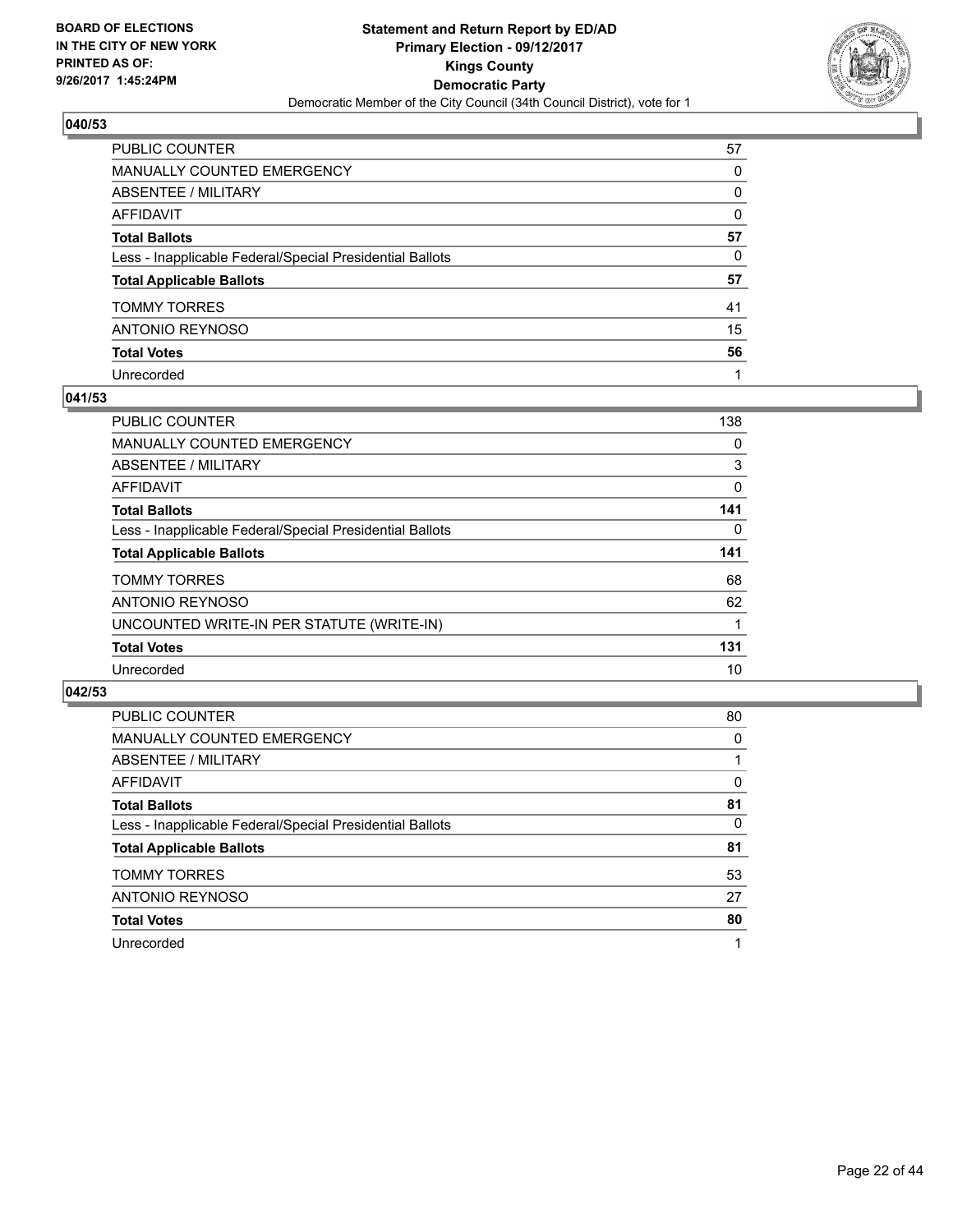

| PUBLIC COUNTER                                           | 122          |
|----------------------------------------------------------|--------------|
| <b>MANUALLY COUNTED EMERGENCY</b>                        | 0            |
| <b>ABSENTEE / MILITARY</b>                               | 0            |
| <b>AFFIDAVIT</b>                                         | $\Omega$     |
| <b>Total Ballots</b>                                     | 122          |
| Less - Inapplicable Federal/Special Presidential Ballots | $\mathbf{0}$ |
| <b>Total Applicable Ballots</b>                          | 122          |
| <b>TOMMY TORRES</b>                                      | 66           |
| <b>ANTONIO REYNOSO</b>                                   | 52           |
| <b>Total Votes</b>                                       | 118          |
| Unrecorded                                               | 4            |

#### **044/53**

| <b>PUBLIC COUNTER</b>                                    | 113            |
|----------------------------------------------------------|----------------|
| MANUALLY COUNTED EMERGENCY                               | 0              |
| ABSENTEE / MILITARY                                      | $\overline{2}$ |
| <b>AFFIDAVIT</b>                                         |                |
| <b>Total Ballots</b>                                     | 116            |
| Less - Inapplicable Federal/Special Presidential Ballots | 0              |
| <b>Total Applicable Ballots</b>                          | 116            |
| <b>TOMMY TORRES</b>                                      | 40             |
| ANTONIO REYNOSO                                          | 70             |
| UNATTRIBUTABLE WRITE-IN (WRITE-IN)                       |                |
| <b>Total Votes</b>                                       | 111            |
| Unrecorded                                               | 5              |

| <b>PUBLIC COUNTER</b>                                    | 188 |
|----------------------------------------------------------|-----|
| <b>MANUALLY COUNTED EMERGENCY</b>                        | 0   |
| ABSENTEE / MILITARY                                      |     |
| AFFIDAVIT                                                | 0   |
| <b>Total Ballots</b>                                     | 189 |
| Less - Inapplicable Federal/Special Presidential Ballots | 0   |
| <b>Total Applicable Ballots</b>                          | 189 |
| <b>TOMMY TORRES</b>                                      | 94  |
| <b>ANTONIO REYNOSO</b>                                   | 84  |
| <b>Total Votes</b>                                       | 178 |
| Unrecorded                                               | 11  |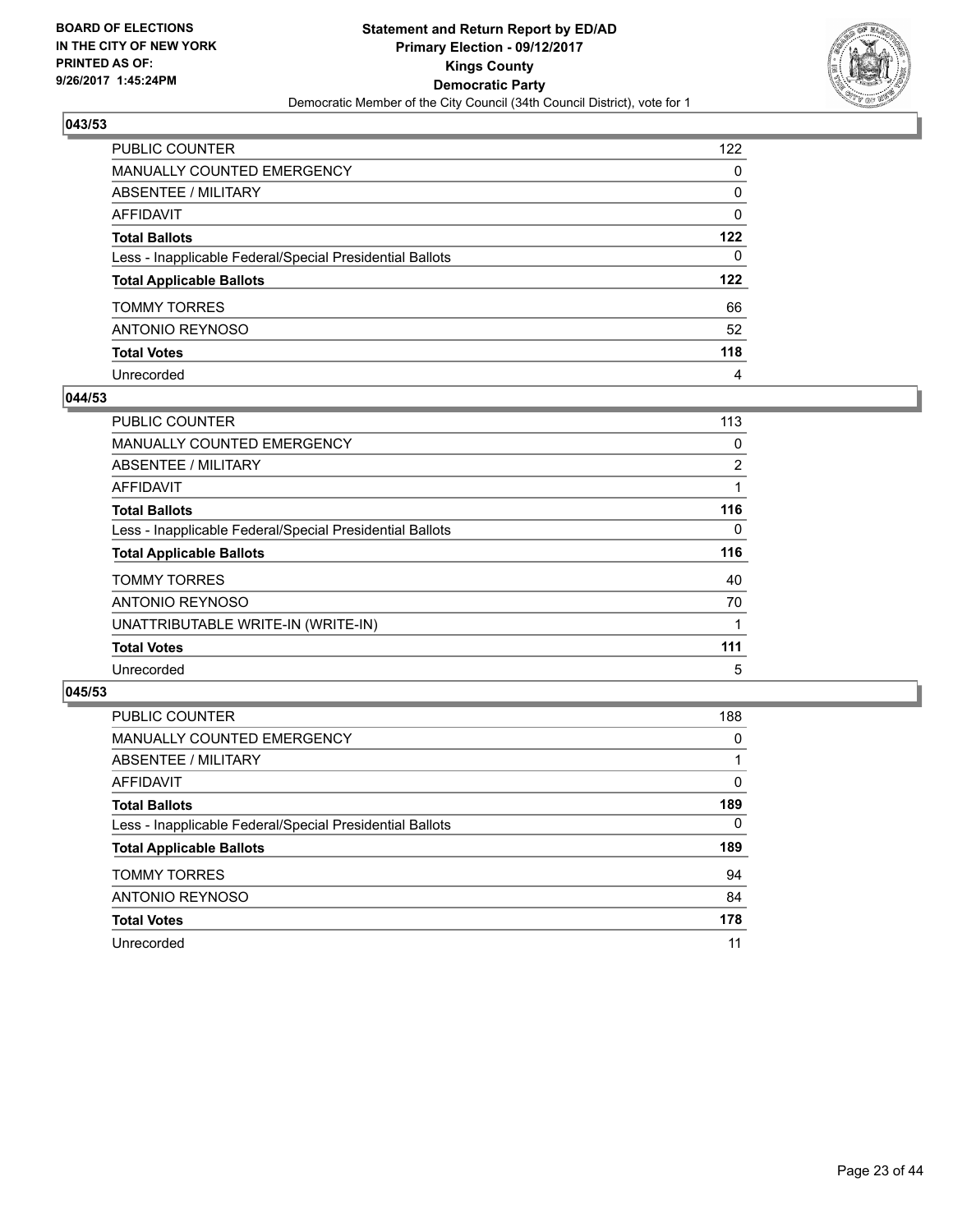

| PUBLIC COUNTER                                           | 128          |
|----------------------------------------------------------|--------------|
| <b>MANUALLY COUNTED EMERGENCY</b>                        | $\Omega$     |
| <b>ABSENTEE / MILITARY</b>                               |              |
| AFFIDAVIT                                                |              |
| <b>Total Ballots</b>                                     | 130          |
| Less - Inapplicable Federal/Special Presidential Ballots | $\mathbf{0}$ |
| <b>Total Applicable Ballots</b>                          | 130          |
| <b>TOMMY TORRES</b>                                      | 61           |
| ANTONIO REYNOSO                                          | 64           |
| <b>Total Votes</b>                                       | 125          |
| Unrecorded                                               | 5            |

#### **047/53**

| <b>PUBLIC COUNTER</b>                                    | 117 |
|----------------------------------------------------------|-----|
| <b>MANUALLY COUNTED EMERGENCY</b>                        | 0   |
| ABSENTEE / MILITARY                                      | 0   |
| AFFIDAVIT                                                |     |
| <b>Total Ballots</b>                                     | 118 |
| Less - Inapplicable Federal/Special Presidential Ballots | 0   |
| <b>Total Applicable Ballots</b>                          | 118 |
| <b>TOMMY TORRES</b>                                      | 41  |
| ANTONIO REYNOSO                                          | 72  |
| <b>Total Votes</b>                                       | 113 |
| Unrecorded                                               | 5   |

| <b>PUBLIC COUNTER</b>                                    | 69 |
|----------------------------------------------------------|----|
| <b>MANUALLY COUNTED EMERGENCY</b>                        | 0  |
| <b>ABSENTEE / MILITARY</b>                               | 0  |
| <b>AFFIDAVIT</b>                                         | 3  |
| <b>Total Ballots</b>                                     | 72 |
| Less - Inapplicable Federal/Special Presidential Ballots | 0  |
| <b>Total Applicable Ballots</b>                          | 72 |
| <b>TOMMY TORRES</b>                                      | 23 |
| <b>ANTONIO REYNOSO</b>                                   | 43 |
| <b>Total Votes</b>                                       | 66 |
| Unrecorded                                               | 6  |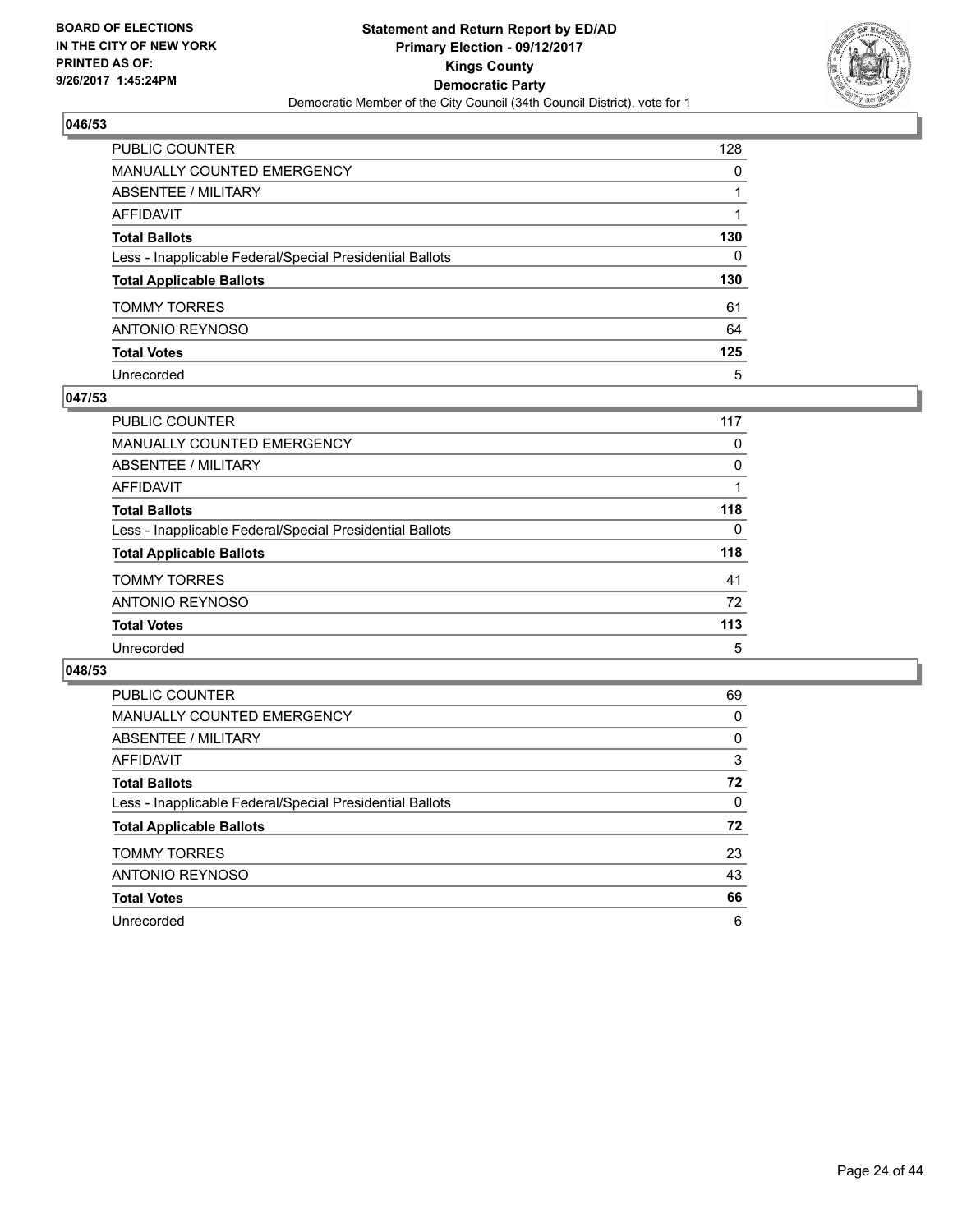

| PUBLIC COUNTER                                           | 96           |
|----------------------------------------------------------|--------------|
| MANUALLY COUNTED EMERGENCY                               | 0            |
| ABSENTEE / MILITARY                                      | 2            |
| AFFIDAVIT                                                | $\mathbf{0}$ |
| Total Ballots                                            | 98           |
| Less - Inapplicable Federal/Special Presidential Ballots | $\mathbf{0}$ |
| <b>Total Applicable Ballots</b>                          | 98           |
| TOMMY TORRES                                             | 56           |
| ANTONIO REYNOSO                                          | 36           |
| <b>Total Votes</b>                                       | 92           |
| Unrecorded                                               | 6            |

#### **052/53**

| <b>PUBLIC COUNTER</b>                                    | $\overline{2}$        |
|----------------------------------------------------------|-----------------------|
| <b>MANUALLY COUNTED EMERGENCY</b>                        | 0                     |
| ABSENTEE / MILITARY                                      | 0                     |
| AFFIDAVIT                                                | $\mathbf{2}^{\prime}$ |
| <b>Total Ballots</b>                                     | 4                     |
| Less - Inapplicable Federal/Special Presidential Ballots | 0                     |
| <b>Total Applicable Ballots</b>                          | 4                     |
| <b>TOMMY TORRES</b>                                      | 0                     |
| ANTONIO REYNOSO                                          | $\overline{2}$        |
| <b>Total Votes</b>                                       | $\mathbf{2}$          |
| Unrecorded                                               | $\overline{2}$        |
|                                                          |                       |

| <b>PUBLIC COUNTER</b>                                    | 93 |
|----------------------------------------------------------|----|
| <b>MANUALLY COUNTED EMERGENCY</b>                        | 0  |
| ABSENTEE / MILITARY                                      | 0  |
| AFFIDAVIT                                                | 0  |
| <b>Total Ballots</b>                                     | 93 |
| Less - Inapplicable Federal/Special Presidential Ballots | 0  |
| <b>Total Applicable Ballots</b>                          | 93 |
| <b>TOMMY TORRES</b>                                      | 26 |
| <b>ANTONIO REYNOSO</b>                                   | 55 |
| <b>Total Votes</b>                                       | 81 |
| Unrecorded                                               | 12 |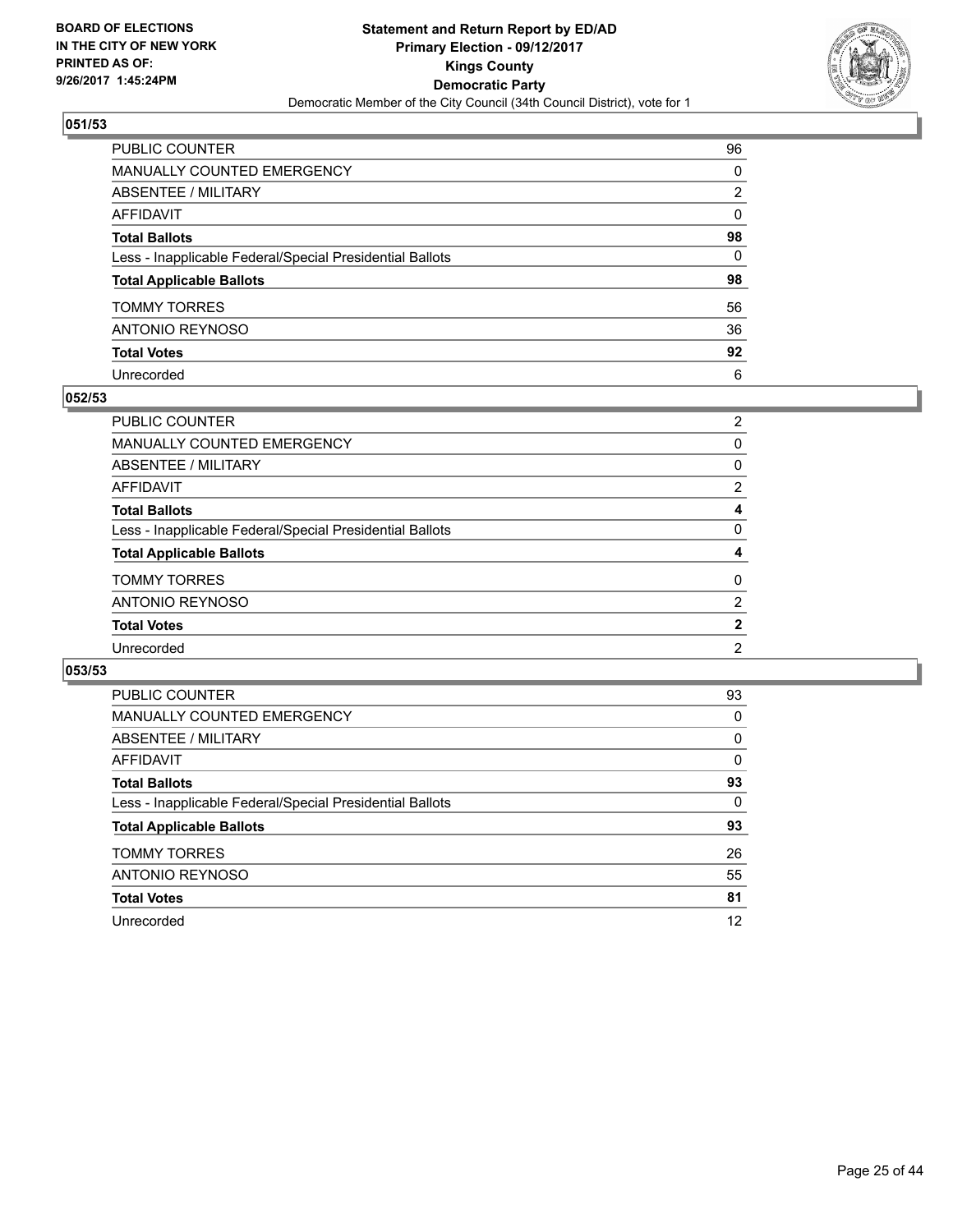

| PUBLIC COUNTER                                           | 117          |
|----------------------------------------------------------|--------------|
| <b>MANUALLY COUNTED EMERGENCY</b>                        | $\mathbf{0}$ |
| <b>ABSENTEE / MILITARY</b>                               | 2            |
| AFFIDAVIT                                                |              |
| <b>Total Ballots</b>                                     | 120          |
| Less - Inapplicable Federal/Special Presidential Ballots | $\mathbf{0}$ |
| <b>Total Applicable Ballots</b>                          | 120          |
| <b>TOMMY TORRES</b>                                      | 28           |
| ANTONIO REYNOSO                                          | 71           |
| <b>Total Votes</b>                                       | 99           |
| Unrecorded                                               | 21           |

#### **055/53**

| PUBLIC COUNTER                                           | 73 |
|----------------------------------------------------------|----|
| <b>MANUALLY COUNTED EMERGENCY</b>                        | 0  |
| ABSENTEE / MILITARY                                      | 0  |
| AFFIDAVIT                                                |    |
| <b>Total Ballots</b>                                     | 74 |
| Less - Inapplicable Federal/Special Presidential Ballots | 0  |
| <b>Total Applicable Ballots</b>                          | 74 |
| <b>TOMMY TORRES</b>                                      | 17 |
| ANTONIO REYNOSO                                          | 47 |
| <b>Total Votes</b>                                       | 64 |
| Unrecorded                                               | 10 |
|                                                          |    |

| <b>PUBLIC COUNTER</b>                                    | 87 |
|----------------------------------------------------------|----|
| MANUALLY COUNTED EMERGENCY                               | 0  |
| ABSENTEE / MILITARY                                      | 2  |
| AFFIDAVIT                                                | 2  |
| <b>Total Ballots</b>                                     | 91 |
| Less - Inapplicable Federal/Special Presidential Ballots | 0  |
| <b>Total Applicable Ballots</b>                          | 91 |
| <b>TOMMY TORRES</b>                                      | 24 |
| ANTONIO REYNOSO                                          | 57 |
| <b>Total Votes</b>                                       | 81 |
| Unrecorded                                               | 10 |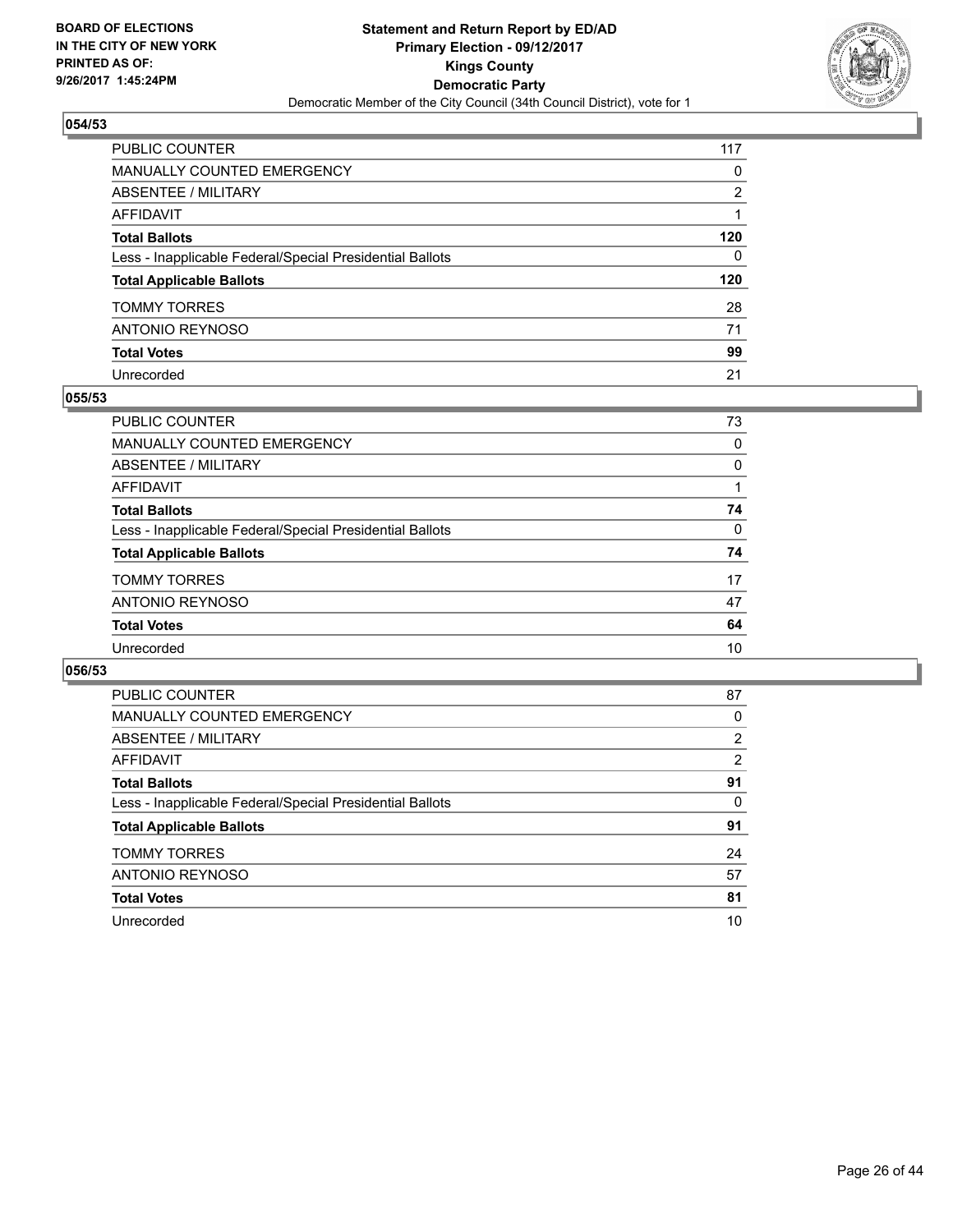

| PUBLIC COUNTER                                           | 90           |
|----------------------------------------------------------|--------------|
| MANUALLY COUNTED EMERGENCY                               | 0            |
| ABSENTEE / MILITARY                                      | 0            |
| AFFIDAVIT                                                | $\mathbf{0}$ |
| Total Ballots                                            | 90           |
| Less - Inapplicable Federal/Special Presidential Ballots | $\mathbf{0}$ |
| <b>Total Applicable Ballots</b>                          | 90           |
| TOMMY TORRES                                             | 31           |
| ANTONIO REYNOSO                                          | 55           |
| <b>Total Votes</b>                                       | 86           |
| Unrecorded                                               | 4            |

#### **058/53**

| PUBLIC COUNTER                                           | 61 |
|----------------------------------------------------------|----|
| MANUALLY COUNTED EMERGENCY                               | 0  |
| ABSENTEE / MILITARY                                      | 0  |
| AFFIDAVIT                                                |    |
| <b>Total Ballots</b>                                     | 62 |
| Less - Inapplicable Federal/Special Presidential Ballots | 0  |
| <b>Total Applicable Ballots</b>                          | 62 |
| <b>TOMMY TORRES</b>                                      | 14 |
| <b>ANTONIO REYNOSO</b>                                   | 37 |
| <b>Total Votes</b>                                       | 51 |
| Unrecorded                                               | 11 |
|                                                          |    |

| PUBLIC COUNTER                                           | 125 |
|----------------------------------------------------------|-----|
| <b>MANUALLY COUNTED EMERGENCY</b>                        | 0   |
| ABSENTEE / MILITARY                                      | 0   |
| AFFIDAVIT                                                |     |
| <b>Total Ballots</b>                                     | 126 |
| Less - Inapplicable Federal/Special Presidential Ballots | 0   |
| <b>Total Applicable Ballots</b>                          | 126 |
| <b>TOMMY TORRES</b>                                      | 36  |
| <b>ANTONIO REYNOSO</b>                                   | 83  |
| <b>Total Votes</b>                                       | 119 |
| Unrecorded                                               | 7   |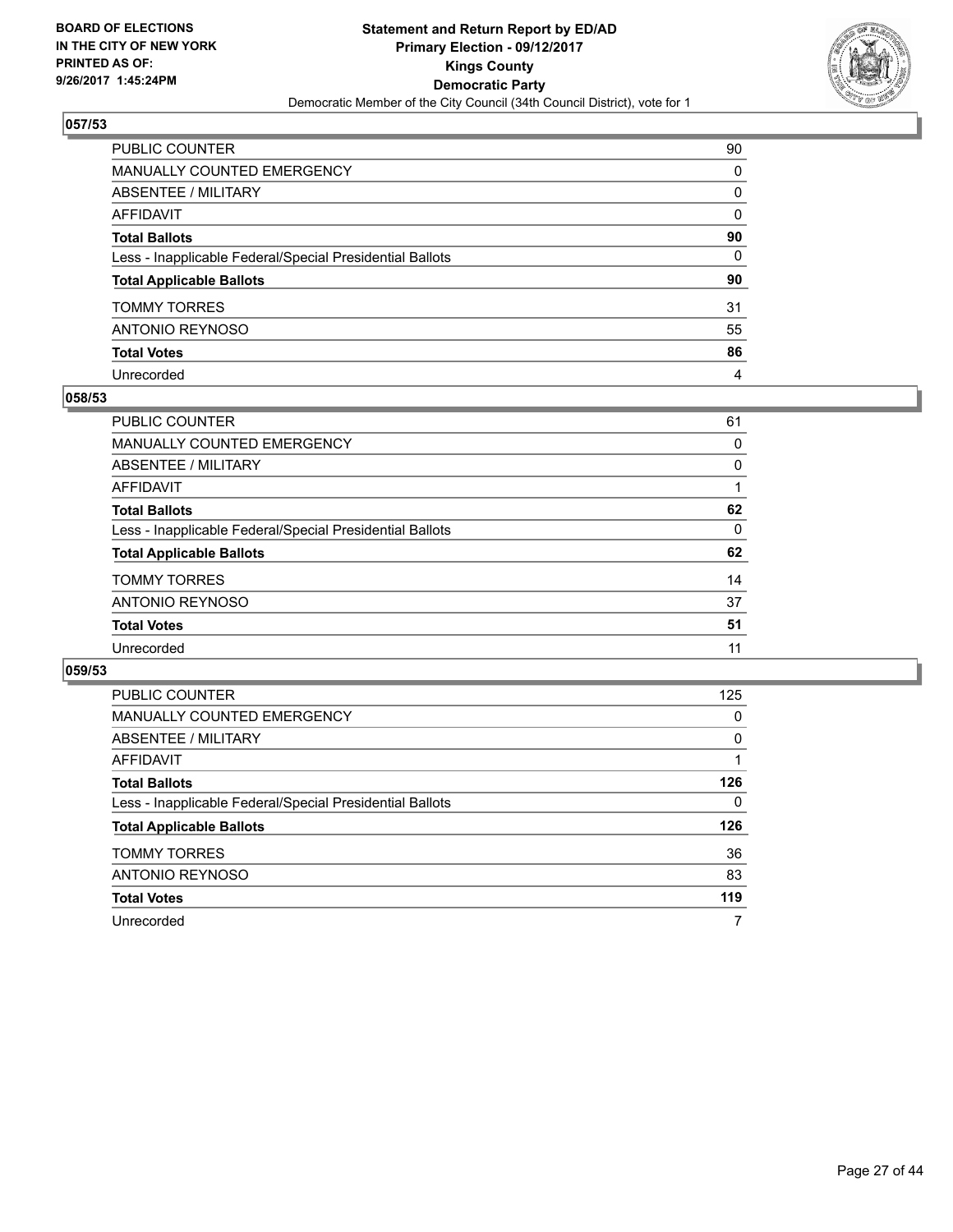

| PUBLIC COUNTER                                           | 140 |
|----------------------------------------------------------|-----|
| <b>MANUALLY COUNTED EMERGENCY</b>                        | 0   |
| <b>ABSENTEE / MILITARY</b>                               |     |
| <b>AFFIDAVIT</b>                                         | 3   |
| <b>Total Ballots</b>                                     | 144 |
| Less - Inapplicable Federal/Special Presidential Ballots | 0   |
| <b>Total Applicable Ballots</b>                          | 144 |
| <b>TOMMY TORRES</b>                                      | 35  |
| <b>ANTONIO REYNOSO</b>                                   | 81  |
| <b>Total Votes</b>                                       | 116 |
| Unrecorded                                               | 28  |

#### **061/53**

| PUBLIC COUNTER                                           | 94       |
|----------------------------------------------------------|----------|
| <b>MANUALLY COUNTED EMERGENCY</b>                        | 0        |
| ABSENTEE / MILITARY                                      | 9        |
| AFFIDAVIT                                                | 3        |
| <b>Total Ballots</b>                                     | 106      |
| Less - Inapplicable Federal/Special Presidential Ballots | $\Omega$ |
| <b>Total Applicable Ballots</b>                          | 106      |
| <b>TOMMY TORRES</b>                                      | 44       |
| ANTONIO REYNOSO                                          | 54       |
| <b>Total Votes</b>                                       | 98       |
| Unrecorded                                               | 8        |

| <b>PUBLIC COUNTER</b>                                    | 26 |
|----------------------------------------------------------|----|
| <b>MANUALLY COUNTED EMERGENCY</b>                        | 0  |
| ABSENTEE / MILITARY                                      |    |
| AFFIDAVIT                                                |    |
| <b>Total Ballots</b>                                     | 28 |
| Less - Inapplicable Federal/Special Presidential Ballots | 0  |
| <b>Total Applicable Ballots</b>                          | 28 |
| <b>TOMMY TORRES</b>                                      | 11 |
| ANTONIO REYNOSO                                          | 13 |
| <b>Total Votes</b>                                       | 24 |
| Unrecorded                                               | 4  |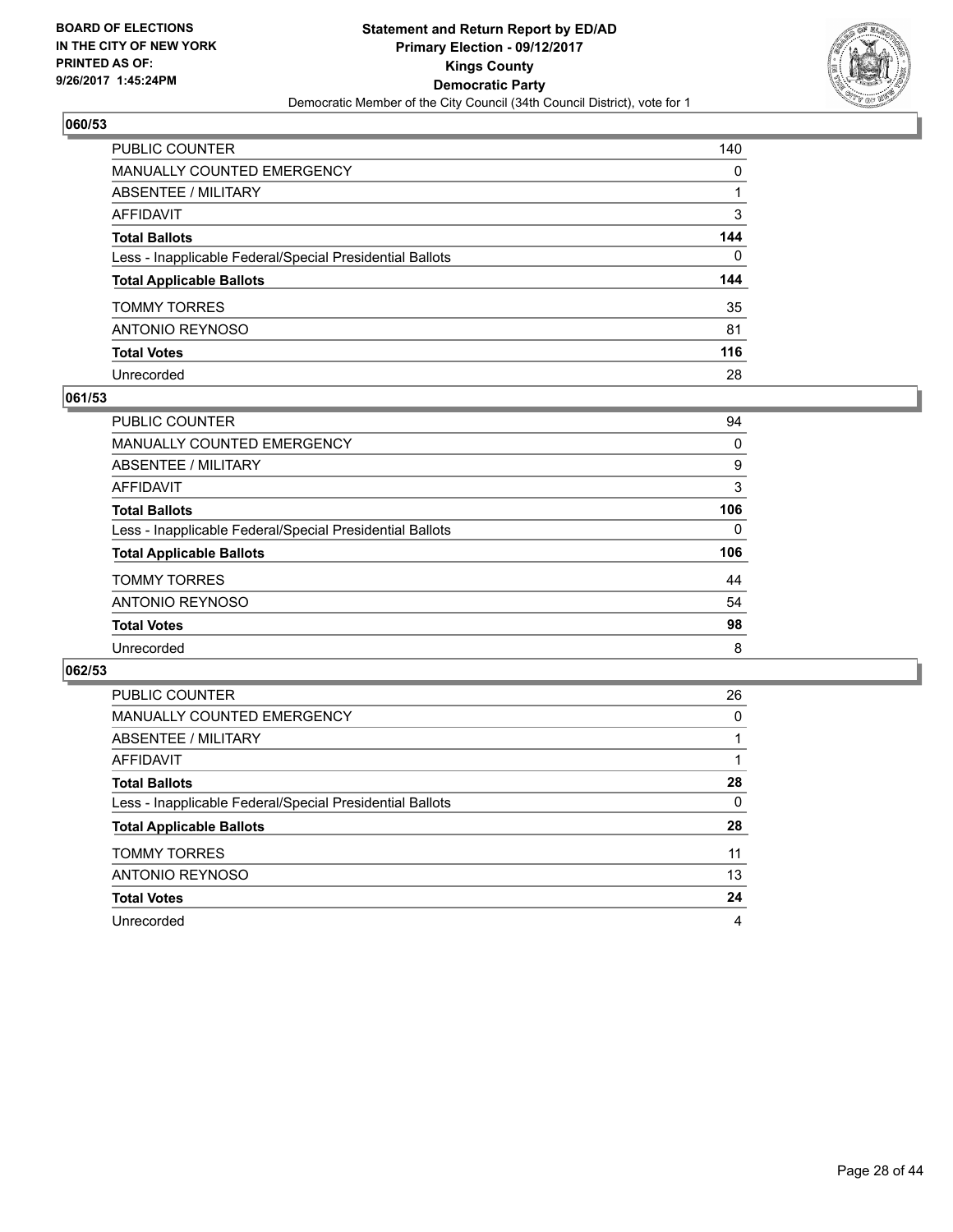

| PUBLIC COUNTER                                           | 51       |
|----------------------------------------------------------|----------|
| MANUALLY COUNTED EMERGENCY                               | 0        |
| ABSENTEE / MILITARY                                      | 0        |
| AFFIDAVIT                                                | $\Omega$ |
| Total Ballots                                            | 51       |
| Less - Inapplicable Federal/Special Presidential Ballots | 0        |
| <b>Total Applicable Ballots</b>                          | 51       |
| TOMMY TORRES                                             | 29       |
| ANTONIO REYNOSO                                          | 18       |
| <b>Total Votes</b>                                       | 47       |
| Unrecorded                                               | 4        |

#### **083/53**

| PUBLIC COUNTER                                           | 104 |
|----------------------------------------------------------|-----|
| <b>MANUALLY COUNTED EMERGENCY</b>                        | 0   |
| ABSENTEE / MILITARY                                      | 0   |
| AFFIDAVIT                                                | 2   |
| <b>Total Ballots</b>                                     | 106 |
| Less - Inapplicable Federal/Special Presidential Ballots | 0   |
| <b>Total Applicable Ballots</b>                          | 106 |
| <b>TOMMY TORRES</b>                                      | 29  |
| ANTONIO REYNOSO                                          | 71  |
| <b>Total Votes</b>                                       | 100 |
| Unrecorded                                               | 6   |

| <b>PUBLIC COUNTER</b>                                    | 135 |
|----------------------------------------------------------|-----|
| <b>MANUALLY COUNTED EMERGENCY</b>                        |     |
| ABSENTEE / MILITARY                                      | 0   |
| AFFIDAVIT                                                | 0   |
| <b>Total Ballots</b>                                     | 136 |
| Less - Inapplicable Federal/Special Presidential Ballots | 0   |
| <b>Total Applicable Ballots</b>                          | 136 |
| <b>TOMMY TORRES</b>                                      | 23  |
| ANTONIO REYNOSO                                          | 110 |
| <b>Total Votes</b>                                       | 133 |
| Unrecorded                                               | 3   |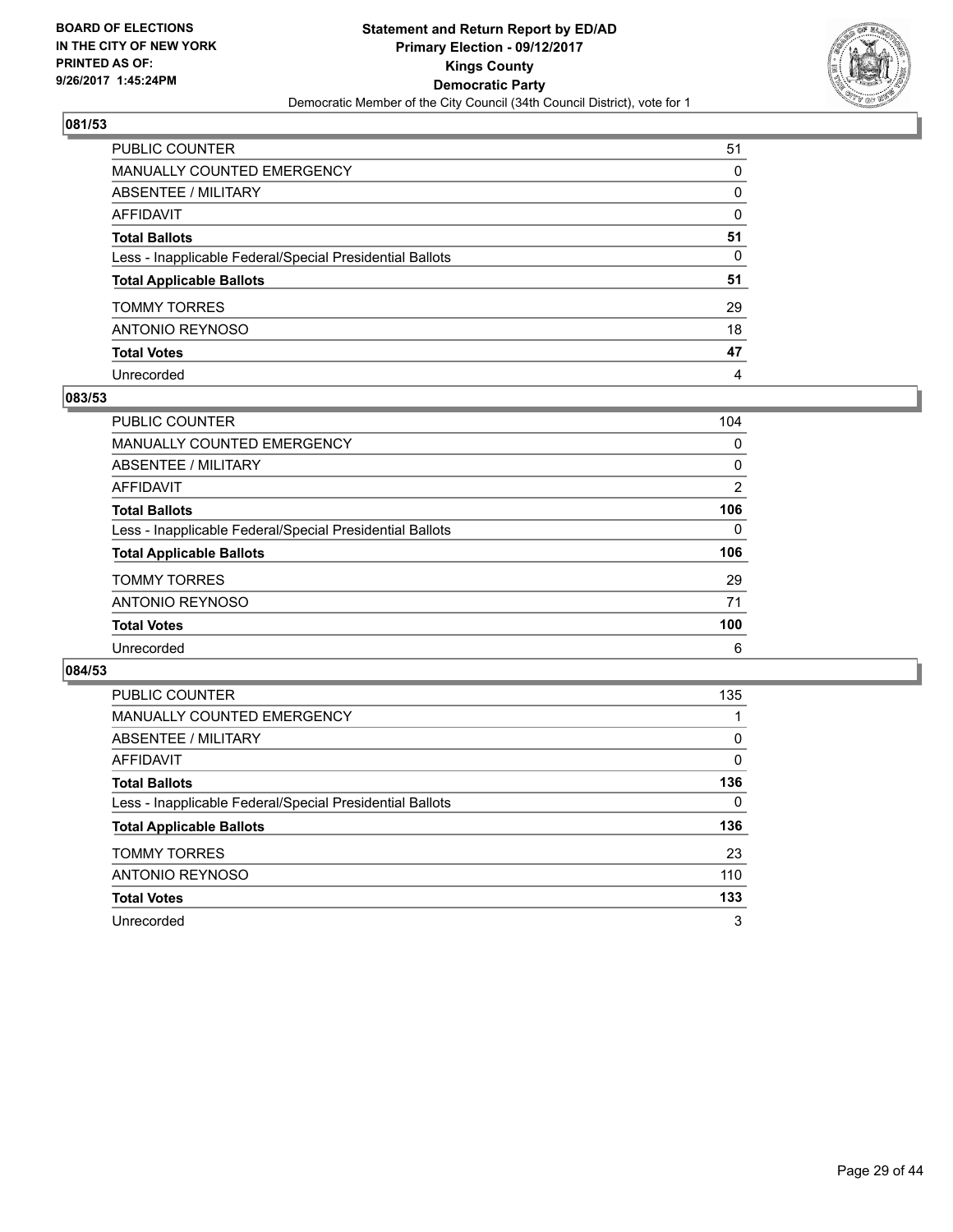

| PUBLIC COUNTER                                           | 103          |
|----------------------------------------------------------|--------------|
| <b>MANUALLY COUNTED EMERGENCY</b>                        | $\mathbf{0}$ |
| ABSENTEE / MILITARY                                      | 2            |
| AFFIDAVIT                                                | $\Omega$     |
| <b>Total Ballots</b>                                     | 105          |
| Less - Inapplicable Federal/Special Presidential Ballots | $\mathbf{0}$ |
| <b>Total Applicable Ballots</b>                          | 105          |
| <b>TOMMY TORRES</b>                                      | 50           |
| ANTONIO REYNOSO                                          | 49           |
| <b>Total Votes</b>                                       | 99           |
| Unrecorded                                               | 6            |

#### **086/53**

| <b>PUBLIC COUNTER</b>                                    | 128 |
|----------------------------------------------------------|-----|
| <b>MANUALLY COUNTED EMERGENCY</b>                        | 0   |
| ABSENTEE / MILITARY                                      |     |
| AFFIDAVIT                                                | 0   |
| <b>Total Ballots</b>                                     | 129 |
| Less - Inapplicable Federal/Special Presidential Ballots | 0   |
| <b>Total Applicable Ballots</b>                          | 129 |
| <b>TOMMY TORRES</b>                                      | 86  |
| ANTONIO REYNOSO                                          | 38  |
| <b>Total Votes</b>                                       | 124 |
| Unrecorded                                               | 5   |

| <b>PUBLIC COUNTER</b>                                    | 105 |
|----------------------------------------------------------|-----|
| <b>MANUALLY COUNTED EMERGENCY</b>                        | 0   |
| <b>ABSENTEE / MILITARY</b>                               | 0   |
| <b>AFFIDAVIT</b>                                         | 0   |
| <b>Total Ballots</b>                                     | 105 |
| Less - Inapplicable Federal/Special Presidential Ballots | 0   |
| <b>Total Applicable Ballots</b>                          | 105 |
| <b>TOMMY TORRES</b>                                      | 32  |
| <b>ANTONIO REYNOSO</b>                                   | 68  |
|                                                          |     |
| <b>Total Votes</b>                                       | 100 |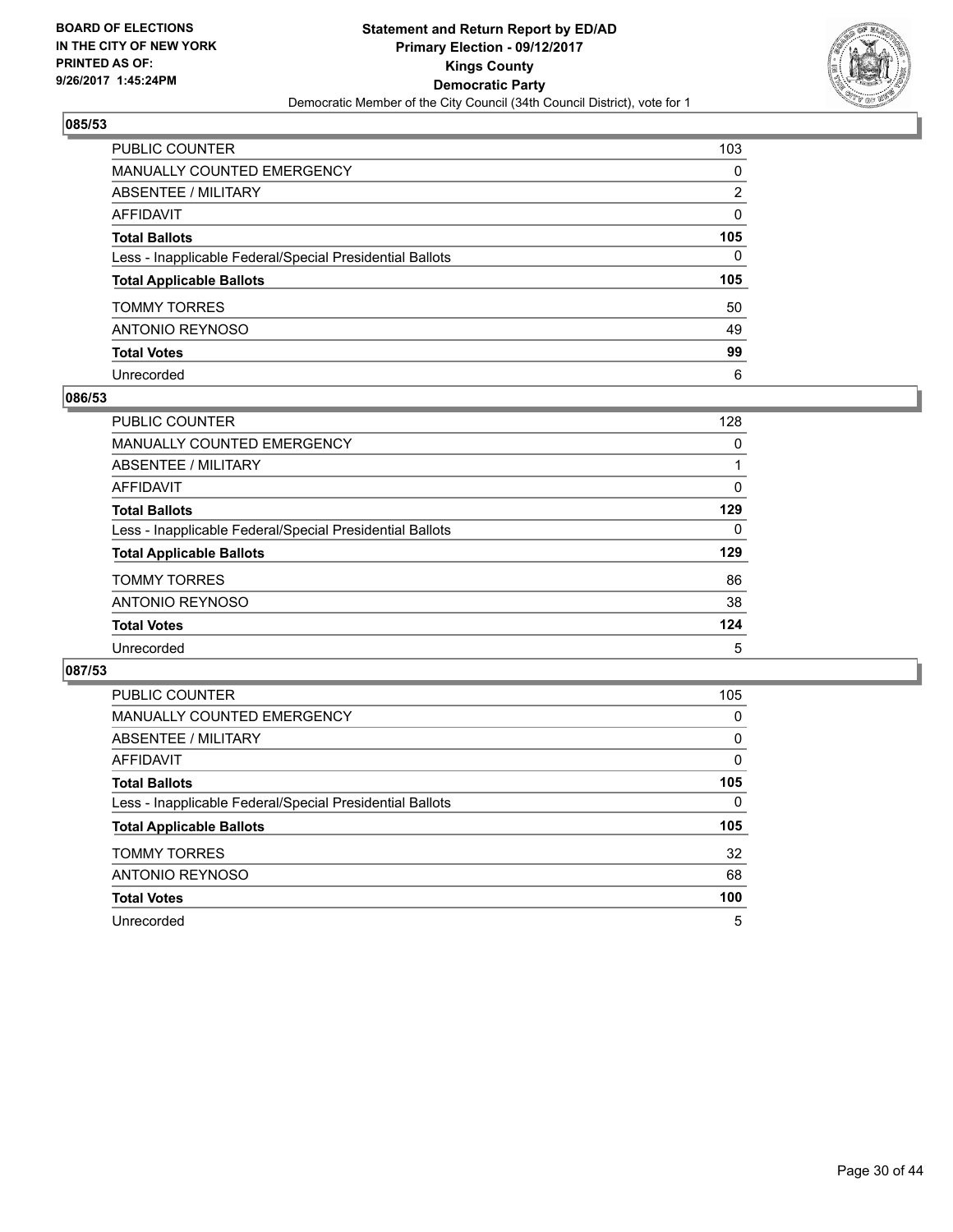

| <b>PUBLIC COUNTER</b>                                    | 71 |
|----------------------------------------------------------|----|
| <b>MANUALLY COUNTED EMERGENCY</b>                        | 0  |
| ABSENTEE / MILITARY                                      | 0  |
| AFFIDAVIT                                                | 4  |
| <b>Total Ballots</b>                                     | 75 |
| Less - Inapplicable Federal/Special Presidential Ballots | 0  |
| <b>Total Applicable Ballots</b>                          | 75 |
| <b>TOMMY TORRES</b>                                      | 26 |
| <b>ANTONIO REYNOSO</b>                                   | 40 |
| <b>Total Votes</b>                                       | 66 |
| Unrecorded                                               | 9  |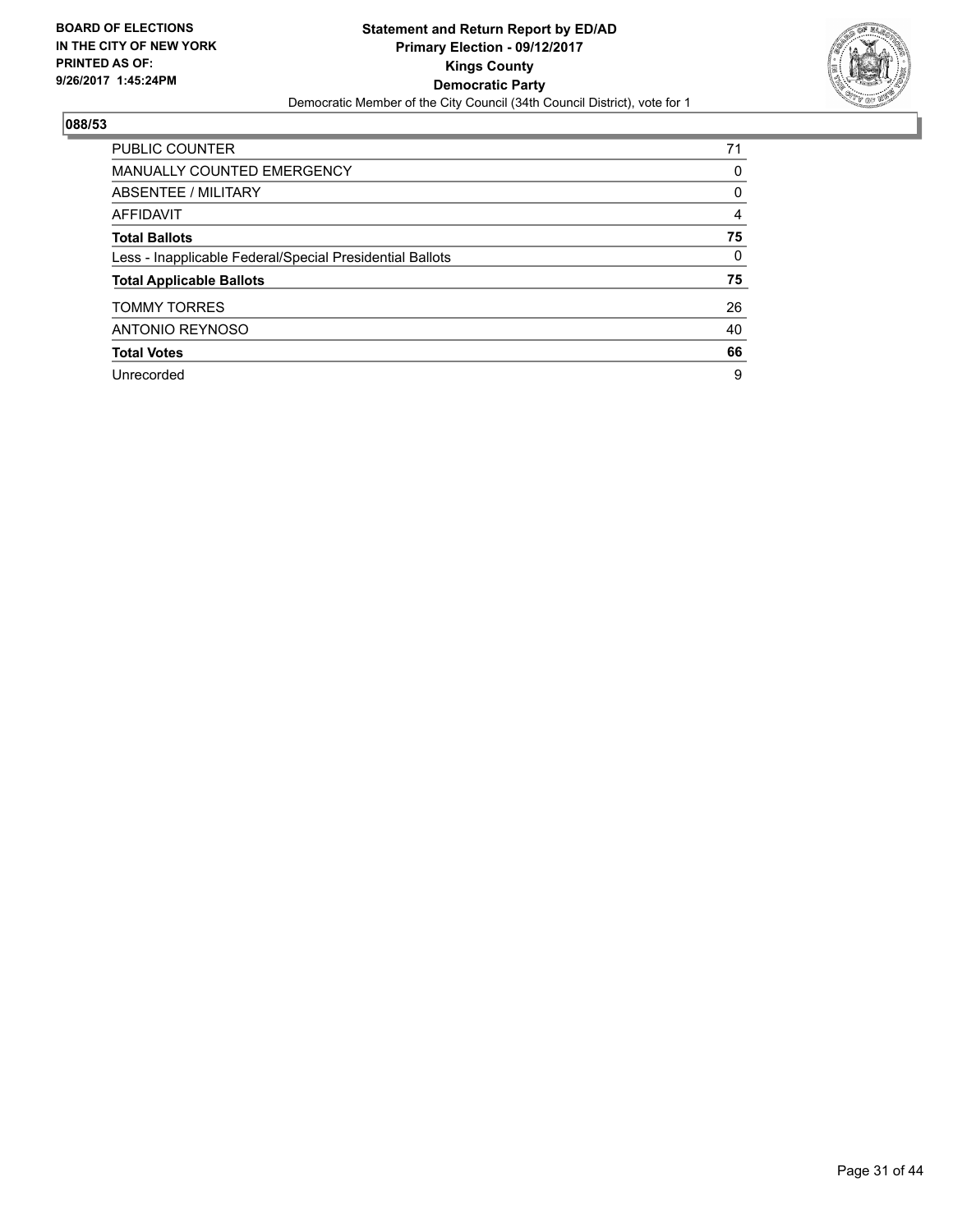

| PUBLIC COUNTER                                           | 74 |
|----------------------------------------------------------|----|
| MANUALLY COUNTED EMERGENCY                               | 0  |
| ABSENTEE / MILITARY                                      |    |
| AFFIDAVIT                                                |    |
| Total Ballots                                            | 76 |
| Less - Inapplicable Federal/Special Presidential Ballots | 0  |
| <b>Total Applicable Ballots</b>                          | 76 |
| TOMMY TORRES                                             | 29 |
| ANTONIO REYNOSO                                          | 40 |
| <b>Total Votes</b>                                       | 69 |
| Unrecorded                                               | 7  |

#### **019/54**

| PUBLIC COUNTER                                           | 89 |
|----------------------------------------------------------|----|
| MANUALLY COUNTED EMERGENCY                               | 0  |
| ABSENTEE / MILITARY                                      |    |
| AFFIDAVIT                                                | 2  |
| <b>Total Ballots</b>                                     | 92 |
| Less - Inapplicable Federal/Special Presidential Ballots | 0  |
| <b>Total Applicable Ballots</b>                          | 92 |
| <b>TOMMY TORRES</b>                                      | 18 |
| <b>ANTONIO REYNOSO</b>                                   | 63 |
| <b>Total Votes</b>                                       | 81 |
| Unrecorded                                               | 11 |
|                                                          |    |

| <b>PUBLIC COUNTER</b>                                    | 93 |
|----------------------------------------------------------|----|
| <b>MANUALLY COUNTED EMERGENCY</b>                        | 0  |
| <b>ABSENTEE / MILITARY</b>                               |    |
| <b>AFFIDAVIT</b>                                         | 3  |
| <b>Total Ballots</b>                                     | 97 |
| Less - Inapplicable Federal/Special Presidential Ballots | 0  |
| <b>Total Applicable Ballots</b>                          | 97 |
| <b>TOMMY TORRES</b>                                      | 37 |
| <b>ANTONIO REYNOSO</b>                                   | 53 |
| <b>Total Votes</b>                                       | 90 |
| Unrecorded                                               |    |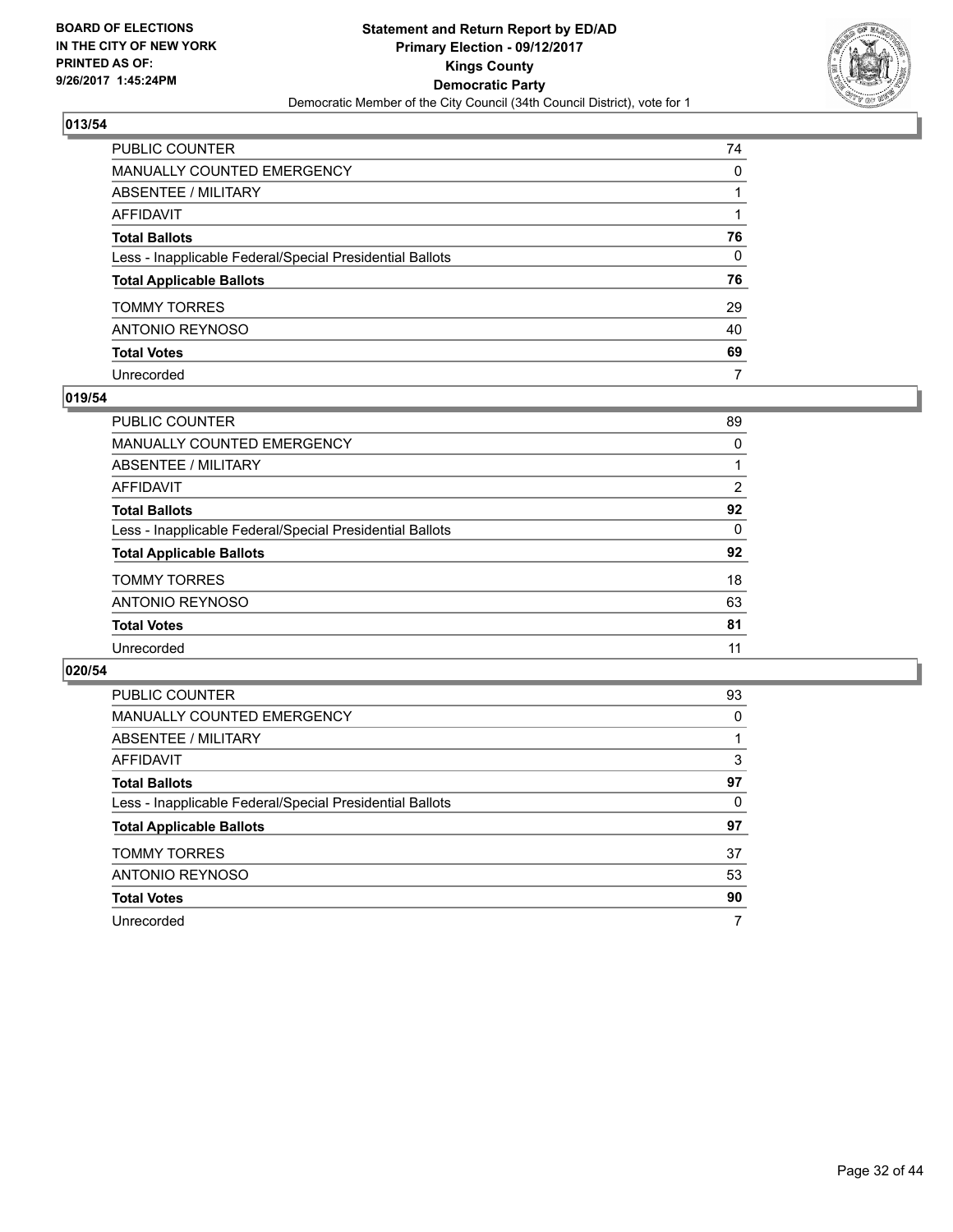

| PUBLIC COUNTER                                           | 129          |
|----------------------------------------------------------|--------------|
| <b>MANUALLY COUNTED EMERGENCY</b>                        | $\Omega$     |
| <b>ABSENTEE / MILITARY</b>                               |              |
| <b>AFFIDAVIT</b>                                         | $\Omega$     |
| <b>Total Ballots</b>                                     | 130          |
| Less - Inapplicable Federal/Special Presidential Ballots | $\mathbf{0}$ |
| <b>Total Applicable Ballots</b>                          | 130          |
| <b>TOMMY TORRES</b>                                      | 38           |
| <b>ANTONIO REYNOSO</b>                                   | 70           |
| <b>Total Votes</b>                                       | 108          |
| Unrecorded                                               | 22           |

#### **022/54**

| PUBLIC COUNTER                                           | 43       |
|----------------------------------------------------------|----------|
| MANUALLY COUNTED EMERGENCY                               | 0        |
| ABSENTEE / MILITARY                                      | 0        |
| AFFIDAVIT                                                |          |
| <b>Total Ballots</b>                                     | 44       |
| Less - Inapplicable Federal/Special Presidential Ballots | $\Omega$ |
| <b>Total Applicable Ballots</b>                          | 44       |
| <b>TOMMY TORRES</b>                                      | 12       |
| ANTONIO REYNOSO                                          | 31       |
| <b>Total Votes</b>                                       | 43       |
| Unrecorded                                               |          |

| <b>PUBLIC COUNTER</b>                                    | 75 |
|----------------------------------------------------------|----|
| <b>MANUALLY COUNTED EMERGENCY</b>                        | 0  |
| ABSENTEE / MILITARY                                      | 2  |
| <b>AFFIDAVIT</b>                                         |    |
| <b>Total Ballots</b>                                     | 78 |
| Less - Inapplicable Federal/Special Presidential Ballots | 0  |
| <b>Total Applicable Ballots</b>                          | 78 |
| <b>TOMMY TORRES</b>                                      | 25 |
| <b>ANTONIO REYNOSO</b>                                   | 41 |
| <b>Total Votes</b>                                       | 66 |
| Unrecorded                                               | 12 |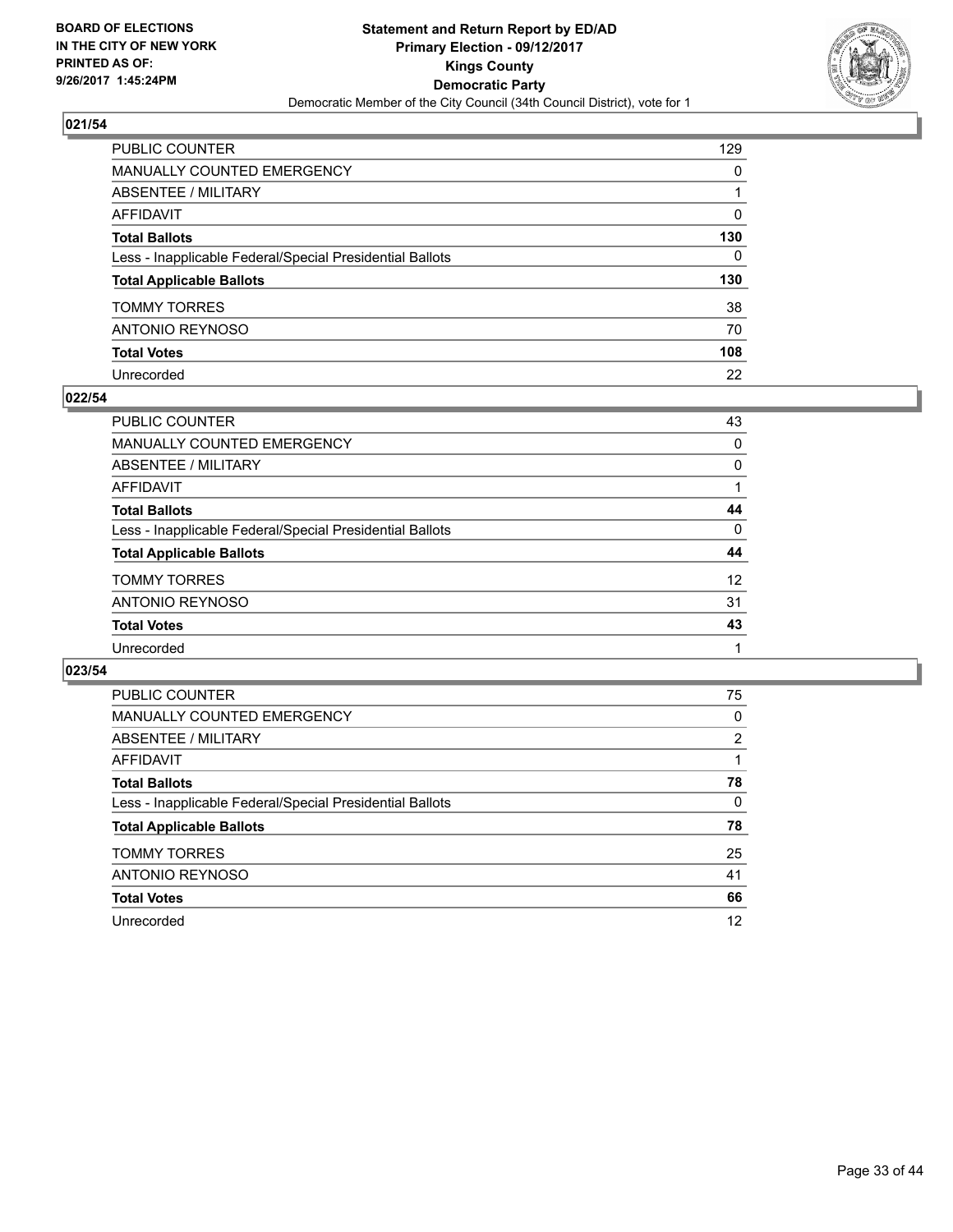

| PUBLIC COUNTER                                           | 69       |
|----------------------------------------------------------|----------|
| MANUALLY COUNTED EMERGENCY                               | $\Omega$ |
| <b>ABSENTEE / MILITARY</b>                               | $\Omega$ |
| <b>AFFIDAVIT</b>                                         | $\Omega$ |
| <b>Total Ballots</b>                                     | 69       |
| Less - Inapplicable Federal/Special Presidential Ballots | 0        |
| <b>Total Applicable Ballots</b>                          | 69       |
| <b>TOMMY TORRES</b>                                      | 20       |
| ANTONIO REYNOSO                                          | 45       |
| <b>Total Votes</b>                                       | 65       |
| Unrecorded                                               | 4        |

#### **025/54**

| PUBLIC COUNTER                                           | 108      |
|----------------------------------------------------------|----------|
| <b>MANUALLY COUNTED EMERGENCY</b>                        | 0        |
| ABSENTEE / MILITARY                                      |          |
| AFFIDAVIT                                                |          |
| <b>Total Ballots</b>                                     | 110      |
| Less - Inapplicable Federal/Special Presidential Ballots | $\Omega$ |
| <b>Total Applicable Ballots</b>                          | 110      |
| <b>TOMMY TORRES</b>                                      | 24       |
| ANTONIO REYNOSO                                          | 78       |
| <b>Total Votes</b>                                       | 102      |
| Unrecorded                                               | 8        |

| <b>PUBLIC COUNTER</b>                                    | 69 |
|----------------------------------------------------------|----|
| <b>MANUALLY COUNTED EMERGENCY</b>                        | 0  |
| ABSENTEE / MILITARY                                      |    |
| AFFIDAVIT                                                | 0  |
| <b>Total Ballots</b>                                     | 70 |
| Less - Inapplicable Federal/Special Presidential Ballots | 0  |
| <b>Total Applicable Ballots</b>                          | 70 |
| <b>TOMMY TORRES</b>                                      | 9  |
| ANTONIO REYNOSO                                          | 45 |
| <b>Total Votes</b>                                       | 54 |
| Unrecorded                                               | 16 |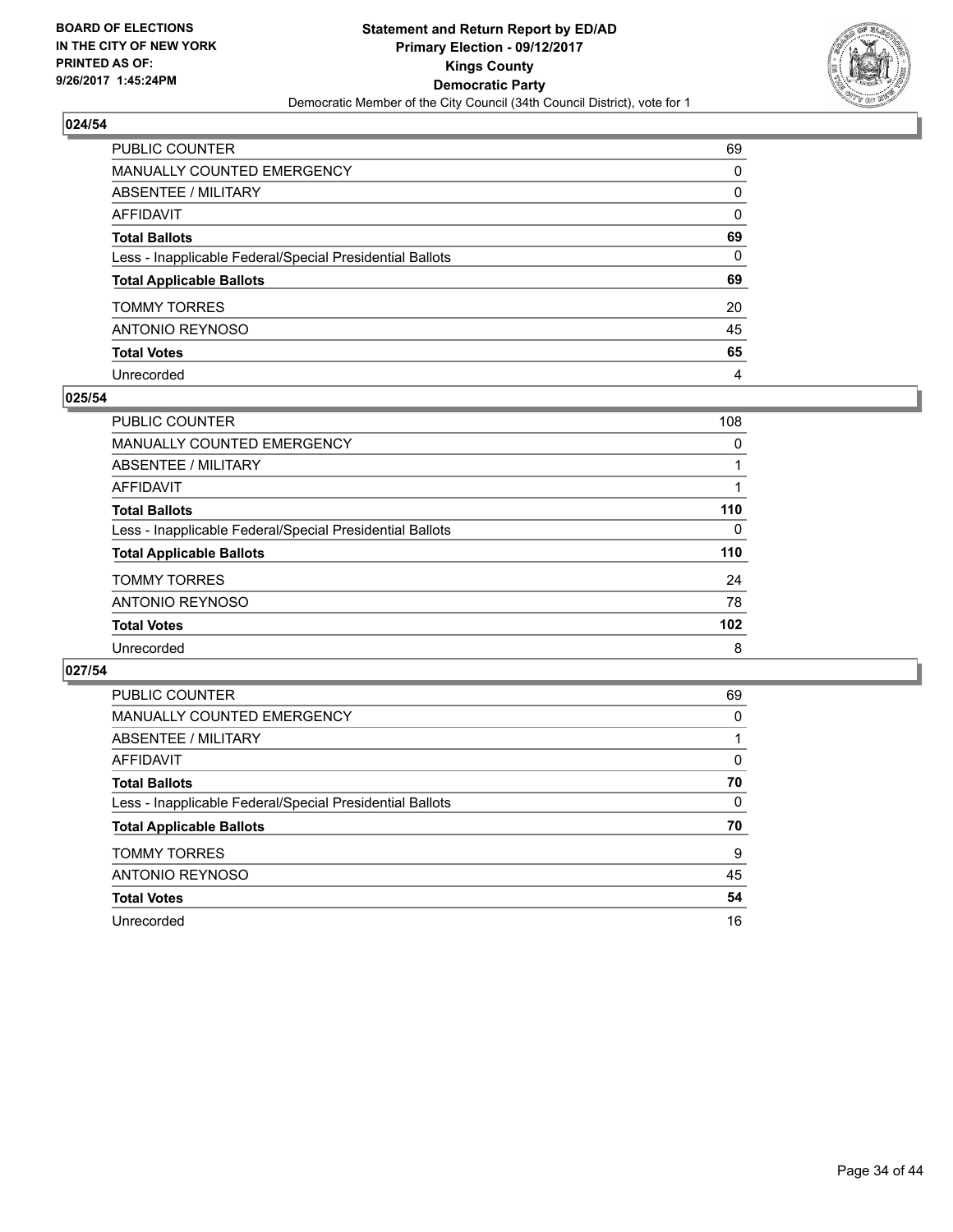

| PUBLIC COUNTER                                           | 131          |
|----------------------------------------------------------|--------------|
| MANUALLY COUNTED EMERGENCY                               | 0            |
| ABSENTEE / MILITARY                                      | 4            |
| AFFIDAVIT                                                | $\mathbf{0}$ |
| Total Ballots                                            | 135          |
| Less - Inapplicable Federal/Special Presidential Ballots | $\Omega$     |
| <b>Total Applicable Ballots</b>                          | 135          |
| TOMMY TORRES                                             | 36           |
| ANTONIO REYNOSO                                          | 79           |
| <b>Total Votes</b>                                       | 115          |
| Unrecorded                                               | 20           |

#### **029/54**

| PUBLIC COUNTER                                           | 80             |
|----------------------------------------------------------|----------------|
| MANUALLY COUNTED EMERGENCY                               | 0              |
| ABSENTEE / MILITARY                                      | $\overline{2}$ |
| AFFIDAVIT                                                |                |
| <b>Total Ballots</b>                                     | 83             |
| Less - Inapplicable Federal/Special Presidential Ballots | 0              |
| <b>Total Applicable Ballots</b>                          | 83             |
| <b>TOMMY TORRES</b>                                      | 22             |
| ANTONIO REYNOSO                                          | 52             |
| <b>Total Votes</b>                                       | 74             |
| Unrecorded                                               | 9              |

| <b>PUBLIC COUNTER</b>                                    | 55 |
|----------------------------------------------------------|----|
| <b>MANUALLY COUNTED EMERGENCY</b>                        | 0  |
| <b>ABSENTEE / MILITARY</b>                               |    |
| <b>AFFIDAVIT</b>                                         |    |
| <b>Total Ballots</b>                                     | 57 |
| Less - Inapplicable Federal/Special Presidential Ballots | 0  |
| <b>Total Applicable Ballots</b>                          | 57 |
| <b>TOMMY TORRES</b>                                      | 16 |
| <b>ANTONIO REYNOSO</b>                                   | 34 |
| <b>Total Votes</b>                                       | 50 |
| Unrecorded                                               |    |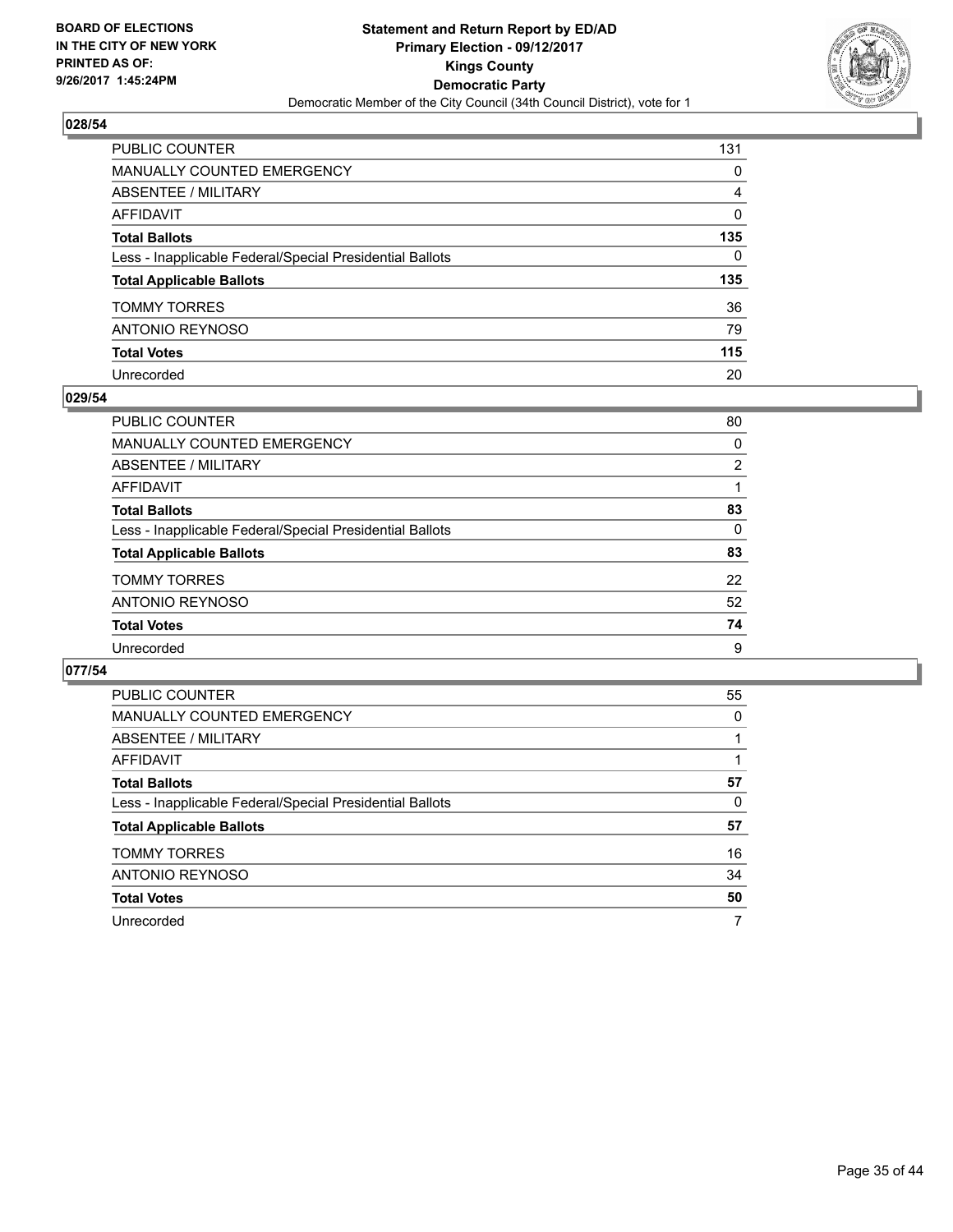

| <b>PUBLIC COUNTER</b>                                    | 46 |
|----------------------------------------------------------|----|
| <b>MANUALLY COUNTED EMERGENCY</b>                        | 0  |
| ABSENTEE / MILITARY                                      | 0  |
| <b>AFFIDAVIT</b>                                         | 0  |
| <b>Total Ballots</b>                                     | 46 |
| Less - Inapplicable Federal/Special Presidential Ballots | 0  |
| <b>Total Applicable Ballots</b>                          | 46 |
| <b>TOMMY TORRES</b>                                      | 16 |
| <b>ANTONIO REYNOSO</b>                                   | 27 |
| <b>Total Votes</b>                                       | 43 |
| Unrecorded                                               | 3  |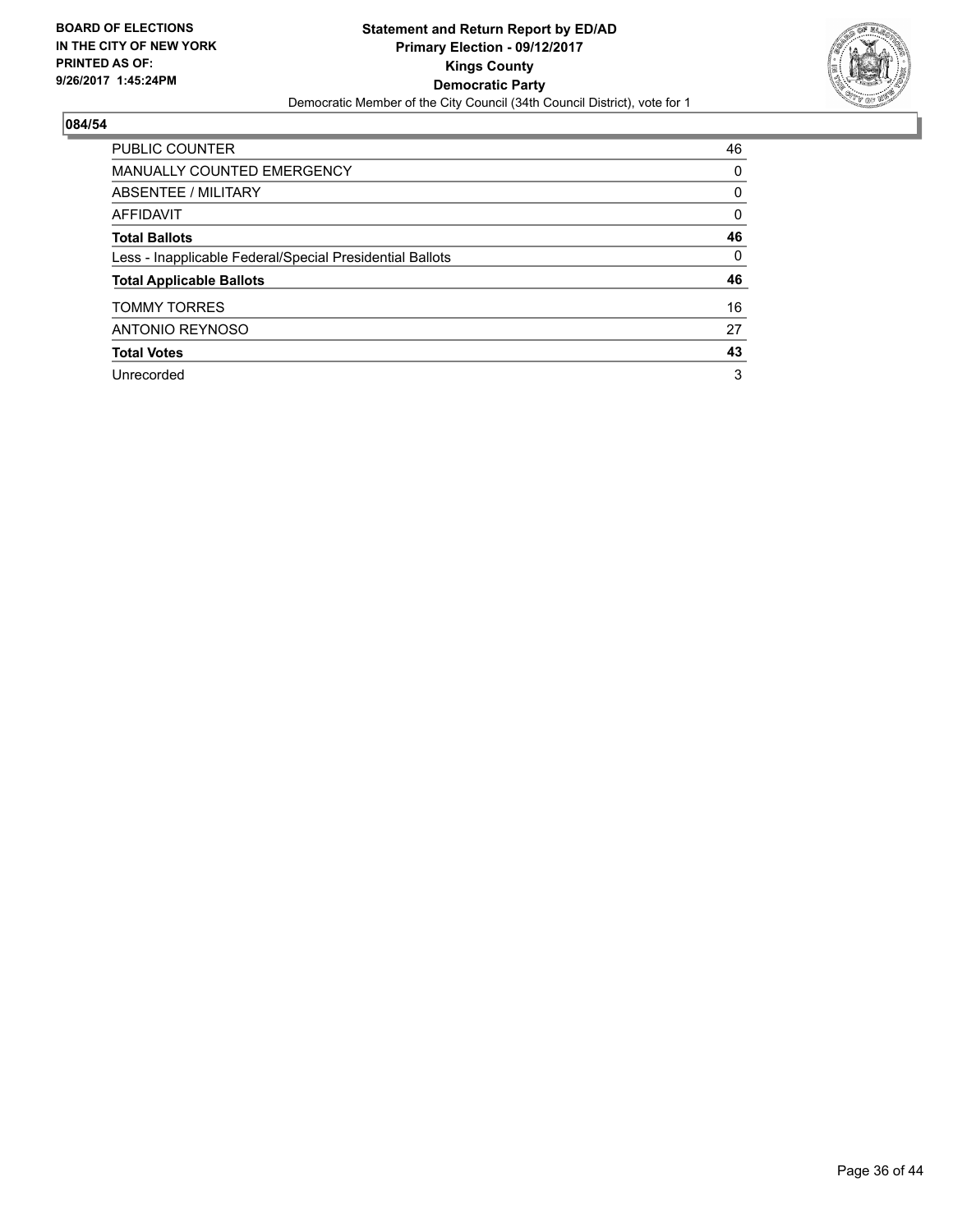

| <b>Total Votes</b>                                       | з |
|----------------------------------------------------------|---|
| ANTONIO REYNOSO                                          |   |
| <b>TOMMY TORRES</b>                                      | 2 |
| <b>Total Applicable Ballots</b>                          | 3 |
| Less - Inapplicable Federal/Special Presidential Ballots | 0 |
| <b>Total Ballots</b>                                     | 3 |
| AFFIDAVIT                                                | 0 |
| <b>ABSENTEE / MILITARY</b>                               | 0 |
| MANUALLY COUNTED EMERGENCY                               | 0 |
| PUBLIC COUNTER                                           | 3 |

#### **053/37**

| <b>PUBLIC COUNTER</b>                                    | 20             |
|----------------------------------------------------------|----------------|
| <b>MANUALLY COUNTED EMERGENCY</b>                        | 0              |
| ABSENTEE / MILITARY                                      |                |
| <b>AFFIDAVIT</b>                                         |                |
| <b>Total Ballots</b>                                     | 22             |
| Less - Inapplicable Federal/Special Presidential Ballots | 0              |
| <b>Total Applicable Ballots</b>                          | 22             |
| <b>TOMMY TORRES</b>                                      | $\overline{4}$ |
| <b>ANTONIO REYNOSO</b>                                   | 16             |
| <b>Total Votes</b>                                       | 20             |
| Unrecorded                                               | 2              |
| 055/37 COMBINED into: 051/37                             |                |

| <b>PUBLIC COUNTER</b>                                    | 52             |
|----------------------------------------------------------|----------------|
| <b>MANUALLY COUNTED EMERGENCY</b>                        | 0              |
| <b>ABSENTEE / MILITARY</b>                               | 0              |
| <b>AFFIDAVIT</b>                                         |                |
| <b>Total Ballots</b>                                     | 53             |
| Less - Inapplicable Federal/Special Presidential Ballots | 0              |
| <b>Total Applicable Ballots</b>                          | 53             |
| <b>TOMMY TORRES</b>                                      | 7              |
| <b>ANTONIO REYNOSO</b>                                   | 44             |
| <b>Total Votes</b>                                       | 51             |
| Unrecorded                                               | $\overline{2}$ |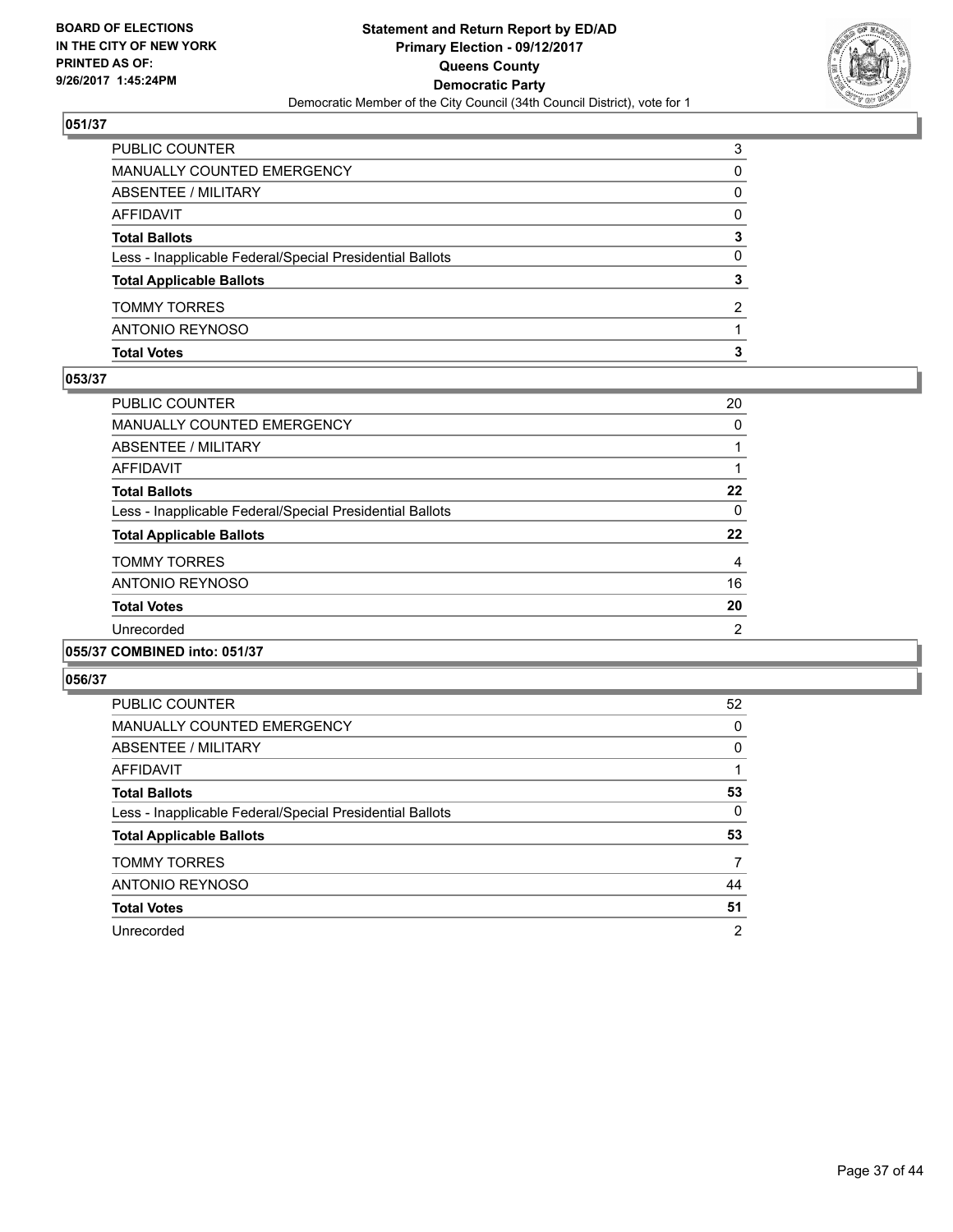

| PUBLIC COUNTER                                           | 71 |
|----------------------------------------------------------|----|
| MANUALLY COUNTED EMERGENCY                               | 0  |
| ABSENTEE / MILITARY                                      | 0  |
| AFFIDAVIT                                                | 4  |
| Total Ballots                                            | 75 |
| Less - Inapplicable Federal/Special Presidential Ballots | 0  |
| <b>Total Applicable Ballots</b>                          | 75 |
| TOMMY TORRES                                             | 21 |
| ANTONIO REYNOSO                                          | 51 |
| <b>Total Votes</b>                                       | 72 |
| Unrecorded                                               | 3  |

## **058/37**

| <b>PUBLIC COUNTER</b>                                    | 66 |
|----------------------------------------------------------|----|
| <b>MANUALLY COUNTED EMERGENCY</b>                        | 0  |
| ABSENTEE / MILITARY                                      | 0  |
| AFFIDAVIT                                                | 3  |
| <b>Total Ballots</b>                                     | 69 |
| Less - Inapplicable Federal/Special Presidential Ballots | 0  |
| <b>Total Applicable Ballots</b>                          | 69 |
| <b>TOMMY TORRES</b>                                      | 22 |
| ANTONIO REYNOSO                                          | 44 |
| ELIZABETH CROWLEY (WRITE-IN)                             |    |
| JILLIAN KAUFMAN (WRITE-IN)                               |    |
| <b>Total Votes</b>                                       | 68 |
| Unrecorded                                               |    |

| PUBLIC COUNTER                                           | 96 |
|----------------------------------------------------------|----|
| <b>MANUALLY COUNTED EMERGENCY</b>                        | 0  |
| ABSENTEE / MILITARY                                      |    |
| AFFIDAVIT                                                | 0  |
| <b>Total Ballots</b>                                     | 97 |
| Less - Inapplicable Federal/Special Presidential Ballots | 0  |
| <b>Total Applicable Ballots</b>                          | 97 |
| <b>TOMMY TORRES</b>                                      | 35 |
| ANTONIO REYNOSO                                          | 61 |
| <b>Total Votes</b>                                       | 96 |
| Unrecorded                                               |    |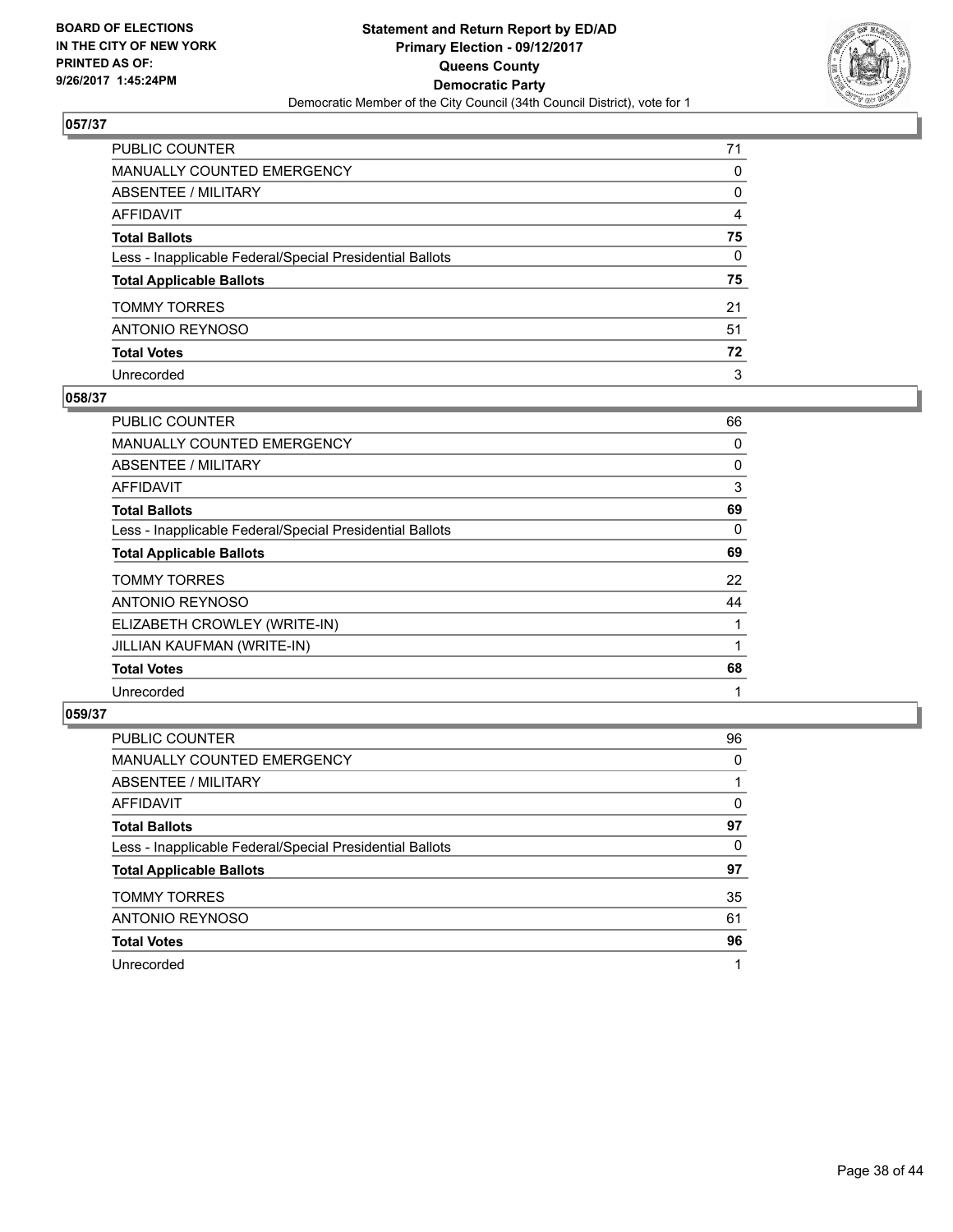

| PUBLIC COUNTER                                           | 8        |
|----------------------------------------------------------|----------|
| MANUALLY COUNTED EMERGENCY                               | 0        |
| <b>ABSENTEE / MILITARY</b>                               |          |
| <b>AFFIDAVIT</b>                                         | $\Omega$ |
| <b>Total Ballots</b>                                     | 9        |
| Less - Inapplicable Federal/Special Presidential Ballots | 0        |
| <b>Total Applicable Ballots</b>                          | 9        |
| <b>TOMMY TORRES</b>                                      | 5        |
| <b>ANTONIO REYNOSO</b>                                   | 3        |
| <b>Total Votes</b>                                       | 8        |
| Unrecorded                                               |          |

| <b>PUBLIC COUNTER</b>                                    | 87             |
|----------------------------------------------------------|----------------|
| MANUALLY COUNTED EMERGENCY                               | 0              |
| ABSENTEE / MILITARY                                      | 0              |
| AFFIDAVIT                                                | 5              |
| <b>Total Ballots</b>                                     | 92             |
| Less - Inapplicable Federal/Special Presidential Ballots | 0              |
| <b>Total Applicable Ballots</b>                          | 92             |
| <b>TOMMY TORRES</b>                                      | 36             |
| ANTONIO REYNOSO                                          | 54             |
| <b>Total Votes</b>                                       | 90             |
| Unrecorded                                               | $\overline{2}$ |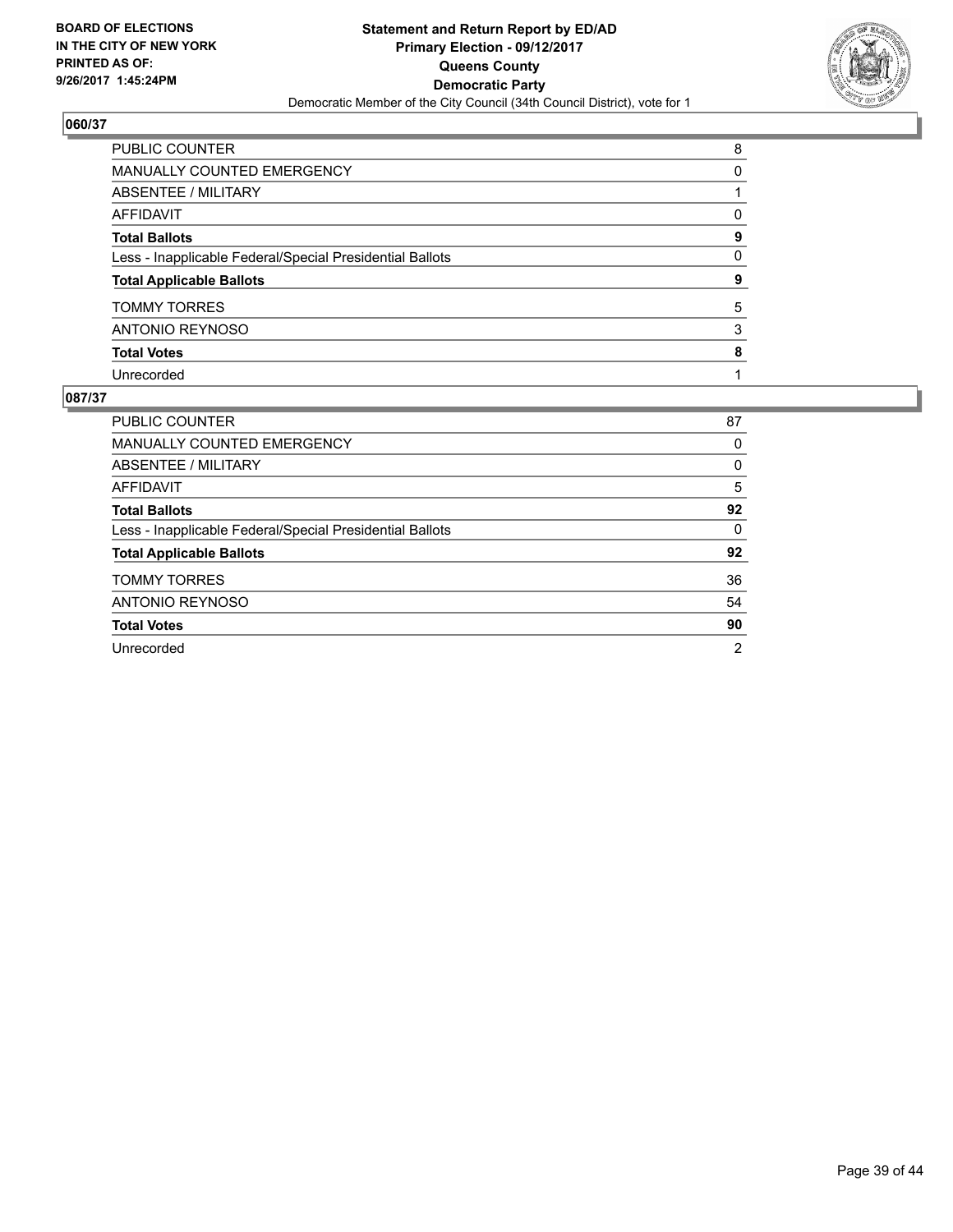

| PUBLIC COUNTER                                           | 54           |
|----------------------------------------------------------|--------------|
| MANUALLY COUNTED EMERGENCY                               | 0            |
| ABSENTEE / MILITARY                                      | $\mathbf{0}$ |
| AFFIDAVIT                                                |              |
| Total Ballots                                            | 55           |
| Less - Inapplicable Federal/Special Presidential Ballots | 0            |
| <b>Total Applicable Ballots</b>                          | 55           |
| TOMMY TORRES                                             | 23           |
| ANTONIO REYNOSO                                          | 31           |
| <b>Total Votes</b>                                       | 54           |
| Unrecorded                                               |              |

#### **002/38**

| PUBLIC COUNTER                                           | 59             |
|----------------------------------------------------------|----------------|
| MANUALLY COUNTED EMERGENCY                               | 0              |
| ABSENTEE / MILITARY                                      | 0              |
| AFFIDAVIT                                                | 0              |
| <b>Total Ballots</b>                                     | 59             |
| Less - Inapplicable Federal/Special Presidential Ballots | 0              |
| <b>Total Applicable Ballots</b>                          | 59             |
| <b>TOMMY TORRES</b>                                      | 16             |
| ANTONIO REYNOSO                                          | 41             |
| <b>Total Votes</b>                                       | 57             |
| Unrecorded                                               | $\overline{2}$ |

| <b>PUBLIC COUNTER</b>                                    | 52 |
|----------------------------------------------------------|----|
| <b>MANUALLY COUNTED EMERGENCY</b>                        | 0  |
| <b>ABSENTEE / MILITARY</b>                               | 0  |
| <b>AFFIDAVIT</b>                                         | 0  |
| <b>Total Ballots</b>                                     | 52 |
| Less - Inapplicable Federal/Special Presidential Ballots | 0  |
| <b>Total Applicable Ballots</b>                          | 52 |
| <b>TOMMY TORRES</b>                                      | 17 |
| <b>ANTONIO REYNOSO</b>                                   | 34 |
| <b>Total Votes</b>                                       | 51 |
| Unrecorded                                               |    |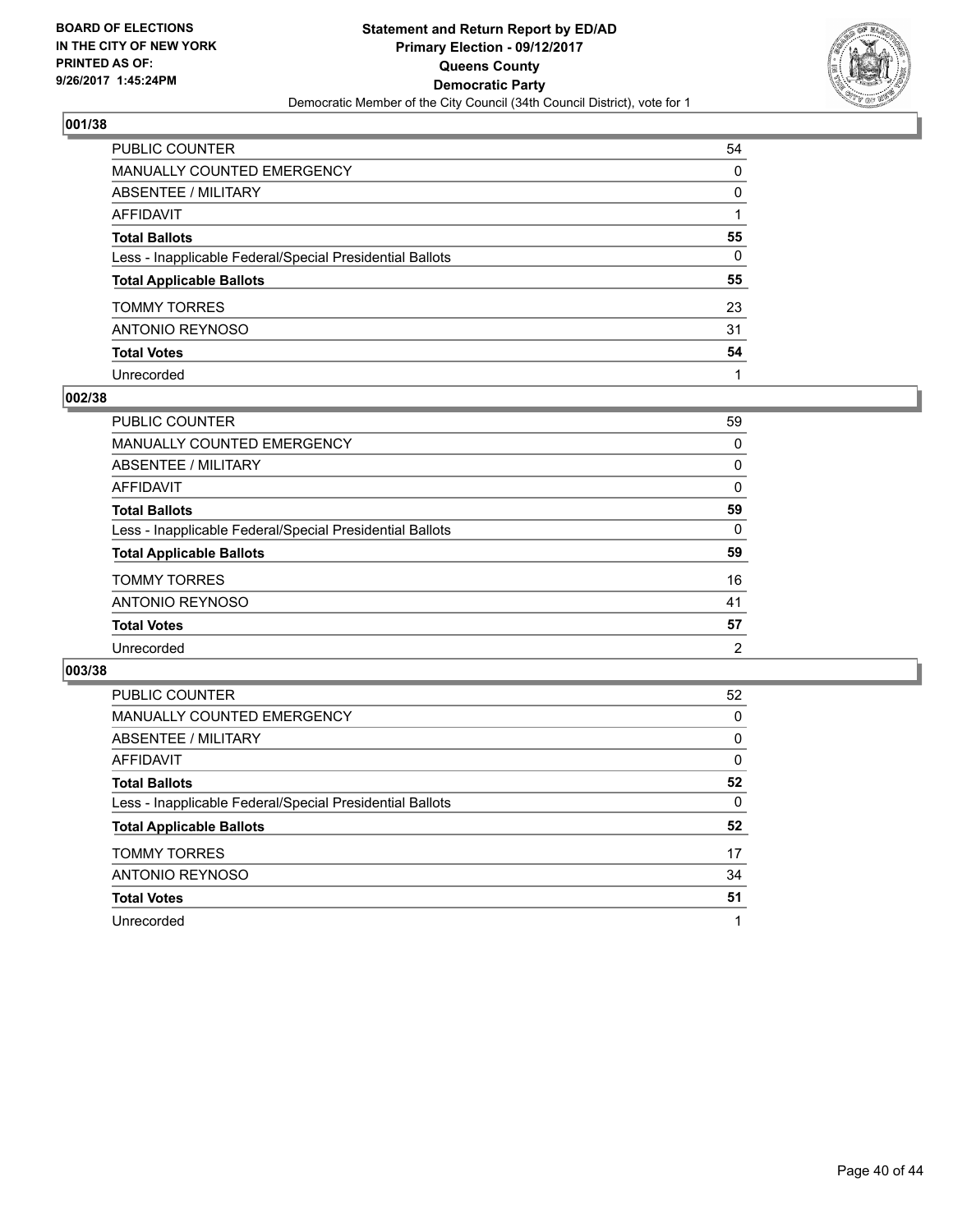

| PUBLIC COUNTER                                           | 68       |
|----------------------------------------------------------|----------|
| MANUALLY COUNTED EMERGENCY                               | $\Omega$ |
| <b>ABSENTEE / MILITARY</b>                               | $\Omega$ |
| <b>AFFIDAVIT</b>                                         | $\Omega$ |
| <b>Total Ballots</b>                                     | 68       |
| Less - Inapplicable Federal/Special Presidential Ballots | 0        |
| <b>Total Applicable Ballots</b>                          | 68       |
| <b>TOMMY TORRES</b>                                      | 25       |
| ANTONIO REYNOSO                                          | 42       |
| <b>Total Votes</b>                                       | 67       |
| Unrecorded                                               |          |

#### **005/38**

| PUBLIC COUNTER                                           | 88 |
|----------------------------------------------------------|----|
| MANUALLY COUNTED EMERGENCY                               | 0  |
| ABSENTEE / MILITARY                                      | 0  |
| AFFIDAVIT                                                |    |
| <b>Total Ballots</b>                                     | 89 |
| Less - Inapplicable Federal/Special Presidential Ballots | 0  |
| <b>Total Applicable Ballots</b>                          | 89 |
| <b>TOMMY TORRES</b>                                      | 25 |
| ANTONIO REYNOSO                                          | 64 |
| <b>Total Votes</b>                                       | 89 |

| <b>PUBLIC COUNTER</b>                                    | 79 |
|----------------------------------------------------------|----|
| MANUALLY COUNTED EMERGENCY                               | 0  |
| ABSENTEE / MILITARY                                      | 0  |
| AFFIDAVIT                                                | 3  |
| <b>Total Ballots</b>                                     | 82 |
| Less - Inapplicable Federal/Special Presidential Ballots | 0  |
| <b>Total Applicable Ballots</b>                          | 82 |
| <b>TOMMY TORRES</b>                                      | 28 |
| ANTONIO REYNOSO                                          | 52 |
| FRANCISCO MOYA (WRITE-IN)                                |    |
| <b>Total Votes</b>                                       | 81 |
| Unrecorded                                               |    |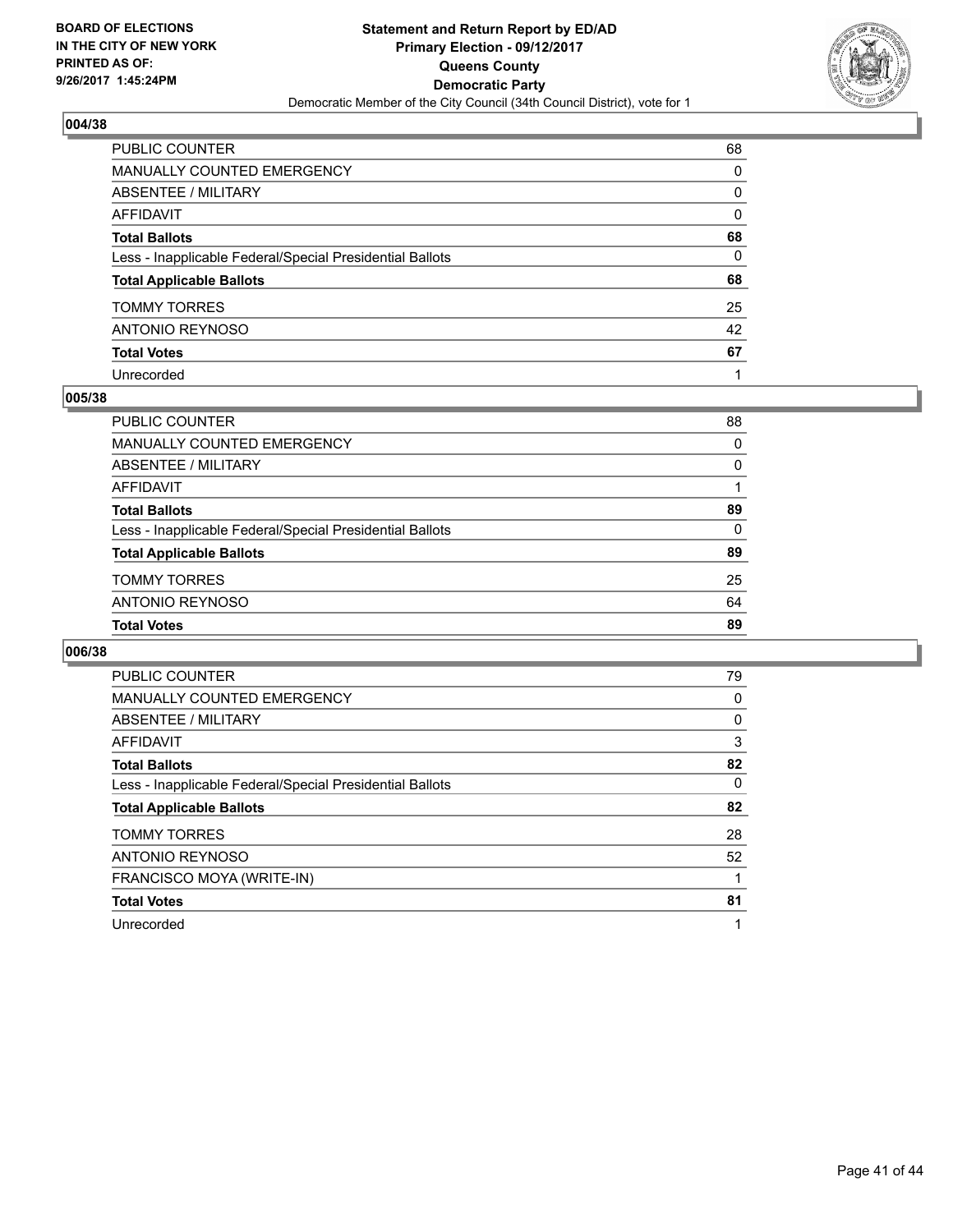

| PUBLIC COUNTER                                           | 66 |
|----------------------------------------------------------|----|
| <b>MANUALLY COUNTED EMERGENCY</b>                        | 0  |
| <b>ABSENTEE / MILITARY</b>                               |    |
| <b>AFFIDAVIT</b>                                         |    |
| <b>Total Ballots</b>                                     | 68 |
| Less - Inapplicable Federal/Special Presidential Ballots | 0  |
| <b>Total Applicable Ballots</b>                          | 68 |
| <b>TOMMY TORRES</b>                                      | 25 |
| <b>ANTONIO REYNOSO</b>                                   | 42 |
| UNATTRIBUTABLE WRITE-IN (WRITE-IN)                       |    |
| <b>Total Votes</b>                                       | 68 |

## **008/38**

| <b>PUBLIC COUNTER</b>                                    | 75 |
|----------------------------------------------------------|----|
| <b>MANUALLY COUNTED EMERGENCY</b>                        | 0  |
| ABSENTEE / MILITARY                                      | 0  |
| AFFIDAVIT                                                | 4  |
| <b>Total Ballots</b>                                     | 79 |
| Less - Inapplicable Federal/Special Presidential Ballots | 0  |
| <b>Total Applicable Ballots</b>                          | 79 |
| <b>TOMMY TORRES</b>                                      | 22 |
| ANTONIO REYNOSO                                          | 50 |
| ELIZABETH CROWLEY (WRITE-IN)                             |    |
| UNATTRIBUTABLE WRITE-IN (WRITE-IN)                       |    |
| <b>Total Votes</b>                                       | 74 |
| Unrecorded                                               | 5  |

| <b>PUBLIC COUNTER</b>                                    | 81 |
|----------------------------------------------------------|----|
| <b>MANUALLY COUNTED EMERGENCY</b>                        | 0  |
| ABSENTEE / MILITARY                                      | 0  |
| AFFIDAVIT                                                | 2  |
| <b>Total Ballots</b>                                     | 83 |
| Less - Inapplicable Federal/Special Presidential Ballots | 0  |
| <b>Total Applicable Ballots</b>                          | 83 |
| <b>TOMMY TORRES</b>                                      | 25 |
| ANTONIO REYNOSO                                          | 53 |
| <b>Total Votes</b>                                       | 78 |
| Unrecorded                                               | 5  |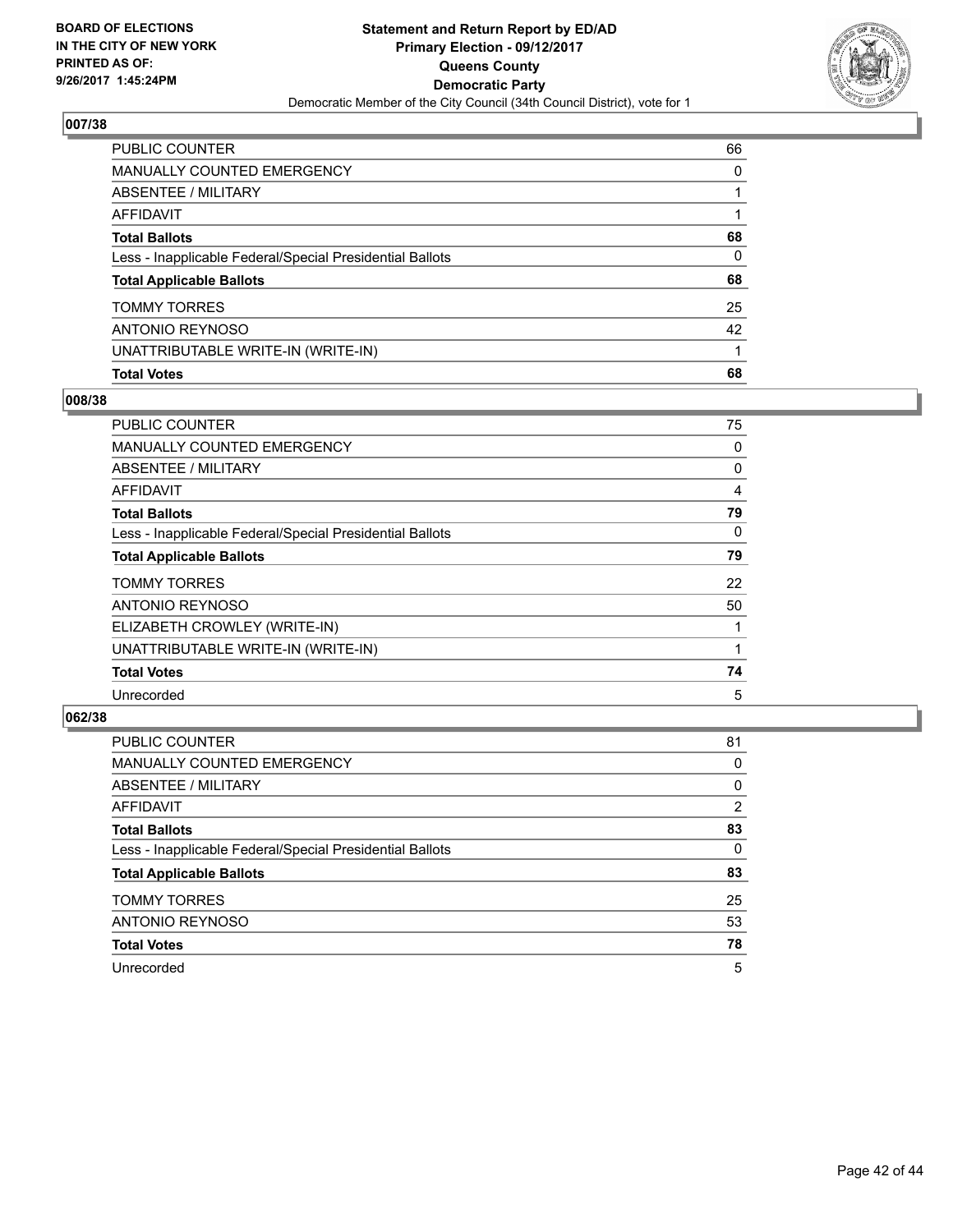

| <b>PUBLIC COUNTER</b>                                    | 43             |
|----------------------------------------------------------|----------------|
| MANUALLY COUNTED EMERGENCY                               | 0              |
| ABSENTEE / MILITARY                                      | $\overline{2}$ |
| AFFIDAVIT                                                | 0              |
| <b>Total Ballots</b>                                     | 45             |
| Less - Inapplicable Federal/Special Presidential Ballots | 0              |
| <b>Total Applicable Ballots</b>                          | 45             |
| <b>TOMMY TORRES</b>                                      | 15             |
| ANTONIO REYNOSO                                          | 29             |
| <b>Total Votes</b>                                       | 44             |
| Unrecorded                                               |                |